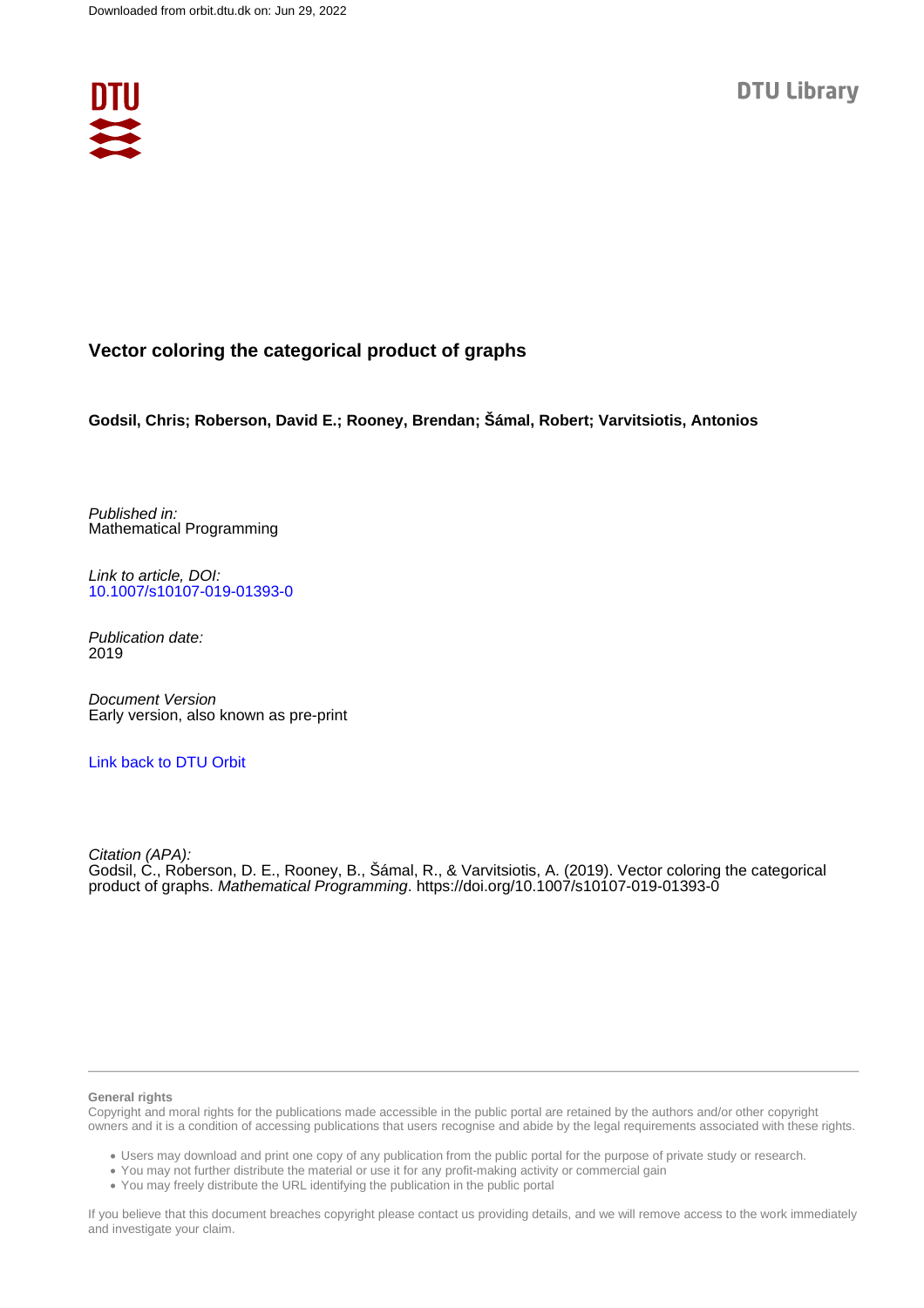# Vector Coloring the Categorical Product of Graphs

Chris Godsil<sup>1</sup> David E. Roberson<sup>2</sup> Brendan Rooney<sup>3</sup>

 $Robert \check{S}$ ámal<sup>4</sup> Antonios Varvitsiotis<sup>5</sup>

January 26, 2018

#### Abstract

A vector *t*-coloring of a graph is an assignment of real vectors  $p_1, \ldots, p_n$ to its vertices such that  $p_i^T p_i = t - 1$  for all  $i = 1, ..., n$  and  $p_i^T p_j \le -1$ whenever  $i$  and  $j$  are adjacent. The vector chromatic number of  $G$  is the smallest real number  $t > 1$  for which a vector t-coloring of G exists. For a graph H and a vector t-coloring  $p_1, \ldots, p_n$  of a graph G, the assignment  $(i, \ell) \mapsto p_i$  is a vector t-coloring of the categorical product  $G \times H$ . It follows that the vector chromatic number of  $G \times H$  is at most the minimum of the vector chromatic numbers of the factors. We prove that equality always holds, constituting a vector coloring analog of the famous Hedetniemi Conjecture from graph coloring. Furthermore, we prove a necessary and sufficient condition for when all of the optimal vector colorings of the product can be expressed in terms of the optimal vector colorings of the factors. The vector chromatic number is closely related to the well-known Lovász theta function, and both of these parameters admit formulations as semidefinite programs. This connection to semidefinite programming is crucial to our work and the tools and techniques we develop could likely be of interest to others in this field.

### 1 Introduction

For  $t \geq 1$ , a *vector t-coloring* of a graph G with vertex set [n] is an assignment  $i \mapsto p_i$  of real vectors such that

$$
p_i^T p_i = t - 1
$$
 for all  $i \in [n]$  and  

$$
p_i^T p_j \le -1
$$
 whenever  $i \sim j$ ,

where '∼' denotes adjacency. We note that this is different from, but equivalent to, the usual definition of a vector  $t$ -coloring appearing elsewhere. In the usual definition it is required that the  $p_i$  are unit vectors and that  $p_i^T p_j \leq -1/(t-1)$ for  $i \sim j$ . It is easy to see that this only differs from our definition by a scaling of the vectors (and there is no trouble with  $t = 1$  in our definition). We use

<sup>1</sup>Department of Combinatorics & Optimization, University of Waterloo

<sup>2</sup>Department of Applied Mathematics and Computer Science, Technical University of Denmark <sup>3</sup>Department of Mathematical Sciences, KAIST

<sup>4</sup>Computer Science Institute, Charles University

<sup>5</sup>School of Physical and Mathematical Sciences, Nanyang Technological University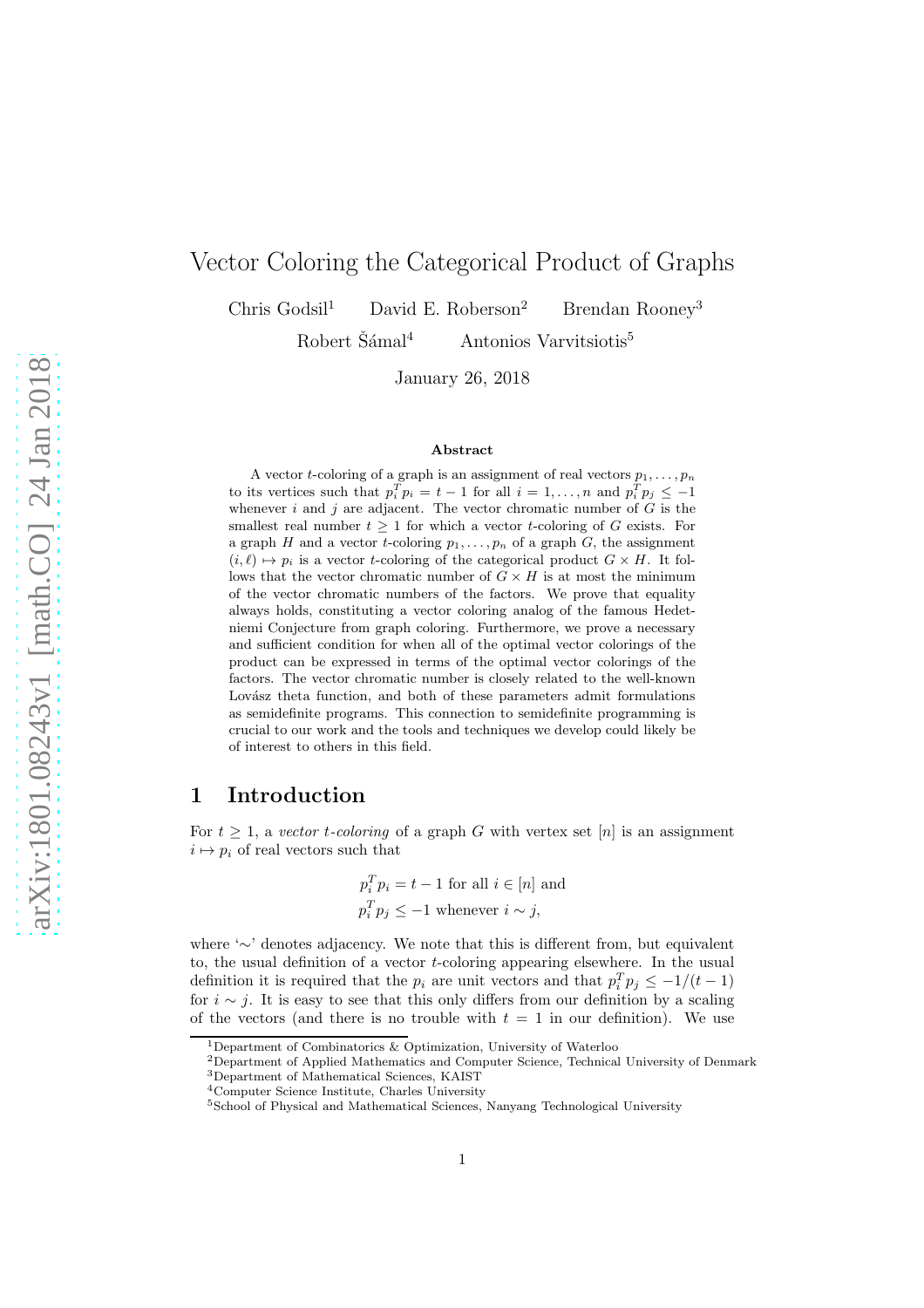this slightly non-standard definition simply because it allows for a more clear connection to the semidefinite programming formulation that we will make much use of throughout the paper. Note that in a vector 1-coloring every vertex receives the zero vector, and thus this is a valid vector coloring if and only if the graph is empty. If the graph has at least one edge, then the two vectors assigned to the ends of that edge must have inner product at most −1, and thus they must have norm at least 1. This implies that the value of t must be at least 2, and this can be achieved if and only if the graph is bipartite (see Section [3.2](#page-21-0) for details).

A vector coloring is said to be *strict* if the above inequality  $p_i^T p_j \leq -1$  for  $i \sim j$ holds with equality for every edge. We will often use the notation  $\mathbf{p} = (p_1, \ldots, p_n)$ to refer to the vector coloring which assigns  $p_i$  to vertex i. The (strict) vector chromatic number of G, denoted  $\chi_v(G)$  ( $\chi_{sv}(G)$ ), is the least real number t such that G admits a (strict) vector t-coloring. Clearly  $\chi_v(G) \leq \chi_{sv}(G)$  by definition. Vector and strict vector colorings, as well as their associated chromatic numbers, were defined by Karger, Motwani, and Sudan in [\[9\]](#page-38-0). They noted that the strict vector chromatic number is equal to the Lovász  $\vartheta$  number of the complement [\[10\]](#page-38-1), but were not aware of the fact that their vector chromatic number is equal to Schrijver's  $\vartheta'$  of the complement [\[12\]](#page-38-2). We will focus mainly on vector colorings here, but many of our results can be shown to hold for strict vector colorings without much alteration to our given proofs.

If  $G$  has a  $k$ -coloring (in the usual sense), then mapping each color class to one of the vertices of the regular  $k - 1$  simplex gives a valid strict vector kcoloring. Thus  $\chi_{\rm\scriptscriptstyle SI}(G) \leq \chi(G)$  and we can think of (strict) vector colorings as vector or, as we will see below, semidefinite relaxations of colorings. It is also well-known that  $\omega(G) \leq \chi_{sv}(G)$  where  $\omega$  denotes the maximum size of a clique. This inequality remains valid for  $\chi_v$  in place of  $\chi_{sv}$ , and thus one can think of  $\chi_v$ as a strengthening of  $\chi_{sv}$  towards  $\omega$ .

Given a vector t-coloring  $\mathbf{p} = (p_1, \ldots, p_n)$  of a graph G, we can consider the *Gram matrix* of the vectors in  $\bf{p}$ , which we will typically denote by  $M^{\bf{p}}$ . The *ij*entry of this matrix is equal to the inner product  $p_i^T p_j$ . By the definition of vector colorings, it is easy to see that  $M_{ii}^{\mathbf{p}} = t-1$  for all  $i \in V(G)$  and  $M_{ij}^{\mathbf{p}} \le -1$  for all  $i \sim$ j. Moreover, since  $M<sup>p</sup>$  is a Gram matrix, it will be positive semidefinite. Since any positive semidefinite matrix is necessarily a Gram matrix of some set of vectors, the correspondence goes the other way as well, and so we can formulate the vector chromatic number of a graph  $G$  as the following semidefinite program which already appeared (in slightly different form) in Schrijver's original paper [\[12\]](#page-38-2) defining  $\vartheta'$ :

<span id="page-2-0"></span>
$$
\chi_v(G) = \min_{\substack{\text{S.t.} \\ M_{ij} \le -1 \text{ for } i \in V(G) \\ M \succeq 0}} t
$$
\n
$$
(P)
$$

Our discussion above shows that the feasible solutions to [\(P\)](#page-2-0) of objective value t are exactly the Gram matrices of vector t-colorings of G. Also, the dimension of the space spanned by the vectors in vector coloring **p**, denoted span(**p**), is equal to the rank of  $M<sup>p</sup>$ . Because of this we will refer to dim span(p) as the rank of p. We will be interested in the maximum possible rank of an *optimal* solution to [\(P\)](#page-2-0) for a given graph G, and we will refer to this maximum as the *vector coloring rank of*  $G$ , denoted  $rk(G)$ , or simply the rank of  $G$  for short. If **p** is an optimal vector coloring of G with maximum possible rank, then we will say that it is a *max-rank*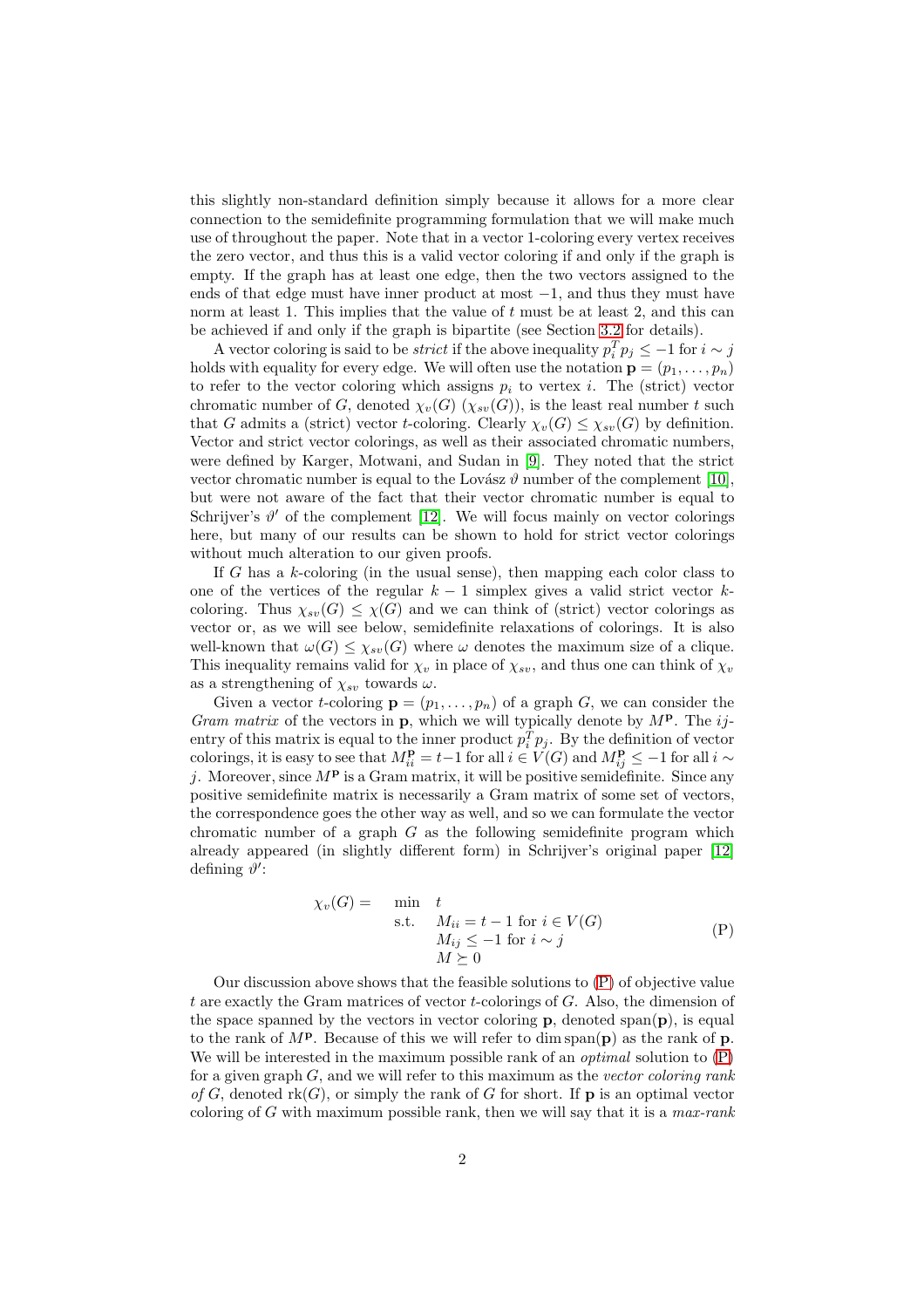*vector coloring of* G, dropping the "optimal" since we are only ever interested in the rank of optimal vector colorings. We remark that  $rk(G) = 0$  if and only if G is an empty graph.

Note that considering Gram matrices of vector colorings has the effect of identifying two "different" vector colorings  $\mathbf{p} = (p_1, \ldots, p_n)$  and  $\mathbf{q} = (q_1, \ldots, q_n)$ if and only if there is an isometry mapping  $p_i$  to  $q_i$  for all  $i \in [n]$ . This is analogous to identifying two classical colorings whenever they differ only by a relabelling of the colors used, i.e., they induce identical (unordered) partitions of the vertex set of the graph.

We can take the dual of the above semidefinite program in [\(P\)](#page-2-0) to obtain the semidefinite program in [\(D\)](#page-3-0) below. Here we use  $i \not\approx j$  to denote that i and j are neither equal nor adjacent, and  $\text{sum}(B)$  to denote the sum of the entries of the matrix B (this is also equal to  $\text{Tr}(BJ)$  where J is the all-ones matrix). We note that this dual also originally appeared in Schrijver's paper [\[12\]](#page-38-2).

<span id="page-3-0"></span>
$$
\chi_v(G) = \max_{\text{sat.}} \text{sum}(B) \n\text{s.t.} \quad B_{ij} = 0 \text{ for } i \neq j \nB_{ij} \geq 0 \text{ for all } i, j \n\text{Tr}(B) = 1
$$
\n
$$
(D) \nB \succeq 0
$$

Note that both of these semidefinite programs are bounded and strictly feasible, thus Slater's condition holds and so they have the same optimal values. We will refer to feasible (optimal) solutions to  $(P)$  and  $(D)$  as feasible (optimal) *primal* and *dual* solutions for  $\chi_v(G)$  respectively.

Our primary focus in this work is on vector colorings of categorical products of graphs. Given graphs G and H, their *categorical product*, denoted  $G \times H$ , has vertex set  $V(G) \times V(H)$  where vertex  $(i, \ell)$  is adjacent to  $(j, k)$  if  $i \sim j$  and  $\ell \sim k$ . Given graphs G and H, and a c-coloring  $\varphi$  of G, one can construct a c-coloring of the categorical product  $G \times H$  by mapping  $(i, \ell)$  to  $\varphi(i)$  for all  $i \in V(G)$ ,  $\ell \in V(H)$ . We say that such a c-coloring of  $G \times H$  is *induced by*  $\varphi$ , or simply *induced by* G. Note that a coloring of  $G \times H$  is induced by G if and only if the color of a vertex does not depend on its  $H$ -coordinate (unless  $H$  is an empty graph and G is not). Since both G and H can induce colorings of  $G \times H$ , we see that

$$
\chi(G \times H) \le \min{\{\chi(G), \chi(H)\}}.
$$
 (1)

In 1966, Hedetniemi conjectured that equality holds, and only a few special cases have been proven in the time since then. Most notably, El-Zahar and Sauer [\[3\]](#page-37-0) gave a proof for when the minimum is four (for smaller values of the minimum, the proof is straightforward), but for all larger values the conjecture remains open. More recently, it was shown by Zhu [\[13\]](#page-38-3) that the conjecture holds when chromatic number is replaced by fractional chromatic number.

As in the case of colorings, vector colorings of  $G$  and  $H$  induce vector colorings of the categorical product  $G \times H$ . Concretely, given graphs G and H and a vector t-coloring  $\mathbf{p} = (p_1, \ldots, p_n)$  of G, the map  $(i, \ell) \mapsto p_i$  is easily seen to be a vector t-coloring of  $G \times H$ . We say that this vector coloring is induced by **p**, or simply that it is induced by G. As with colorings, a vector coloring of  $G \times H$  is induced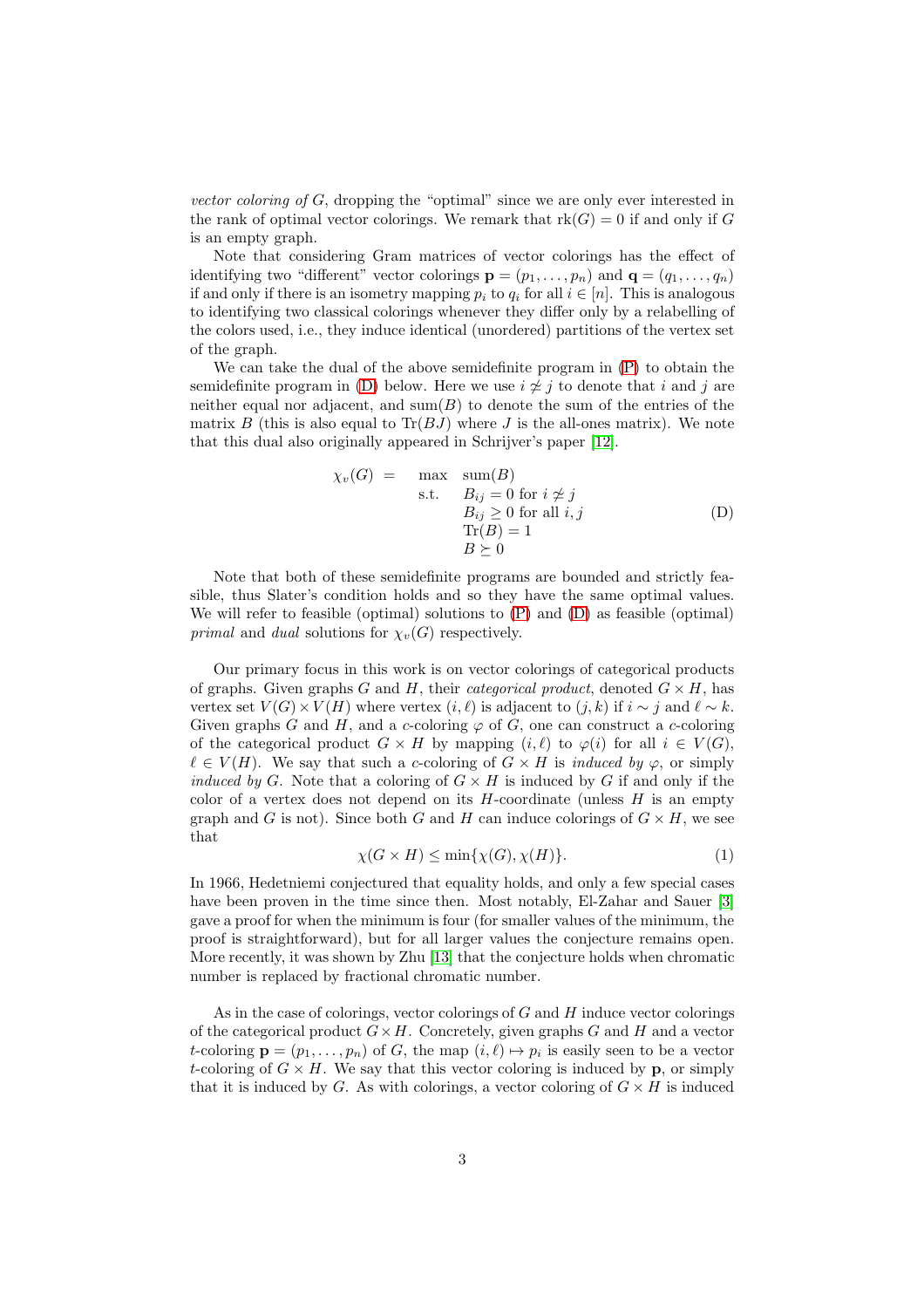by G if and only if<sup>[1](#page-4-0)</sup> the vector assigned to  $(i, \ell)$  does not depend on  $\ell$ . If  $M^{\mathbf{p}}$  is the Gram matrix of the vector coloring p, then the Gram matrix of the vector coloring of  $G \times H$  induced by **p** is given by the Kronecker product  $M^{\mathbf{p}} \otimes J$ . Equivalently, a vector coloring of  $G \times H$  is induced by G if and only if the  $(i, \ell)(j, k)$ -entry of its Gram matrix only depends on  $i$  and  $j$ .

This work is motivated by the following two questions:

- 1. When are the vector colorings induced by the factors optimal for  $G \times H$ ?
- 2. When is it possible to describe all optimal vector colorings of  $G \times H$  in terms of the vector colorings of the individual factors?

#### 1.1 Summary of results

Since both G and H can induce vector colorings of  $G \times H$ , it follows that  $\chi_v(G \times$  $H \leq \min\{\chi_v(G), \chi_v(H)\}.$  Our first result in this work is the vector coloring analog of Hedetniemi's Conjecture, i.e.,

<span id="page-4-1"></span>**Result 1.** For any graphs  $G$  and  $H$ , we have that

$$
\chi_v(G \times H) = \min{\chi_v(G), \chi_v(H)}.
$$

The analogous result for strict vector colorings was recently proven by Severini and a subset of the authors in [\[7\]](#page-38-4). However, the technique used there does not extend to the vector chromatic number. On the other hand, our proof of the above can be adapted to give a shorter proof of the result for the strict vector chromatic number (see Theorem [2.14\)](#page-16-0).

Result [1](#page-4-1) answers the first question from above, showing that the optimal vector colorings induced by the factor(s) with minimum vector chromatic number always induce optimal vector colorings of the product. Motivated by this, we aim to describe *all* of the optimal vector colorings of  $G \times H$  in terms of vector colorings of the factors, i.e., to answer the second question above. We distinguish two cases.

First, in the case where  $\chi_v(G) < \chi_v(H)$ , only the vector colorings induced by  $G$  are optimal, not those induced by  $H$ . Further, note that the rank of a vector coloring induced by G is merely the rank of the corresponding vector coloring of G. Thus, in order for every optimal vector coloring of  $G \times H$  to be induced by G, a trivial necessary condition is that  $rk(G \times H) = rk(G)$ . Surprisingly, our second main result shows that this sufficient as well.

<span id="page-4-2"></span>**Result 2.** Let G and H be graphs with  $\chi_v(G) < \chi_v(H)$ . Then every optimal vector coloring of  $G \times H$  is induced by G if and only if  $rk(G \times H) = rk(G)$ .

Second, in the case where both factors have the same vector chromatic number, i.e.,  $\chi_v(G) = \chi_v(H)$ , each factor can induce optimal vector colorings of the product. The Gram matrix of such an induced vector coloring has the form  $M_P^{\mathbf{p}} \otimes J$  or  $J \otimes M^{\mathbf{q}}$ , where  $M_P^{\mathbf{p}}$  and  $M^{\mathbf{q}}$  are Gram matrices of optimal vector colorings  $\bf{p}$  and  $\bf{q}$  of G and H respectively. However, one can also form convex combinations of the Gram matrices of vector colorings induced by each of the

<span id="page-4-0"></span><sup>&</sup>lt;sup>1</sup>As in the coloring case, there is an exception when H is empty since then  $G \times H$  is empty and the only optimal vector coloring assigns the zero vector everywhere. In this case the vector assigned to a vertex does not depend on its  $H$ -coordinate, but if  $\tilde{G}$  is not empty then this vector coloring cannot be realized as one induced by G.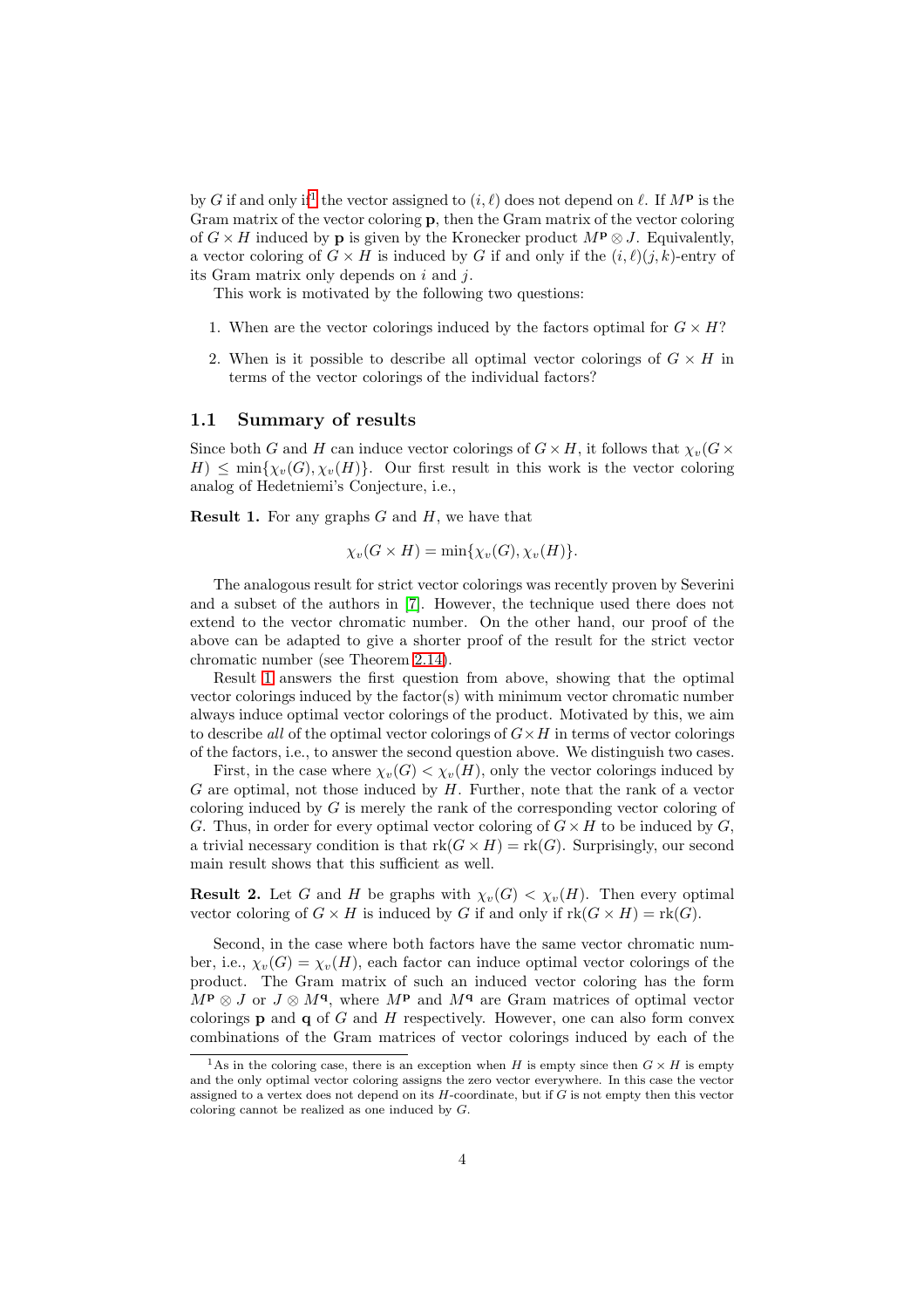factors. This results in an optimal vector coloring of  $G \times H$  whose Gram matrix has the form  $\alpha(M^{\mathbf{p}} \otimes J) + \beta(J \otimes M^{\mathbf{q}})$  for some  $0 \leq \alpha = 1 - \beta \leq 1$ . We will abuse terminology somewhat and refer to any vector coloring whose Gram matrix has this form as a *convex combination* of the vector colorings induced by p and q. Note that a particular vector coloring with this Gram matrix is given by (i,  $\ell$ )  $\mapsto \sqrt{\alpha}p_i \oplus \sqrt{\beta}q_\ell$  for all  $i \in V(G)$ ,  $\ell \in V(H)$ . We refer to this as a *direct sum* of **p** and **q** and denote it by  $\sqrt{\alpha} \mathbf{p} \oplus \sqrt{\beta} \mathbf{q}$ . Such a mixing of vector colorings induced by the factors is more difficult to recognize, and indeed we do not know a simple necessary and sufficient condition for when a vector coloring has this form. This added difficulty, along with other considerations, causes an increase in the complexity of our arguments for this case.

Note that since J has rank one, the rank of  $\alpha(M^{\mathbf{p}} \otimes J) + \beta(J \otimes M^{\mathbf{q}})$  is at most  $rk(M^{\mathbf{p}})+rk(M^{\mathbf{q}})$ . Thus the maximum possible rank of an optimal vector coloring of  $G \times H$  which is a convex combination of vector colorings induced by the factors is  $rk(G) + rk(H)$ . It is not immediate that this rank can be realized by such a vector coloring, but it only requires a short proof. Analogously to the previous case, this implies that if every optimal vector coloring of  $G \times H$  is a convex combination of vector colorings induced by the factors, then we must have that  $rk(G \times H) \leq rk(G) + rk(H)$ . Also analogous to the previous case, this turns out to be sufficient:

<span id="page-5-0"></span>**Result 3.** Let G and H be graphs with  $\chi_v(G) = \chi_v(H)$ . Then every optimal vector coloring of  $G \times H$  is a convex combination of vector colorings induced by G and H if and only if  $rk(G \times H) = rk(G) + rk(H)$ .

We remark that it is not always the case that every optimal vector coloring of  $G \times H$  is a convex combination of vector colorings induced by G and H when  $\chi_v(G) = \chi_v(H)$  (and analogously in the  $\chi_v(G) < \chi_v(H)$  case), and so the assumptions on  $rk(G \times H)$  in Results [2](#page-4-2) and [3](#page-5-0) are not superfluous.

#### <span id="page-5-1"></span>1.2 Applications

In order to apply Results [2](#page-4-2) and [3,](#page-5-0) we need to determine the maximum rank of an optimal vector coloring for each of  $G, H$ , and  $G \times H$ . This task is difficult in general, but we address this by using the duality theory of semidefinite programming.

Let M and B be primal/dual feasible solutions for  $\chi_v(G)$ . Semidefinite programming duality theory implies that if  $(M, B)$  are primal/dual optimal, then  $MB = 0$  (for details see Lemma [2.5\)](#page-11-0). Furthermore, this shows that if  $(M, B)$ are primal/dual optimal solutions, then  $rk(M) \leq$  corank(B), where corank(B) denotes the dimension of the kernel/null space of B. Thus any optimal dual solution B provides an upper bound on the maximum rank of an optimal vector coloring. We say that a pair of primal/dual optimal solutions (M, B) are *strictly complementary* if  $rk(M) = \operatorname{corank}(B)$ . Note that in this case,  $rk(M) = rk(G)$ , so B serves as a certificate that  $M$  has the largest possible rank. Lastly, we say that G satisfies strict complementarity if there exists a pair of primal/dual optimal strictly complementary solutions.

Roughly speaking, to prove that  $\text{rk}(G \times H) \leq \text{rk}(G)$  (in the case where  $\chi_v(G) < \chi_v(H)$  we show that if G satisfies strict complementarity, then  $G \times H$ also satisfies strict complementarity. Similarly, to prove  $rk(G \times H) \leq rk(G)$  + rk(H) (in the case where  $\chi_v(G) = \chi_v(H)$ ) we show that if both G and H satisfy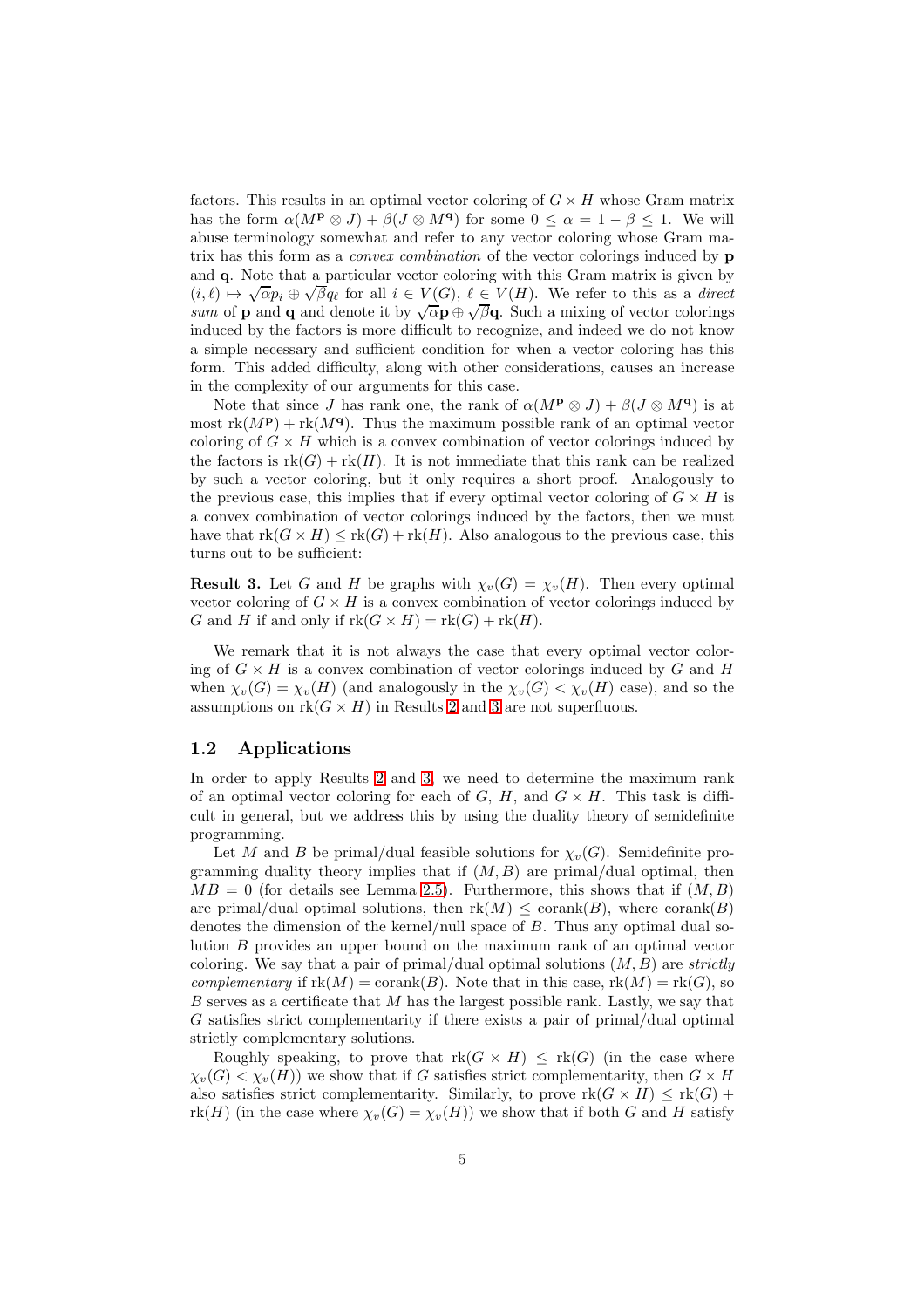strict complementarity, then so does  $G \times H$ . This is a remarkable property of the vector chromatic number, and an interesting research direction is to find other classes of semidefinite programs that enjoy this property.

Using Result [2](#page-4-2) and the preceding discussion, in Corollary [4.2](#page-23-0) we prove:

<span id="page-6-0"></span>**Result 4.** Let G and H be graphs such that  $\chi_v(G) < \chi_v(H)$  and H is connected. If G admits a strictly complementary dual solution with strictly positive diagonal, then every optimal vector coloring of  $G \times H$  is induced by  $G$ .

This result has some interesting consequences. First, it allows us to find classes of graphs for which we can describe all optimal vector colorings of their categorical products. Specifically, a graph G is 1-walk-regular if for all  $k \in \mathbb{N}$ ,

- 1. the number of walks of length  $k$  starting and ending at a vertex of  $G$  is independent of the vertex;
- 2. the number of walks of length  $k$  starting at one end of an edge and ending at the other is independent of the edge.

Note that any 1-walk-regular graph must be regular. Also, any graph which is vertex- and edge-transitive is easily seen to be 1-walk-regular. Other classes of 1-walk-regular graphs include distance regular graphs and, more generally, graphs which are a single class in an association scheme.

It follows from results in [\[5\]](#page-37-1) that any 1-walk-regular graph has a strictly complementary dual solution with strictly positive diagonal. As a consequence, if G is 1-walk-regular and H is connected with  $\chi_v(G) < \chi_v(H)$ , then all of the optimal vector colorings of  $G \times H$  are induced by  $G$ .

Result [4](#page-6-0) also generalizes a result of Pak and Vilenchik [\[11\]](#page-38-5). Specifically, they showed that if an r-regular graph H with eigenvalues  $\lambda_1 \geq \lambda_2 \geq \ldots \geq \lambda_n$  satisfies  $\lambda(H) < r/(m-1)$ , where  $\lambda(H) = \max_{i \geq 2} |\lambda_i|$ , then the product  $K_m \times H$  has a unique vector m-coloring (the one induced by  $K_m$ ). It turns out that their assumptions on H imply that it is both connected and  $\chi_v(H) > m = \chi_v(K_m)$ , and so their result is a special case of Result [4](#page-6-0) (it is not difficult to show that  $K_m$  is satisfies strict complementarity and has a unique vector m-coloring). The details of this are given in Section [4.1.](#page-22-0) We remark that the result of Pak and Vilenchik was the original inspiration for the research presented in this work, particularly in the case of Results [2](#page-4-2) and [4.](#page-6-0)

Analogously, based on Result [3,](#page-5-0) in Corollary [4.12](#page-31-0) we prove the following, where we say that a matrix is *connected* if its underlying graph is connected (see Section [1.5\)](#page-8-0):

<span id="page-6-1"></span>**Result 5.** Let G and H be graphs such that  $\chi_v(G) = \chi_v(H)$ . If both G and  $H$  admit connected strictly complementary dual solutions, then every optimal vector coloring of  $G \times H$  is a convex combination of vector colorings induced by the factors.

#### <span id="page-6-2"></span>1.3 Motivations from graph coloring

The other main motivation for our investigations was the work of Duffus, Sands, and Woodrow. In [\[2\]](#page-37-2), they uncovered a connection between unique colorability and Hedetniemi's Conjecture. A graph  $G$  is *uniquely c-colorable* if  $V(G)$  has a unique partition into at most c nonempty independent sets, i.e.,  $\chi(G) = c$  and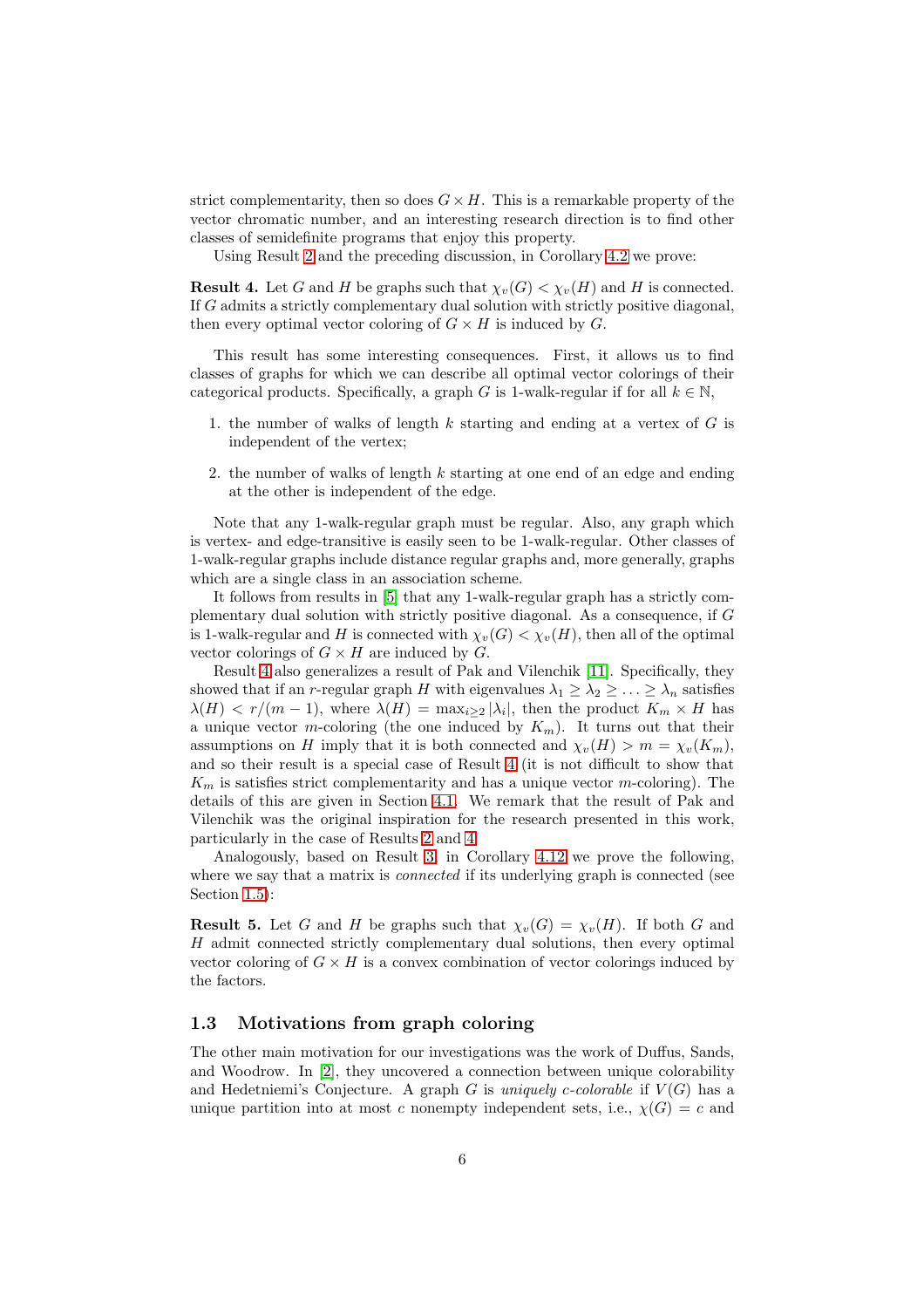G has a unique c-coloring up to relabeling of the colors. Duffus, Sands, and Woodrow considered the following three parameterized statements:

- $(A_n)$ : For all uniquely *n*-colorable graphs G and H, each *n*-coloring of  $G \times H$  is induced by G or H.
- $(B_n)$ : For all uniquely *n*-colorable graphs G and connected graphs H with  $\chi(H) > n$ , the graph  $G \times H$  is uniquely *n*-colorable.
- $(C_n)$ : For all graphs G and H with  $\chi(G) = \chi(H) = n$ , we have

$$
\chi(G \times H) = n.
$$

Note that, since any graph with chromatic number at least  $n$  contains a subgraph with chromatic number exactly n, Hedetniemi's Conjecture is equivalent to  $(C_n)$ being true for all  $n \in \mathbb{N}$ . Surprisingly, Duffus, Sands, and Woodrow showed that  $(A_n) \Rightarrow (B_n) \Rightarrow (C_{n+1})$  for all n. Unfortunately, they were not able to prove  $(A_n)$  or  $(B_n)$  in general, but only under additional restrictions, such as one of the factors being a complete graph.

It is possible to define unique vector colorability as well, which was originally done in [\[11\]](#page-38-5). Given any vector t-coloring **p** of a graph  $G$ , it is easy to see that applying any orthogonal transformation to the vectors in p will produce a vector t-coloring of G (which will essentially always be different from  $\bf{p}$ ). So in this sense, there is never a unique vector t-coloring of a graph (unless it is empty). Of course, this is analogous to relabelling the colors in a classical coloring, and so we merely need to quotient out by this equivalence. As mentioned earlier, we do this by considering the Gram matrices of vector colorings. Thus we have the following definition:

Definition 1.1. A graph G is *uniquely vector colorable* if for any two *optimal* vector colorings  $\mathbf{p} = (p_1, \ldots, p_n)$  and  $\mathbf{q} = (q_1, \ldots, q_n)$ , we have that

$$
p_i^T p_j = q_i^T q_j \text{ for all } i, j \in V(G).
$$

Equivalently, there is a unique optimal primal solution for  $\chi_v(G)$ . We say that a graph is *uniquely vector* t*-colorable* if it is uniquely vector colorable with vector chromatic number t.

We can now devise vector coloring analogs of the three statements considered by Duffus, Sands, and Woodrow:

- $(A')$ : For all uniquely vector colorable graphs G and H with  $\chi_v(G)$  =  $\chi_v(H)$ , every optimal vector coloring of  $G \times H$  is a convex combination of the vector colorings induced by  $G$  and  $H$ .
- $(B')$ : For all uniquely vector colorable graphs  $G$  and connected graphs  $H$ with  $\chi_v(G) < \chi_v(H)$ , the graph  $G \times H$  is uniquely vector colorable.
- $(C')$ : For all graphs G and H,

$$
\chi_v(G \times H) = \min\{\chi_v(G), \chi_v(H)\}.
$$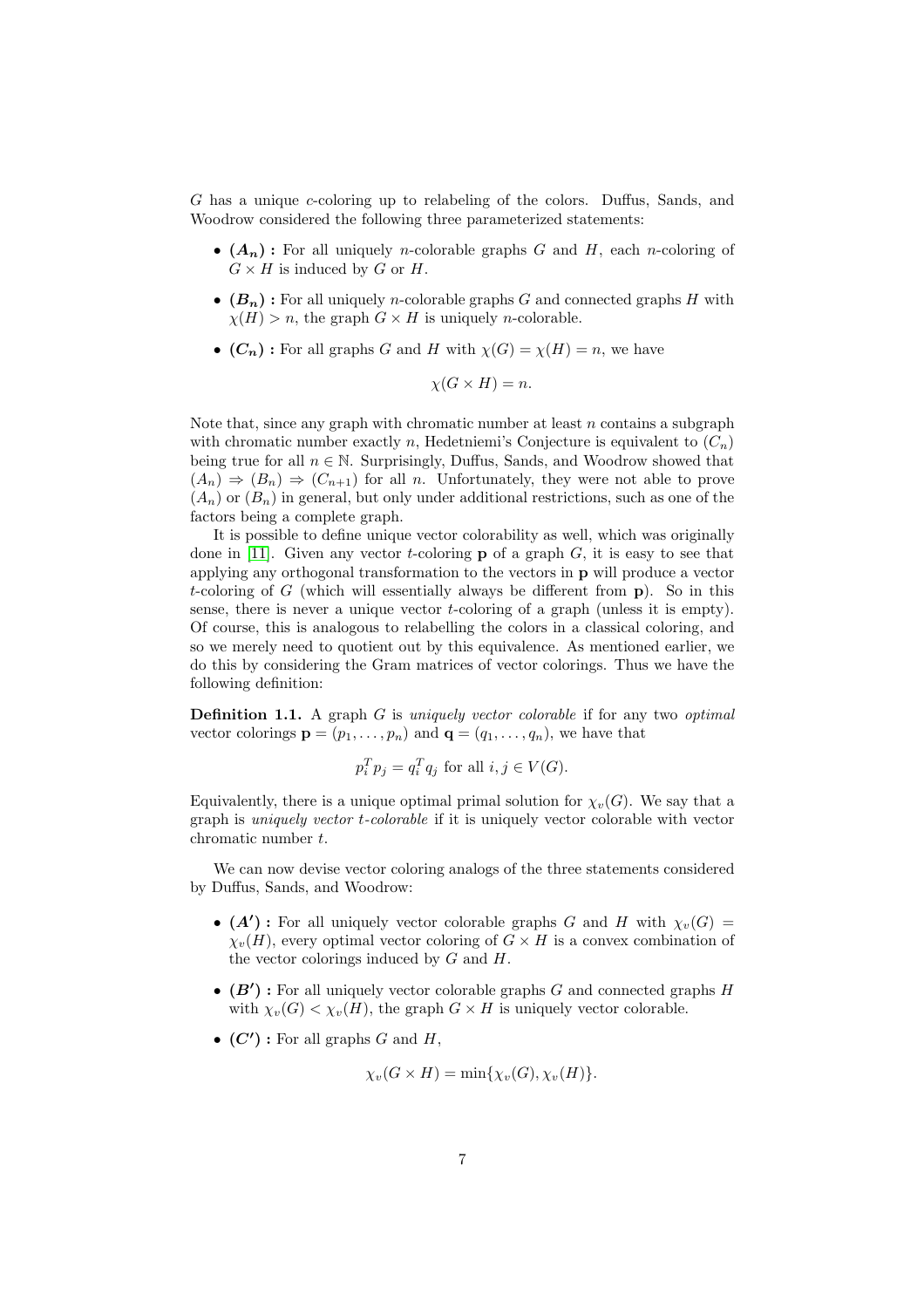It is not difficult to see the similarities between the statements  $(A')$ ,  $(B')$ , and  $(C')$  and our Results [3,](#page-5-0) [2,](#page-4-2) and [1](#page-4-1) (in that order). Indeed, Result 1 is exactly statement  $(C')$ , whereas  $(A')$  and  $(B')$  are Results [3](#page-5-0) and [2](#page-4-2) in the case of uniquely vector colorable G (and H in the former), but without the assumptions on  $rk(G\times$ H). Thus the statements  $(A')$  and  $(B')$  are true if and only if the assumptions on rk( $G \times H$ ) from Results [3](#page-5-0) and [2](#page-4-2) must hold whenever G (and H in the former) are uniquely vector colorable. Unfortunately, we do not yet know how to show this, so it remains an interesting open problem.

#### 1.4 Outline

The rest of the paper is outlined as follows. In Section [2,](#page-9-0) we prove that every optimal vector coloring of a graph can be obtained in a specific manner from a max-rank vector coloring. This is one of the main tools we use for our results in this work. In Section [2.1,](#page-11-1) we prove the complementary slackness conditions for the primal/dual pair of semidefinite programs given in [\(P\)](#page-2-0) and [\(D\)](#page-3-0), and we review the notion of strictly complementary pairs of solutions. Following this, in Section [2.2](#page-13-0) we introduce another formulation for vector chromatic number for which it is easy to combine solutions for two graphs to construct a solution for their product. Next, in Section [2.3,](#page-15-0) we use this reformulation to prove the vector coloring analog of Hedetniemi's Conjecture, i.e., Result [1.](#page-4-1) Section [3](#page-16-1) introduces and develops the concepts of skeletons and neighborliness in vector colorings. We prove several lemmas about these notions that are crucial to the proof of Result [3.](#page-5-0) Section [4](#page-22-1) contains the proofs of Results [2–](#page-4-2)[5.](#page-6-1)We also provide some conditions on the skeletons of the factors which are necessary for the only optimal vector colorings of the product to be the convex combinations of the vector colorings induced by the factor(s) with the minimum vector chromatic number. In Section [4.3,](#page-33-0) we show that statements  $(A')$  and  $(B')$  hold for (connected) 1-walk-regular graphs even without the assumption of unique vector colorability. In Section [4.4,](#page-34-0) we prove a vector coloring analog of the result of Duffus, Sands, and Woodrow that  $(A_n) \Rightarrow (B_n)$  for all  $n \in \mathbb{N}$ . Finally, in Section [5](#page-35-0) we discuss our results and some possible open questions.

#### <span id="page-8-0"></span>1.5 Preliminaries and basic notation

Throughout we set  $[n] = \{1, \ldots, n\}$ . We denote by 1 the all-ones vector and by 0 the all-zeros vector of appropriate size. All vectors are column vectors. Furthermore, we denote by  $\text{span}(p_1, \ldots, p_n)$  the linear span of the vectors  $\{p_i\}_{i=1}^n$ .

A *convex cone* in  $\mathbb{R}^d$  is a subset of vectors that is closed under positive linear combinations. Given a finite set of vectors  $S = \{p_1, \ldots, p_k\} \subseteq \mathbb{R}^d$ , the *conical hull* of S, denoted cone(S), is given by

$$
cone(S) = \left\{ \sum_{i=1}^{k} \alpha_i p_i : \alpha_i \ge 0 \right\},\
$$

and is always a closed convex cone. The *convex hull* of a finite set of vectors  $S = \{p_1, \ldots, p_k\} \subseteq \mathbb{R}^d$ , denoted conv $(S)$ , is the set of all convex combinations of the vectors in  $S$ , i.e.,

$$
conv(S) = \left\{ \sum_{i=1}^{k} \alpha_i p_i : \sum_{i=1}^{k} \alpha_i = 1 \& \alpha_i \ge 0 \text{ for all } i \in [k] \right\}.
$$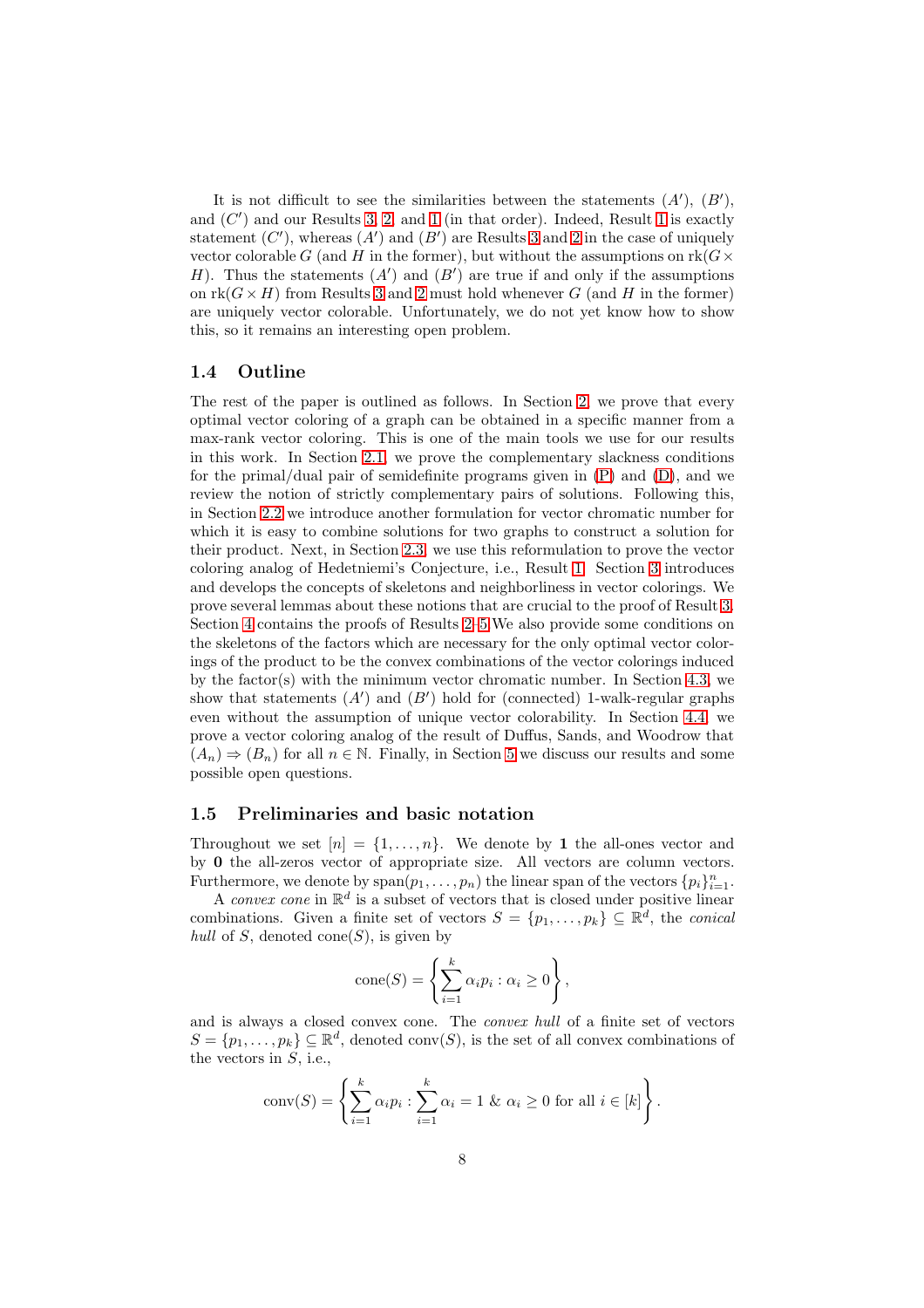Given a  $n \times n$  matrix X we denote its kernel/null space by ker X and its image/column space by Im X. We will use  $\lambda_{\max}(X)$  and  $\lambda_{\min}(X)$  to denote the maximum and minimum eigenvalues of X respectively. A symmetric matrix is *positive semidefinite* if all of its eigenvalues are nonnnegative. The *Gram matrix* of a set of vectors  $p_1, \ldots, p_n$  is the  $n \times n$  matrix with *ij*-entry equal to  $p_i^T p_j$ . This matrix is positive semidefinite and its rank is equal to dim span $(p_1, \ldots, p_n)$ . Conversely, a  $n \times n$  positive semidefinite matrix with rank equal to r can always be realized as the Gram matrix of a family of real vectors  $p_1, \ldots, p_n \in \mathbb{R}^r$ .

The *Schur* product of two  $n \times n$  matrices  $X, Y$ , denoted by  $X \circ Y$ , is the  $n \times n$ matrix whose entries are given by  $(X \circ Y)_{ij} = X_{ij}Y_{ij}$  for all  $i, j \in [n]$ . The Schur product of two positive semidefinite matrices is positive semidefinite. Let  $X, Y$ be matrices with dimensions  $a \times b$  and  $c \times d$  respectively. The *Kronecker* product of X and Y, denoted by  $X \otimes Y$ , is the  $ac \times bd$  block matrix

$$
\begin{pmatrix} X_{11}Y & \dots & X_{1b}Y \\ \vdots & & \vdots \\ X_{a1}Y & \dots & X_{ab}Y \end{pmatrix}.
$$

The Kronecker product of two positive semidefinite matrices is also positive semidefinite. Furthermore, if  $\lambda_1, \ldots, \lambda_n$  and  $\mu_1, \ldots, \mu_m$  are the eigenvalues of X and Y respectively, the eigenvalues of  $X \otimes Y$  are  $\lambda_i \mu_j, i \in [n], j \in [m]$ . Lastly, the sum of two positive semidefinite matrices  $X, Y$  is also positive semidefinite and furthermore  $\text{rank}(X + Y) \ge \max{\text{rank}(X), \text{rank}(Y)}$ .

The *graph* of a symmetric  $n \times n$  matrix M, denoted by  $G(M)$ , is the graph with vertex set [n] where distinct vertices i and j are adjacent if  $M_{ij} \neq 0$ . We say that a matrix is *connected* if the graph  $G(M)$  is connected in the graphtheoretic sense. If M is positive semidefinite, a necessary condition for  $G(M)$  to be connected is that all diagonal entries are non-zero.

The Perron-Frobenius Theorem states that the maximum eigenvalue of a connected, entrywise nonnegative matrix is also maximum in absolute value, has multiplicity 1, and admits an entrywise positive eigenvector. If a nonnegative matrix  $M$  is not connected, then it is, up to a common permutation of its rows and columns, a direct sum of connected nonnegative matrices (these correspond to the components of  $G(M)$ . It follows that any nonnegative matrix has an entrywise nonnegative eigenvector for its maximum eigenvalue.

# <span id="page-9-0"></span>2 Characterizing Optimal Vector Colorings

In this section we show that we can describe all optimal vector colorings of a graph G provided that we know one max-rank optimal vector coloring. In order to prove this we first need the following two lemmas, the first of which was proven in [\[5\]](#page-37-1) and so we omit the proof.

<span id="page-9-1"></span>**Lemma 2.1.** *Let* P *be an*  $n \times d$  *matrix with rank* d. If  $\text{Im}(Y) \subseteq \text{Im}(PP^T)$ *, then there exists a symmetric*  $d \times d$  *matrix*  $R$  *such that*  $Y = PRP^T$ .

The proof of Lemma [2.1](#page-9-1) can be found in [\[5\]](#page-37-1). Next we show that max-rank optimal solutions for  $\chi_v(G)$  have the largest image among all optimal solutions. This a well-known property of semidefinite programs, e.g. see [\[1,](#page-37-3) Lemma 2.3]. We give a proof for completeness.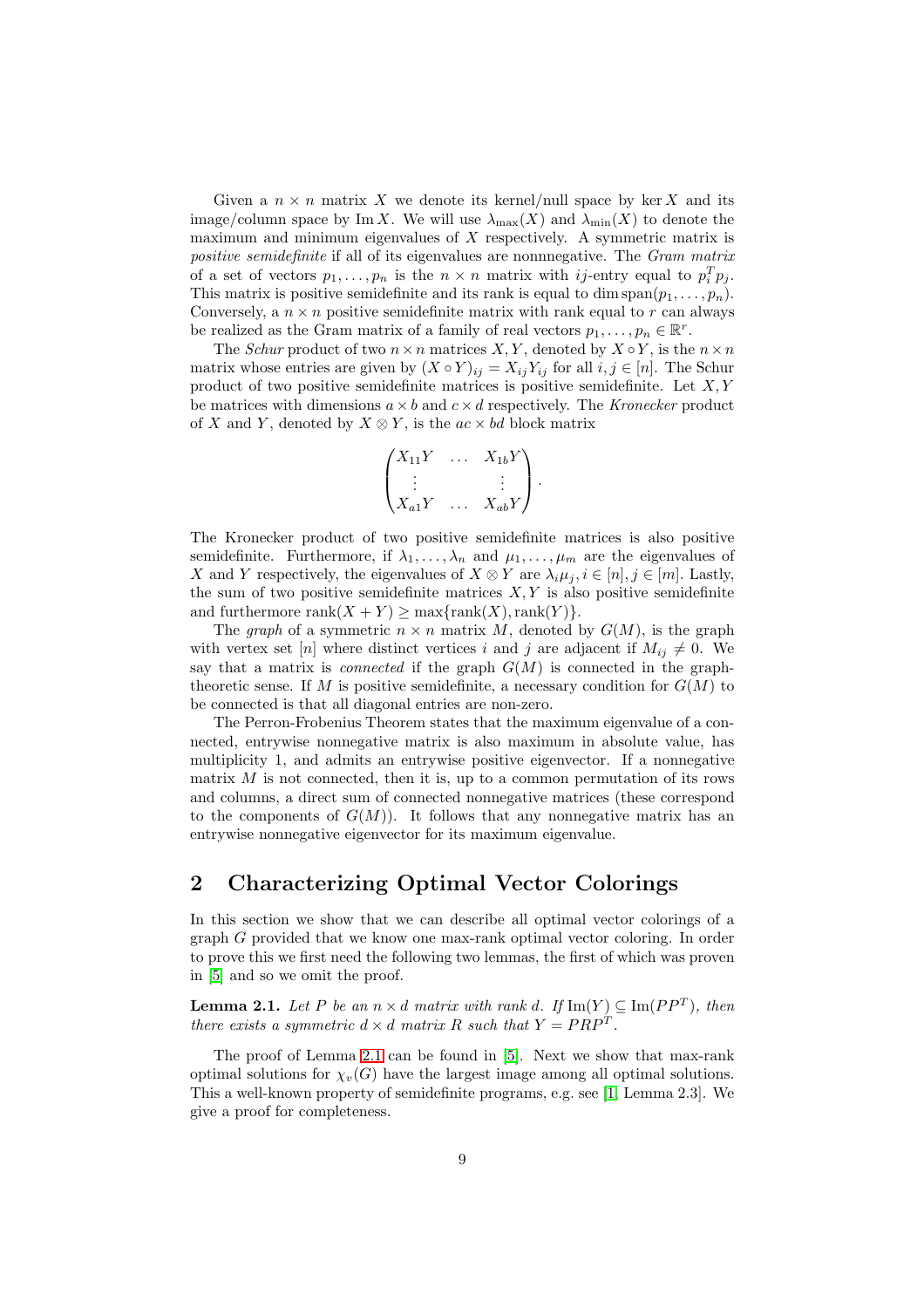<span id="page-10-0"></span>Lemma 2.2. *Let* G *be a graph and let* Mˆ *be an optimal primal solution for*  $\chi_v(G)$  with maximum possible rank. Then  $\text{Im}(\hat{M}) \supseteq \text{Im}(M)$  for any optimal *primal solution*  $M$  *for*  $\chi_v(G)$ *.* 

*Proof.* Let  $\hat{M}$  be as in the lemma statement and suppose that the conclusion does not hold for some optimal solution M. Define  $M' = (1/2)(M + M)$ . It is obvious that M' is an optimal primal solution for  $\chi_v(G)$ . We will show that M' has strictly greater rank than  $\hat{M}$ .

Since  $M'$  is positive semidefinite, a vector  $p$  is in its kernel if and only if  $p^T M' p = 0$ . But since each of  $\hat{M}$  and M are positive semidefinite, this happens if and only if  $p^T \hat{M} p = 0$  and  $p^T M p = 0$ . In other words,  $\ker(M') = \ker(\hat{M}) \cap$ ker(M). By assumption, Im( $\hat{M}$ )  $\not\supseteq$  Im(M) and therefore ker( $\hat{M}$ )  $\not\subseteq$  ker(M). Thus  $\ker(M')$  is strictly smaller than  $\ker(\hat{M})$  and it follows that  $M'$  has strictly larger rank than  $\hat{M}$ . П

Now we can prove the main result of this section:

<span id="page-10-1"></span>**Theorem 2.3.** *Suppose that*  $\mathbf{p} = (p_1, \ldots, p_n)$  *is a max-rank vector coloring of*  $G$ *with*  $p_i \in \mathbb{R}^{rk(G)}$ . Let P be the matrix whose  $i^{th}$  row is  $p_i^T$ . Then M is the Gram *matrix of an optimal vector coloring of* G *if and only if*

$$
M = P(I + R)P^{T},
$$

*for some*  $rk(G) \times rk(G)$  *symmetric matrix* R *satisfying* 

(*i*)  $p_i^T R p_i = 0$  *for all*  $i \in [n]$ ; *(ii)*  $p_i^T R p_j \le -1 - p_i^T p_j$  *for*  $i \sim j$ *; (iii)*  $I + R \succeq 0$ .

*Proof.* Suppose that  $M = P(I + R)P^{T}$  and R satisfies the conditions stated in the theorem. Since  $I + R \succeq 0$ , we have that  $M \succeq 0$  and thus is the Gram matrix of some set of vectors  $q_i$  for  $i \in V(G)$ . Letting  $t = \chi_v(G)$ , we also have that  $M_{ii} = (PP^{T})_{ii} + (PRP^{T})_{ii} = p_{i}^{T} p_{i} + p_{i}^{T} R p_{i} = t - 1 + 0 = t - 1$ , by the first condition on R. Lastly, for  $i \sim i$ ,

$$
M_{ij} = p_i^T p_j + p_i^T R p_j \le p_i^T p_j + (-1 - p_i^T p_j) = -1.
$$

Therefore, M is the Gram matrix of an optimal vector coloring of G.

Conversely, suppose that  $M$  is the Gram matrix of an optimal vector coloring of G. By Lemma [2.2,](#page-10-0) we have that  $\text{Im}(M) \subseteq \text{Im}(PP^T)$ . Let  $Y = M - PP^T$  and note that  $\text{Im}(Y) \subseteq \text{span}(\text{Im}(M) \cup \text{Im}(PP^T)) = \text{Im}(PP^T)$ . Thus by Lemma [2.1](#page-9-1) there exists a symmetric matrix R such that  $Y = PRP<sup>T</sup>$ . Therefore,  $M =$  $Y + PP^{T} = PRP^{T} + PP^{T} = P(I + R)P^{T}.$ 

Note that  $p_i^T R p_j = (PRP^T)_{ij} = M_{ij} - (PP^T)_{ij}$  for all  $i, j$ . Since both  $PP^T$ and M are Gram matrices of optimal vector colorings of G by assumption, we have that  $(PP<sup>T</sup>)<sub>ii</sub> = M<sub>ii</sub> = t - 1$  for all *i*. Therefore, we have that

$$
p_i^T R p_i = 0,
$$

as required. Furthermore, for  $i \sim j$  we have that

$$
p_i^T R p_j = M_{ij} - (P P^T)_{ij} \le -1 - p_i^T p_j.
$$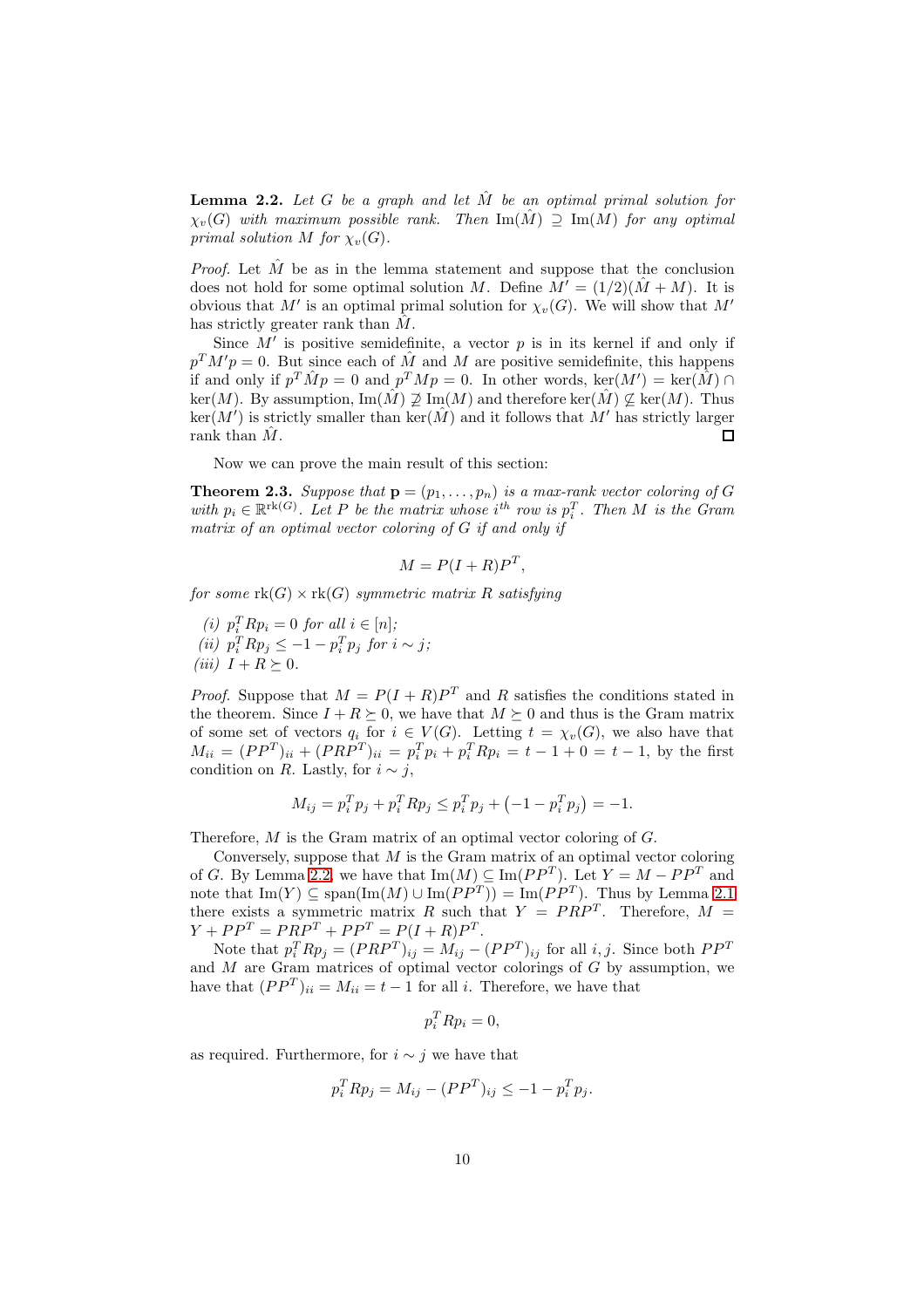Lastly, since P has full column rank, we have that  $M = P(I + R)P^{T}$  is positive semidefinite if and only if  $I + R$  is positive semidefinite. Since M is a Gram matrix, we have that  $I + R \succeq 0$  as required. П

Note that the max-rank condition on **p** in the above is necessary in the following sense: the matrix  $P(I + R)P<sup>T</sup>$  has rank at most that of P regardless of R, thus we can only obtain Gram matrices of vector colorings of equal or lesser rank using the construction from the theorem. So if we start with a vector coloring that is not of maximum rank, then we can never obtain a max-rank vector coloring from this construction.

Remark 2.4. Theorem 2.3 from our earlier work [\[5\]](#page-37-1) is similar to Theorem [2.3](#page-10-1) here, but the former concerns more general assignments of vectors to the vertices of graphs. However, we note that in the case of vector colorings the above theorem is actually stronger. This is because the theorem in [\[5\]](#page-37-1) required the existence of a dual certificate (called a "spherical stress matrix"), and furthermore required that the max-rank vector coloring p be an optimal *strict* vector coloring as well. Since then we have discovered that these additional assumptions are superfluous and that the essential property of p is that it has maximum possible rank.

Note that in practice, when searching for a matrix  $R$  satisfying the conditions in Theorem [2.3](#page-10-1) above, it suffices to find R such that  $p_i^T R p_j = 0$  whenever  $i = j$ and whenever  $i \sim j$  and  $p_i^T p_j = -1$ . Given such an R it is always possible to scale it so that all of the other inequalities of (ii) hold and such that  $I + R \succeq 0$ . Of course, if one can show that no such matrix  $R$  exists, then this proves that the graph is uniquely vector colorable. This is the technique used to prove unique vector colorability in our previous works [\[5\]](#page-37-1) and [\[6\]](#page-38-6). These works also present efficient algorithms for finding matrices  $R$  satisfying the conditions of the above theorem.

#### <span id="page-11-1"></span>2.1 Duality and complementary slackness

In order to apply Theorem [2.3](#page-10-1) we must first obtain a max-rank vector coloring of our graph. The difficulty here is not so much in finding an optimal vector coloring, but rather verifying that it is of max-rank. We do not know of any general method for doing this, but here we will present a sufficient condition for an optimal vector coloring to be of maximum rank.

The main tool we will use is complementary slackness for semidefinite programs. For the primal/dual pair of semidefinite programs in [\(P\)](#page-2-0) and [\(D\)](#page-3-0), the complementary slackness conditions are given in the lemma below. We remark that this is a standard result in the theory of semidefinite programs, but we give a proof for completeness.

<span id="page-11-0"></span>Lemma 2.5. *Let* G *be a graph and let* M *and* B *be feasible primal and dual solutions for*  $\chi_v(G)$  *respectively. If* M *and* B *have objective values* t *and* s, then

$$
\text{Tr}(MB) = (t - s) + \sum_{i \sim j} (M_{ij} + 1)B_{ij}.
$$

*In particular, this implies that* M *and* B *are both optimal if and only if* MB = 0 *and*  $M_{ij} < -1 \Rightarrow B_{ij} = 0$  *for all i*, *j*.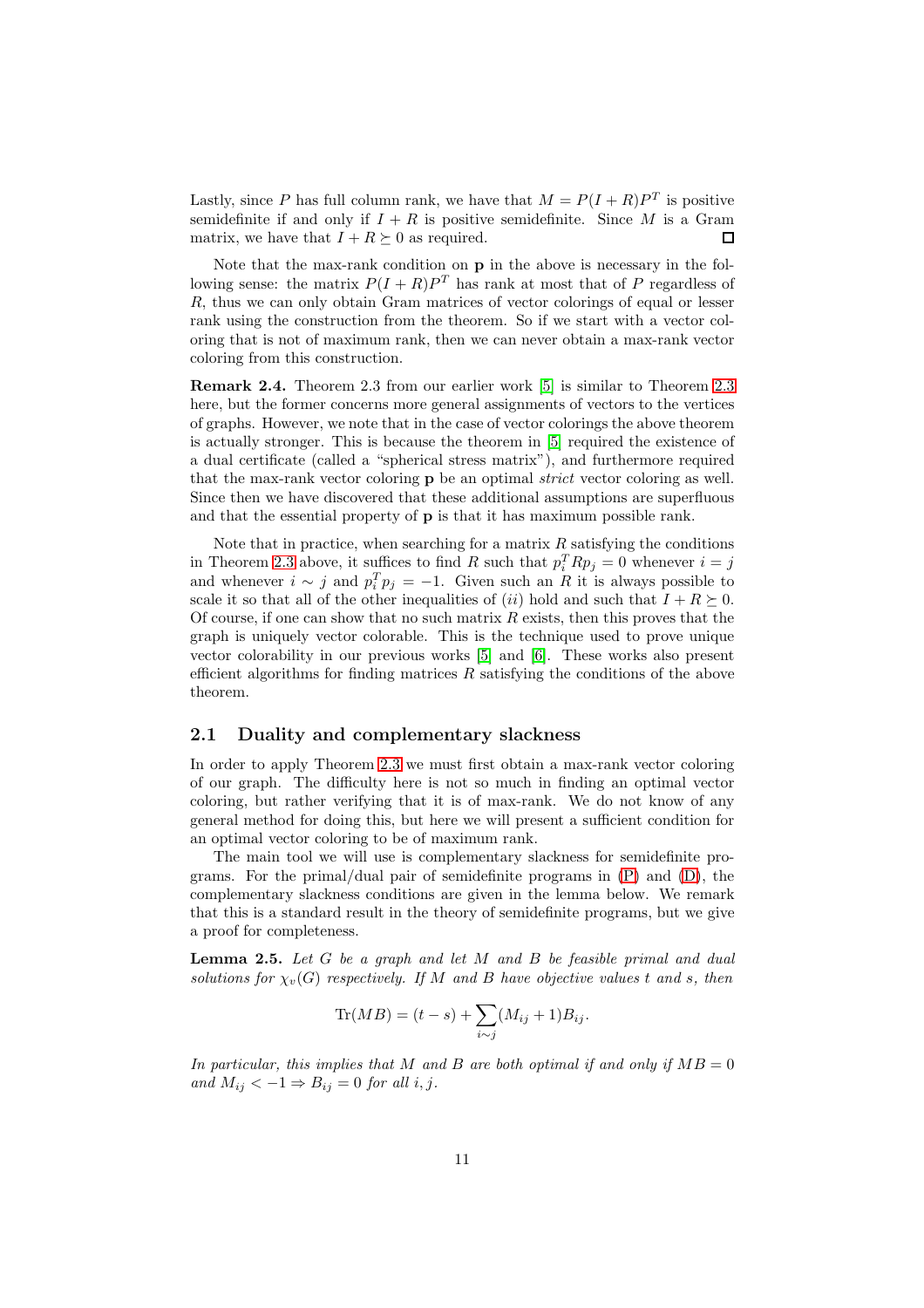*Proof.* Defining  $\tilde{M} = M - tI + J$ , we have that  $M = tI - J + \tilde{M}$ . Therefore,

$$
\text{Tr}(MB) = \text{Tr}((tI - J + \tilde{M})B)
$$
  
=  $t \text{Tr}(B) - \text{Tr}(BJ) + \text{Tr}(\tilde{M}B)$   
=  $(t - s) + \sum_{ij} \tilde{M}_{ij} B_{ij}$   
=  $(t - s) + \sum_{i \sim j} \tilde{M}_{ij} B_{ij}$   
=  $(t - s) + \sum_{i \sim j} (M_{ij} + 1) B_{ij}.$ 

This proves the first claim of the lemma. Now note that the summation in the last expression is always non-positive, since  $M_{ij} \leq -1$  for all  $i \sim j$ . Moreover, this summation is zero if and only if  $M_{ij} < -1 \Rightarrow B_{ij} = 0$  for all i, j. Now suppose that  $M$  and  $B$  are both optimal. Then by strong duality we have that  $t = s$  and therefore  $\text{Tr}(MB) = \sum_{i \sim j} (M_{ij} + 1)B_{ij} \leq 0$ . However, since both M and B are positive semidefinite, we have that  $\text{Tr}(MB) \geq 0$ . Therefore, we have that  $\text{Tr}(MB) = \sum_{i \sim j} (M_{ij} + 1)B_{ij} = 0$ . This further implies that  $MB = 0$  and  $M_{ij} < -1 \Rightarrow B_{ij} = 0$  for all  $i, j$ .

Conversely, if  $MB = 0$  and  $M_{ij} < -1 \Rightarrow B_{ij} = 0$  for all i, j, then

$$
0 = \text{Tr}(MB) = (t - s) + \sum_{i \sim j} (M_{ij} + 1)B_{ij} = t - s,
$$

 $\Box$ 

and thus  $t = s$ , i.e., both M and B are optimal.

Remark 2.6. It will be useful to consider the contrapositive of the condition  $M_{ij} < -1 \Rightarrow B_{ij} = 0$  for all i, j. This is of course  $B_{ij} \neq 0 \Rightarrow M_{ij} \geq -1$  for all i, j. By the feasibility conditions on M and B, this is equivalent to  $B_{ij} > 0 \Rightarrow$  $M_{ij} = -1$  for all  $i \sim j$ .

As mentioned in Section [1.2,](#page-5-1) a consequence of the above complementary slackness conditions is that for any pair of primal/dual optimal solutions  $M$  and  $B$ , we have that  $\text{Im}(M) \subseteq \text{ker}(B)$  and analogously  $\text{ker}(M) \supset \text{Im}(B)$ . This implies that  $r(k(M)+rk(B) \leq |V(G)|$ , and we will say that M and B are *strictly complementary* if equality holds, which is equivalent to  $\text{Im}(M) = \text{ker}(B)$ . We will also say that G *satisfies strict complementarity (for vector chromatic number)* if such a pair of strictly complementary solutions exists. Note that since  $rk(M) + rk(B) \leq |V(G)|$ holds for any pair of optimal solutions, if there exists some pair of strictly complementary solutions then a particular pair of optimal solutions  $M'$  and  $B'$  are strictly complementary if and only if both  $M'$  and  $B'$  have the maximum possible rank. In this case corank $(B') = \text{rk}(M') = \text{rk}(G)$ . Thus we have the following lemma:

Lemma 2.7. *Let* G *be a graph with optimal vector coloring* p*. Then* p *has maximum rank if there exists an optimal dual solution* B *such that corank*( $B$ ) =  $dim span(\mathbf{p})$ .

Since an optimal dual solution  $B$  is part of a strictly complementary pair of solutions if and only if  $corank(B) = rk(G)$ , we will sometimes refer to a dual solution B with this property as a *strictly complementary dual solution* without explicitly mentioning a corresponding primal solution.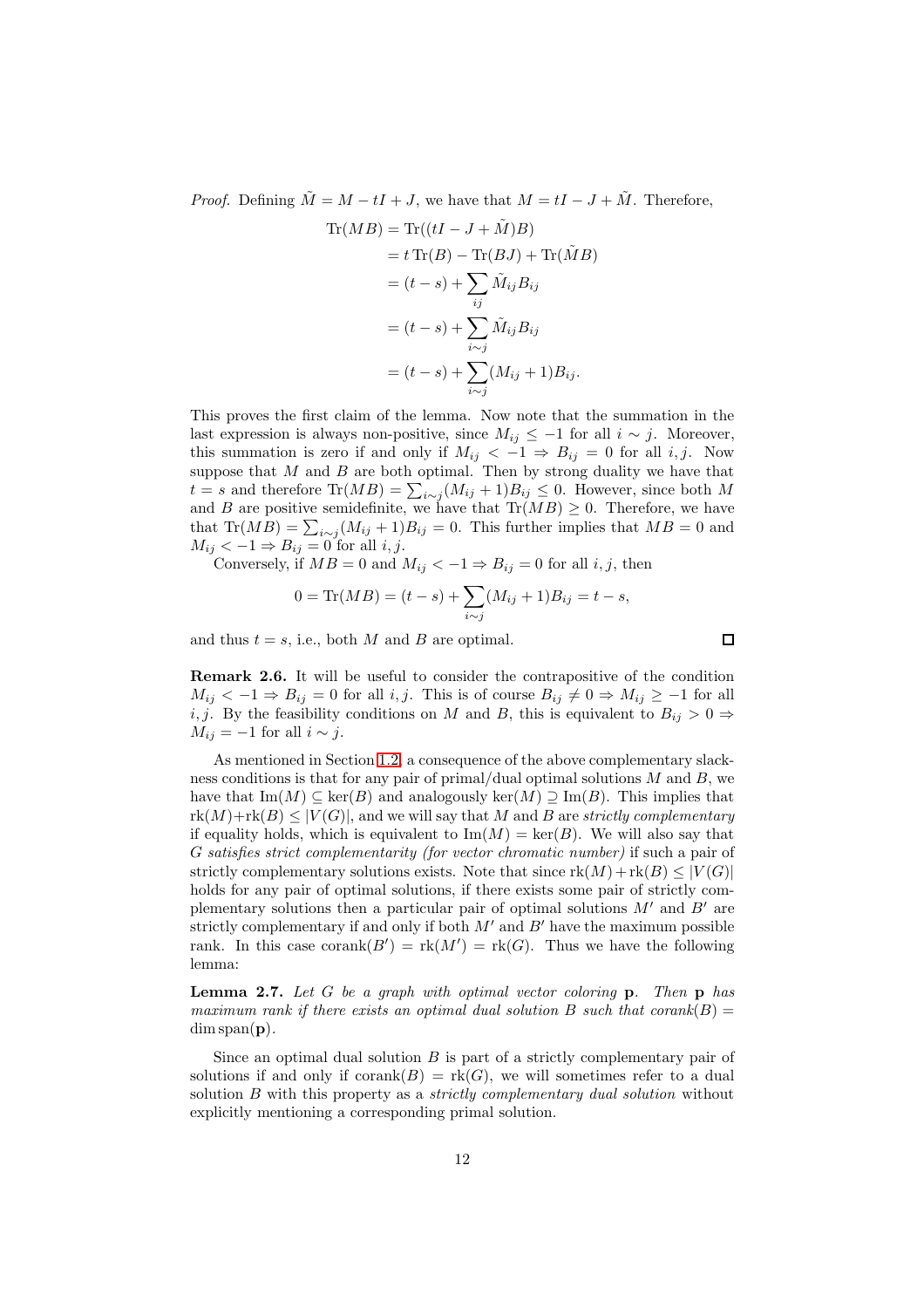#### <span id="page-13-0"></span>2.2 A useful reformulation for  $\chi_v$

We have seen that vector colorings of the factors of a categorical product induce vector colorings of the product. In other words, we can use primal solutions for  $\chi_v(G)$  and  $\chi_v(H)$  to build primal solutions for  $\chi_v(G \times H)$ . However, we will also need a way to use dual solutions for the factors to find dual solutions for the product. A first approach may be to take Kronecker products of dual solutions for the factors in order to obtain a dual solution for the product. But it is not hard to see that this does not work. Indeed, the objective value of such a solution would be the product of the objective values, whereas we know that  $\chi_v(G \times H)$ is at most the minimum of  $\chi_v(G)$  and  $\chi_v(H)$ .

It turns out that the right approach is to use another formulation for vector chromatic number which works well with the categorical product. This formulation appeared in  $[4]$ , and an analogous formulation for Lovász theta appeared even in Lovász' original paper  $[10]$ . We present the formulation in the lemma below along with the standard proof, since converting between feasible solutions for it and feasible solutions for the dual [\(D\)](#page-3-0) will be important for our later results. Note that below,  $i \nsim j$  includes the case  $i = j$ . Also, we use  $||M||$  to denote the maximum (absolute value) of the eigenvalues of the matrix M.

<span id="page-13-2"></span>Lemma 2.8. *For any graph* G*,*

<span id="page-13-1"></span>
$$
\chi_v(G) = \max_{\substack{s.t.\\ A_{ij} = 0 \text{ if } i \neq j}} \frac{\|I + A\|}{\int_{i,j}^{i} \frac{\lambda_j}{\lambda_j}} = 0 \text{ for all } i, j} \tag{D'}
$$
\n
$$
I + A \succeq 0
$$

*Proof.* Suppose that B is a feasible dual solution for  $\chi_v(G)$ . For ease of presentation, we will assume that  $B_{ii} > 0$  for all  $i \in V(G)$ , but the proof is easy to adapt to the general case. Let D be the diagonal part of B, i.e.,  $D = I \circ B$ . Note that by our assumption on  $B$ , the matrix  $D$  has only positive diagonal entries and is thus invertible and has a square root. We will show that  $A = D^{-1/2}BD^{-1/2} - I$ is a feasible solution to  $(D')$  for G with objective value at least that of B. First note that since  $B \succeq 0$ , we have that  $I + A = D^{-1/2}BD^{-1/2} \succeq 0$ . Similarly, since the diagonal entries of  $D$  are positive, we have that all entries of  $I + A$  are nonnegative. Furthermore, it is easy to see that B and  $D^{-1/2}BD^{-1/2}$  have the same zero entries, and the latter has 1's on the diagonal. Therefore, A has 0's in all the required positions to be a feasible solution to  $(D')$ . To see that A has objective value at least sum(B), let v be a vector with  $v_i = (B_{ii})^{1/2}$ . Then, since  $Tr(B) = 1$ , we have that v is a unit vector, and moreover  $D^{-1/2}v$  is equal to the all-ones vector 1. Using this we have that

<span id="page-13-3"></span>
$$
||I + A|| \ge v^T (I + A)v = v^T D^{-1/2} B D^{-1/2} v = \mathbf{1}^T B \mathbf{1} = \text{sum}(B).
$$
 (2)

This shows the optimal value of  $(D')$  is at least as great as that of  $(D)$ .

Conversely, suppose that A is a feasible solution to  $(D')$ . Since  $I + A$  is a nonnegative matrix, by the Perron-Frobenius Theorem it has an entrywise nonnegative eigenvector  $u$  (of unit norm) for its maximum eigenvalue. Let  $D_u$  be the diagonal matrix with the entries of u on its diagonal, and let  $B = D_u(I + A)D_u$  $(I + A) \circ uu^T$ . Since  $I + A \succeq 0$ , we have that  $B \succeq 0$ . It is routine to check that B satisfies the other feasibility conditions of [\(D\)](#page-3-0). Lastly, note that

<span id="page-13-4"></span>sum(B) = sum((I + A) 
$$
\circ uu^T
$$
) =  $u^T(I + A)u = ||I + A||$ . (3)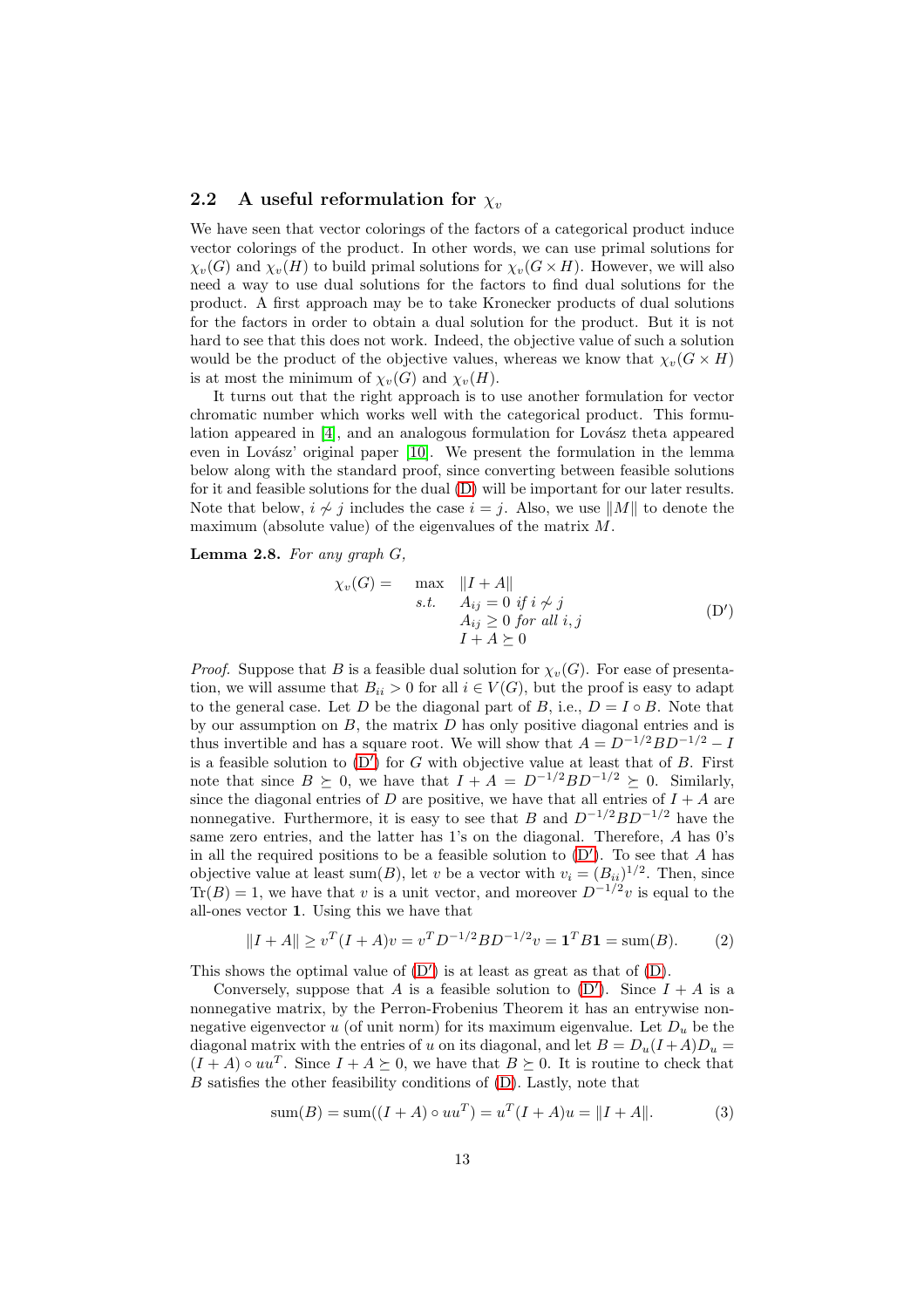This shows that B is a feasible dual solution for  $\chi_v(G)$  with objective value equal to  $||I + A||$ . Therefore, the optimal value of [\(D\)](#page-3-0) is at least as great as that of [\(D](#page-13-1)'). Combining this with the above shows that these two optimization programs have the same optimal value. П

The above shows that one can convert a feasible solution to [\(D\)](#page-3-0) to a feasible solution to  $(D')$  with the same or greater objective value, and vice versa. This implies that the conversions take optimal solutions to optimal solutions. Furthermore, we have the following:

<span id="page-14-1"></span>Lemma 2.9. *Let* G *be a nonempty graph. Then there exists an optimal dual solution* B for  $\chi_v(G)$  *with strictly positive diagonal if and only if there exists an optimal solution* A *to [\(D](#page-13-1)*′ *) for* G *which has a strictly positive maximum eigenvector. Moreover, it can be assumed that*  $G(B) = G(A)$  *and that the multiplicity of* −1 *as an eigenvalue of* A *is equal to the corank of* B*.*

*Proof.* Let B be an optimal dual solution for  $\chi_v(G)$  with strictly positive diagonal and set  $A = D^{-1/2}BD^{-1/2}-I$  as in the proof of Lemma [2.8.](#page-13-2) Clearly we have that  $G(B) = G(I + A) = G(A)$ . Furthermore, as A is optimal to  $(D')$ , Equation [\(2\)](#page-13-3) holds throughout with equality, and thus the strictly positive vector  $v$  with entries  $v_i = (B_{ii})^{1/2}$  is a maximum eigenvector of A. Also note that B and  $I + A =$  $D^{-1/2}BD^{-1/2}$  have the same corank. This implies that the multiplicity of  $-1$  as an eigenvalue of A (which is its minimum eigenvalue) is equal to the corank of B.

Conversely, let  $A$  be an optimal solution to  $(D')$  with a strictly positive maximum eigenvector u. Let  $B = D_u(I + A)D_u$  as defined in the proof of Lemma [2.8.](#page-13-2) By [\(3\)](#page-13-4), B is an optimal dual solution for  $\chi_v(G)$ . Furthermore, we have that  $G(B) = G(A)$  and that corank $(B) = \text{corank}(I + A)$ . Moreover, B has strictly positive diagonal.  $\Box$ 

**Remark 2.10.** Note that if B is connected (i.e.,  $G(B)$  is a connected graph) then it must have strictly positive diagonal since it is positive semidefinite (thus a zero diagonal entry implies a zero row/column). Conversely, if A is connected, then it will have a strictly positive maximum eigenvector by the Perron-Frobenius Theorem.

The lemmas above allow us (in some cases) to start with strict complementarity for the factors of a categorical product, move to optimal solutions for [\(D](#page-13-1)′ ) for the factors, use these to build an optimal solution to [\(D](#page-13-1)′ ) for the product, and then move back to strict complementarity for the product.

We end this section with the following lemma which we will need for the proof of Corollary [4.2.](#page-23-0) It says that we can always find *almost* optimal solutions to [\(D](#page-13-1)′ ) that satisfy certain special properties.

<span id="page-14-0"></span>**Lemma 2.11.** *Let* H *be a connected nonempty graph and let*  $\chi_v(H) > k$ *. Then there exists a feasible solution,* A*, to [\(D](#page-13-1)*′ *) for* H *such that*

- *1.*  $||I + A|| > k$ ;
- *2. the maximum eigenvalue of* A *has multiplicity 1;*
- *3. there is a maximum eigenvector of* A *with only positive entries;*
- *4. the minimum eigenvalue of* A *is* −1*;*
- *5. the graph* G(A) *is connected.*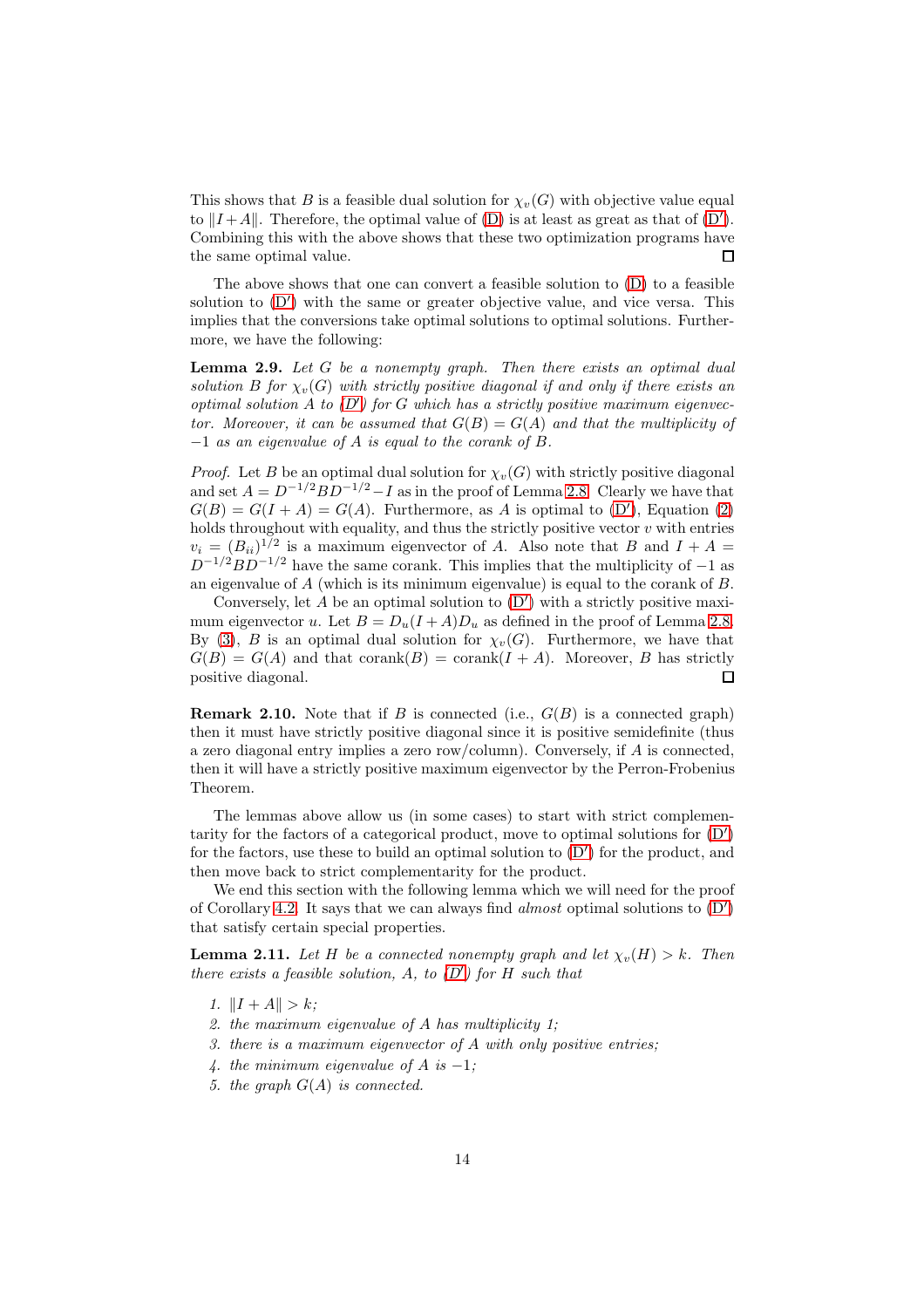*Proof.* Let A' be an optimal solution to  $(D')$  for H. Then we have that  $||I + A'|| >$ k. Also note that since  $I + A' \succeq 0$ , we have that  $\lambda_{\min}(A') \geq -1$ . Furthermore, since multiplying  $A'$  by a constant greater than 1 does not cause a violation of the other constraints on A' and only increases the value of  $||I + A'||$ , we have that  $\lambda_{\min}(A') = -1.$ 

Let  $A_H$  be the adjacency matrix of  $H$ . Define

$$
A = \alpha(A' + \varepsilon A_H),
$$

where  $\varepsilon > 0$  and  $\alpha$  is chosen to be positive and such that  $\lambda_{\min}(A) = -1$ . Note that as  $\varepsilon$  approaches 0, the parameter  $\alpha$  will approach 1. Since maximum eigenvalue is a continuous function, for sufficiently small  $\varepsilon$ , we will have  $||I+A|| > k$ . Therefore Conditions (1) and (4) are met by this A.

Since  $A = \alpha(A' + \varepsilon A_H)$ , the graph  $G(A)$  is simply H, which is connected by assumption. So Condition (5) is satisfied. By the Perron-Frobenius Theorem, the maximum eigenvalue of  $A$  has multiplicity 1 and this eigenvalue has an eigenvector whose entries are all positive. Therefore, A meets Conditions (2) and (3).  $\Box$ 

#### <span id="page-15-0"></span>2.3 Vector Hedetniemi

We can now use the formulation of  $\chi_v$  given in  $(D')$  to prove the vector coloring analog of Hedetniemi's Conjecture.

<span id="page-15-1"></span>Theorem 2.12. *For any graphs* G *and* H *we have*

$$
\chi_v(G \times H) = \min{\{\chi_v(G), \chi_v(H)\}}.
$$

*Proof.* Since vector colorings of the factors induce vector colorings of the product, we have that

$$
\chi_v(G \times H) \le \min{\chi_v(G), \chi_v(H)}.
$$

To see the other inequality, suppose that  $\chi_v(G) = s$ ,  $\chi_v(H) = t$ , and  $s \leq t$ . Let  $A_G$  and  $A_H$  be optimal solutions to  $(D')$  for G and H respectively. Define  $A = \frac{1}{t-1}A_G \otimes A_H$ . Since  $A_G$  and  $A_H$  are optimal, their minimum eigenvalue must be −1 (see proof of Lemma [2.11\)](#page-14-0), and their maximum eigenvalues must be  $s-1$  and  $t-1$  respectively. Consequently:

 $\bullet$  the minimum eigenvalue of A is

$$
\min\left\{(-1)\cdot\frac{t-1}{t-1},\frac{s-1}{t-1}\cdot(-1)\right\}=-1;
$$

• the maximum eigenvalue of A is

$$
\frac{(t-1)(s-1)}{t-1} = s-1.
$$

It follows that  $I + A \succeq 0$  and  $||I + A|| = s$ . It is easy to verify that A satisfies all the other requirements of  $(D')$ , thus  $\chi_n(G \times H) > s$ . the other requirements of  $(D')$ , thus  $\chi_v(G \times H) \geq s$ .

<span id="page-15-2"></span>**Remark 2.13.** Note that in the case where  $\chi_v(G) < \chi_v(H)$ , the matrix  $A_H$  in the above proof does not necessarily need to be optimal. Instead, it suffices for it to satisfy the following three properties: feasibility for  $(D')$  for  $H$ ,  $\lambda_{\min}(A_H) = -1$ , and  $\lambda_{\max}(A_H) \geq \lambda_{\max}(A_G)$  (i.e., its objective value is at least as great as that of  $A_G$ ). This fact is used in Corollary [4.2.](#page-23-0)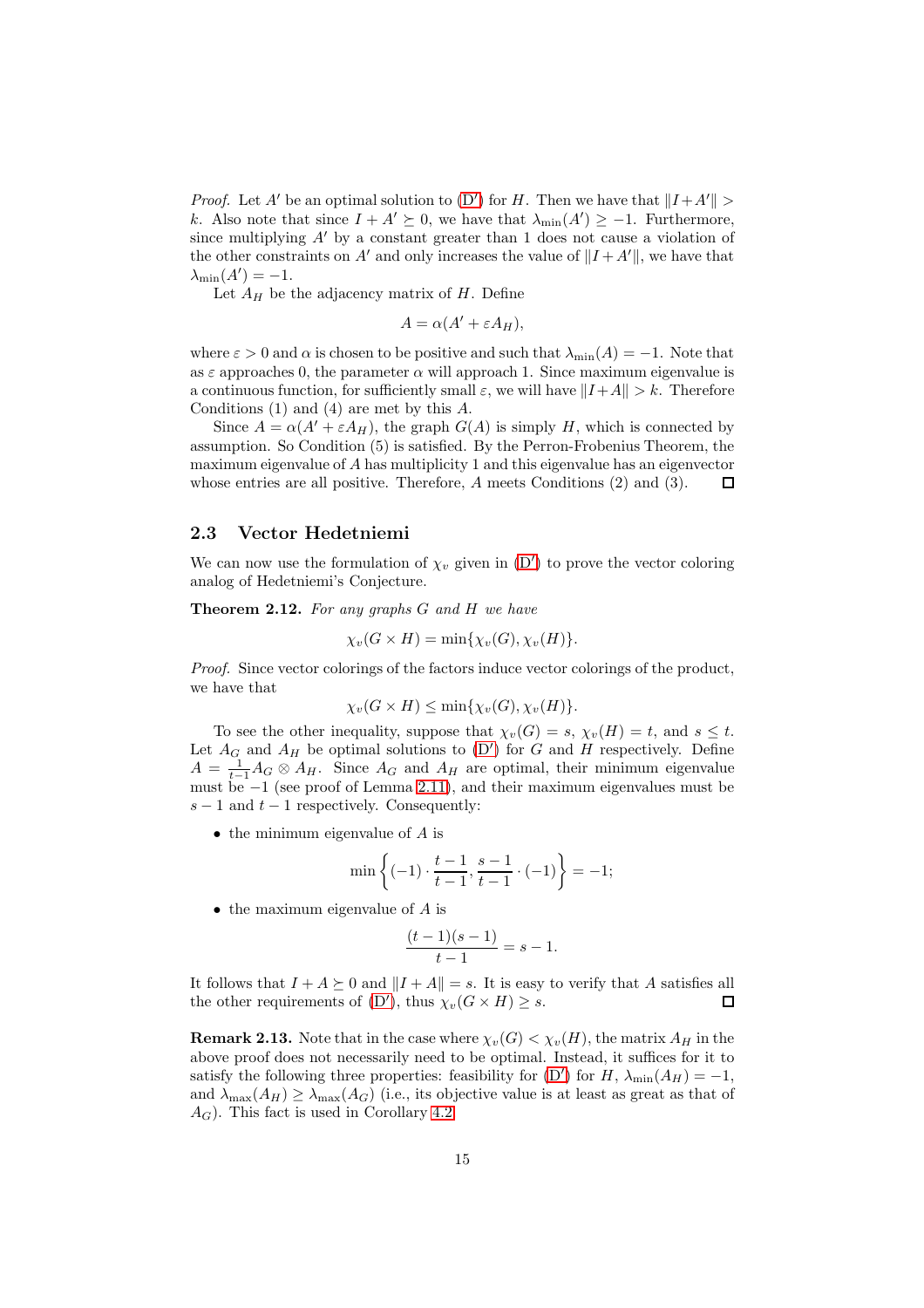A similar proof can be used for the strict vector chromatic number. This has been proven in [\[7\]](#page-38-4); however, the proof presented here is more direct.

<span id="page-16-0"></span>Theorem 2.14. *For any graphs* G *and* H *we have*

 $\chi_{sv}(G \times H) = \min\{\chi_{sv}(G), \chi_{sv}(H)\}.$ 

*Proof.* We use the formulation for  $\chi_{sv}$  that is analogous to  $(D')$ . This appears in [\[10\]](#page-38-1) and is exactly the same as [\(D](#page-13-1)′ ) except without the nonnegativity constraint on the entries of A. The proof is exactly the same as that of Theorem [2.12.](#page-15-1) П

In the next section we will investigate some properties of vector colorings that are crucial to our proof of Result [3](#page-5-0) and, consequently, Result [5.](#page-6-1) We remark that we have already introduced all that we need for the proofs of Results [2](#page-4-2) and [4.](#page-6-0) However, when we prove these results we will additionally present some necessary conditions on G for it to induce all of the optimal vector colorings of  $G \times H$ , and these require some of the notions discussed in Section [3.](#page-16-1)

### <span id="page-16-1"></span>3 Properties of Vector Colorings

In Section [4.2](#page-26-0) we prove Result [3](#page-5-0) which shows when the vector colorings of two graphs can be used to construct all of the vector colorings of their categorical product. In order to do this, we will need to develop a bit of theory about optimal vector colorings of graphs. We do this here so that the results in Section [4](#page-22-1) can be presented in a succinct manner.

#### <span id="page-16-3"></span>3.1 Skeletons and neighborliness

One issue of importance to us will be when the vector coloring inequality,  $p_i^T p_j \leq$  $-1$  for  $i \sim j$ , is satisfied with equality. Given an optimal vector coloring **p** of some graph, we will write  $i \sim_{\mathbf{p}} j$  whenever  $i \sim j$  and  $p_i^T p_j = -1$ . We will say that such edges are *tight* in p and all other edges are *slack* in p. This allows us to define the following which will be a key notion in this and later sections:

**Definition 3.1.** Let G be a graph with optimal vector coloring  $\mathbf{p} = (p_1, \ldots, p_n)$ . We define the graph  $G<sup>p</sup>$  to be the spanning subgraph of G that contains all of the edges of G that are tight in p. We further define the *skeleton* of G, denoted  $G<sup>sk</sup>$ , to be the spanning subgraph of G containing only the edges that are tight in every optimal vector coloring of G. We write  $i \sim_{sk} j$  if  $i$  and j are adjacent in  $G^{\text{sk}}$ . We will use  $N^{\textbf{p}}(i)$  and  $N^{\textbf{p}}[i]$  to denote the open and closed neighborhoods of *i* in  $G^{\mathbf{p}}$ , and will similarly use  $N^{\text{sk}}(i)$  and  $N^{\text{sk}}[i]$  for the same in  $G^{\text{sk}}$ .

<span id="page-16-2"></span>Remark 3.2. Let p be a max-rank vector coloring. For any pair of vertices satisfying  $i \sim_{\mathbf{p}} j$ , Condition (*ii*) from Theorem [2.3](#page-10-1) becomes  $p_i^T R p_j \leq 0$ . Moreover, for any pair of vertices satisfying  $i \sim_{\text{sk}} j$ , Condition (ii) can be replaced by  $p_i^T R p_j = 0.$ 

Obviously, for any optimal vector coloring **p** of G, the graph  $G<sup>p</sup>$  is not empty (unless  $G$  is empty), since otherwise **p** could not be optimal. It may be less obvious that  $G^{sk}$  is non-empty whenever G is, but in fact we have the following: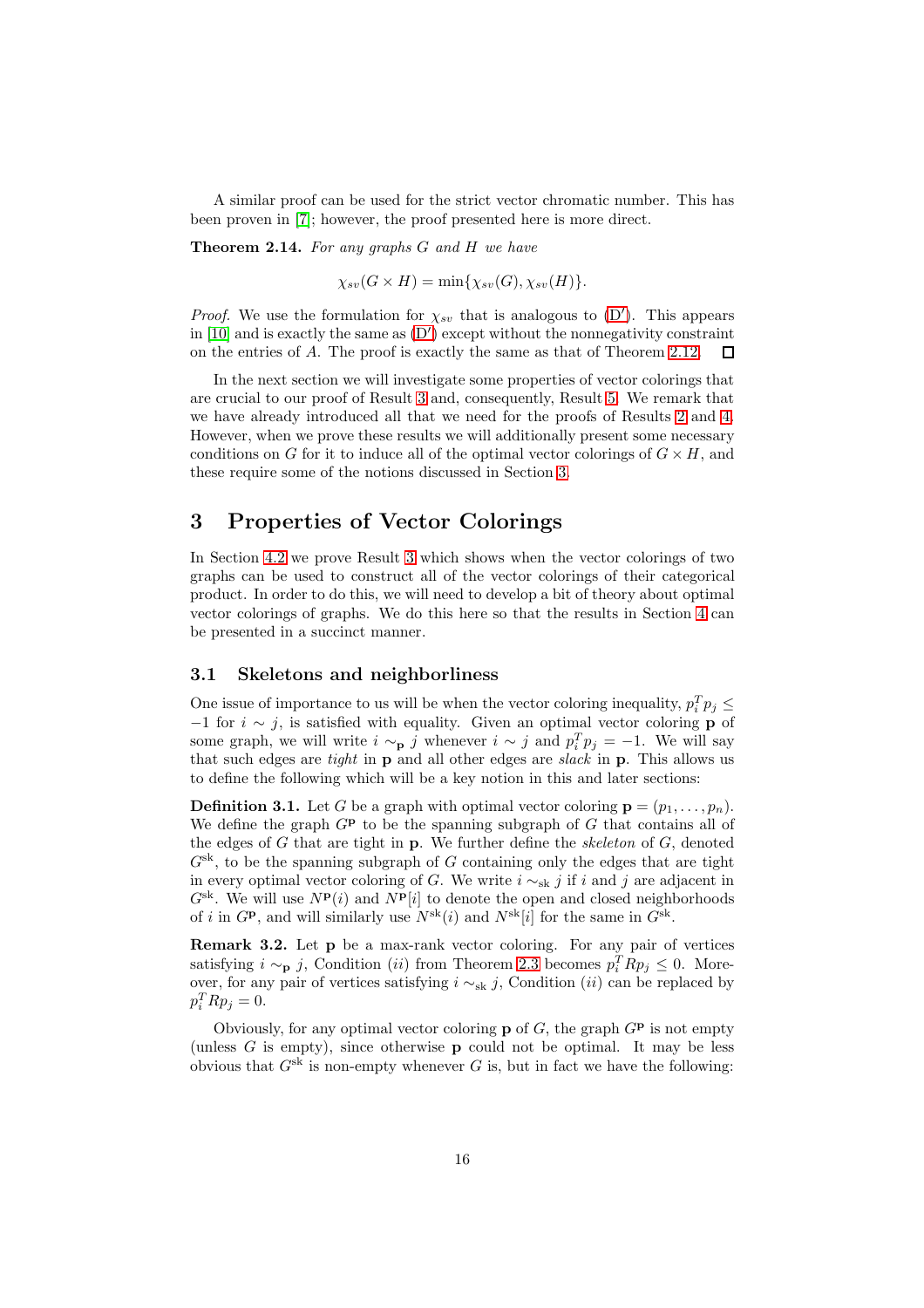<span id="page-17-1"></span>Lemma 3.3. *Let* G *be a graph. Then for any optimal vector coloring* p *and optimal dual solution* B*, we have*

$$
G(B) \subseteq G^{\text{sk}} \subseteq G^{\mathbf{p}}.
$$

*Moreover, there exists a max-rank vector coloring* **q** *such that*  $G^{sk} = G^{\mathbf{q}}$ .

*Proof.* By complementary slackness, we have that  $B_{ij} \neq 0 \Rightarrow M_{ij} = -1$  for  $M$  being the Gram matrix of any optimal vector coloring. This proves the first containment  $G(B) \subseteq G^{\text{sk}}$ , and the second containment is obvious.

For the final claim, if  $G^{sk} = G$ , then any max-rank vector coloring will do. Otherwise, suppose that  $e \in E(G)$  and  $e \notin E(G^{\text{sk}})$ . Then by definition of the skeleton of G, there exists some optimal vector coloring  $p^e$  of G in which e is not tight. Let  $M^e$  be the Gram matrix of this vector coloring and note that this implies that  $M_{ij}^e < -1$  for  $ij = e$ . Define  $M^e$  similarly for all  $e \in E(G) \setminus E(G^{\text{sk}})$ . Now let  $p'$  be the optimal vector coloring whose Gram matrix is given by

$$
M = \frac{1}{|E(G) \setminus E(G^{\text{sk}})|} \sum_{e \in E(G) \setminus E(G^{\text{sk}})} M^e.
$$

Then we have that  $G\mathbf{P}' = G^{sk}$ . Now let N be the Gram matrix of any max-rank vector coloring of G. Obviously,  $\frac{1}{2}(M+N)$  is the Gram matrix of some max-rank vector coloring **q** and  $G^{\mathbf{q}} = G^{\text{sk}}$ .  $\Box$ 

We now define the notion of neighborliness:

**Definition 3.4.** Given an optimal vector coloring **p** of a graph  $G$ , we say that a vertex  $i \in V(G)$  is *neighborly* in **p** if

$$
-p_i \in \text{cone}(\{p_j : j \sim_{\mathbf{p}} i\}).
$$

We will simply say that i is *neighborly* if it is neighborly in every optimal vector coloring. We also define  $i \rightarrow p$  j if

$$
-p_i = \sum_{\ell:\ell \sim_{\mathbf{p}} i} \alpha_\ell p_\ell \text{ for some } \alpha_\ell \ge 0 \text{ where } \alpha_j > 0.
$$

We write  $i \to j$  if  $i \to p$  j for all optimal vector colorings **p** of G.

We also define  $D^{\mathbf{p}}(i) = \{j \in V(G) : i \to_{\mathbf{p}} j\}$  and  $D(i) = \{j \in V(G) : i \to j\}.$ Furthermore, we let  $D^{\mathbf{p}}[i] = \{i\} \cup D^{\mathbf{p}}(i)$  and  $D[i] = \{i\} \cup D(i)$ .

<span id="page-17-2"></span>**Remark 3.5.** Obviously,  $i \rightarrow j$  (resp.  $i \rightarrow p$  j) is only possible if i is neighborly (resp. neighborly in **p**), and it implies that  $i \sim_{sk} j$  (resp.  $i \sim_{\mathbf{p}} j$ ) by definition. Note that it is not clear, and in fact we do not know, whether  $i \to j$  or  $i \to_{\mathbf{p}} j$ are symmetric relations.

It will be useful to express neighborliness in terms of convex hulls instead of conical hulls, which we do in the lemma below.

<span id="page-17-0"></span>Lemma 3.6. *Let* G *be a graph with optimal vector coloring* p*. Then a vertex*  $i \in V(G)$  *is neighborly in* **p** *if and only if* 

$$
\mathbf{0} \in \operatorname{conv}\left(\{p_j : j \in N^{\mathbf{p}}[i]\}\right).
$$

*Moreover, if*  $\mathbf{0} = \sum_{j \in N^{\mathbf{p}}[i]} \alpha_j p_j$ *, then*  $\sum_{j \in N^{\mathbf{p}}[i]} \alpha_j = \chi_v(G) \alpha_i$ *.*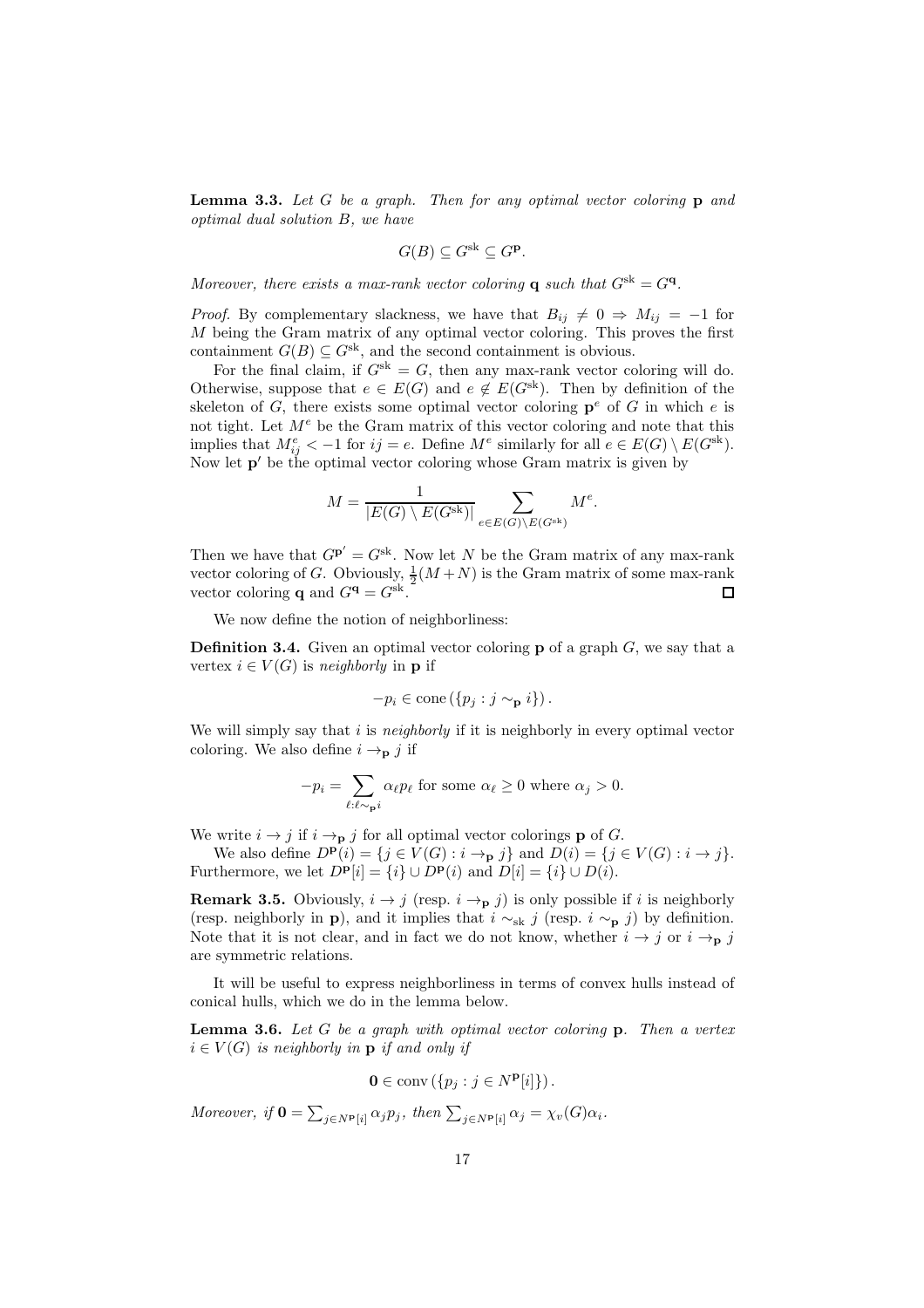*Proof.* Let  $t = \chi_v(G)$  and suppose that  $\mathbf{0} = \alpha_i p_i + \sum_{j \sim_{\mathbf{p}} i} \alpha_j p_j$ . Taking inner product with  $p_i$  on both sides reveals  $0 = \alpha_i(t-1) - \sum_{j \sim_{\mathbf{p}} i} \alpha_j$ , and thus  $\alpha_i$  +  $\sum_{j \sim p_i} \alpha_j = \alpha_i t$ . Thus we have proven the second claim.

The above shows that if  $\mathbf{0} = \sum_{j \in N^p[i]} \alpha_j p_j$  where the righthand side is a convex combination, then the coefficient  $\alpha_i$  of  $p_i$  is nonzero. Thus, if  $\mathbf{0} \in$ conv  $({p_j : j \in N^{\mathbf{p}}[i]}), \text{ then } -p_i \in \text{cone}({p_j : j \in N^{\mathbf{p}}(i)}), \text{ i.e., } i \text{ is neighbouring}$ in **p**. The other direction holds since  $-p_i \in \text{cone}(\{p_j : j \sim_{\mathbf{p}} i\})$  implies that we can find nonnegative coefficients  $\alpha_j$  such that  $-p_i = \sum_{j \sim_p i} \alpha_j p_j$  and thus  $\mathbf{0} = p_i + \sum_{j \sim p_i} \alpha_j p_j$ . Rescaling the righthand side gives a convex combination equal to  $\overline{0}$ .

Both the convex hull and conical hull perspectives are useful. The convex hull view is used to prove Lemma [3.10,](#page-20-0) whereas conical hulls are essential in Lemma [3.9.](#page-19-0)

It turns out that for a vertex to be neighborly, it suffices for it to be neighborly in some max-rank vector coloring, and moreover the conical/convex combination witnessing neighborliness can be fixed for all vector colorings:

<span id="page-18-0"></span>**Lemma 3.7.** Let G be a graph with max-rank vector coloring **p**. Then,  $i \rightarrow p$  j *implies that*  $i \rightarrow j$ *. Furthermore,*  $i \in V(G)$  *is neighborly if and only if it is neighborly in* p*.*

*Proof.* Let  $p$  be a max-rank vector coloring and suppose that i is neighborly in  $p$ , i.e., that  $\mathbf{0} = \sum_{j \in N^{\mathbf{p}}[i]} \alpha_j p_j$  for some  $\alpha_j \geq 0$  for all j. Now let  $\alpha$  be the vector of coefficients from the righthand side, but extended to  $|V(G)|$  coordinates by adding zeros in the appropriate places. Also, let P be the matrix whose rows are the  $p_{\ell}^T$ for  $\ell \in V(G)$ . Then we can rewrite the equation above as  $\mathbf{0} = P^T \alpha$ . Of course, this implies that  $PP^T \alpha = 0$  and thus  $\alpha$  is a vector in the kernel of the Gram matrix of the vector coloring  $\bf{p}$ . Now let  $\bf{q}$  be some other optimal vector coloring of G and let Q be the matrix whose rows are the  $q_{\ell}^{T}$ . Then by Lemma [2.2](#page-10-0) we have that ker $(PP^T) \subseteq \text{ker}(QQ^T)$ . Therefore we have that  $QQ^T \alpha = \mathbf{0}$  and this is equivalent to  $Q^T \alpha = 0$ . Of course, the latter is equivalent to  $\sum_{j \in N^p[i]} \alpha_j q_j = 0$ . Note that we are not done yet because we are still summing over  $j \in N^{\mathbf{p}}[i]$ . However, suppose that  $j' \not\sim_{\mathbf{q}} i$  for some  $j'$  such that  $\alpha_{j'} > 0$ . Then  $q_i^T q_{j'} < -1$ , and thus taking inner product with  $q_i$  on both sides of the above equation gives

$$
0 = \alpha_i q_i^T q_i + \sum_{j \sim_p i} \alpha_j q_i^T q_j
$$
  

$$
< \alpha(t - 1) - \sum_{j \sim_p i} \alpha_j
$$
  

$$
= p_i^T (\alpha_i p_i + \sum_{j \sim_p i} \alpha_j p_j) = 0,
$$

a clear contradiction. Thus we can conclude that  $j \sim_{q} i$  for all j such that  $\alpha_j > 0$ , and so  $\sum_{j \in N^{\mathbf{q}}[i]} \alpha_j q_j = \mathbf{0}$ . This shows that i is neighborly in **q** and that  $i \rightarrow_q j$  for all j such that  $\alpha_j > 0$ . Since **q** was an arbitrary optimal vector coloring, we have that i is neighborly and that  $i \to j$  for all j such that  $\alpha_j > 0$ . If  $i \rightarrow_p j$ , then by definition we could have chosen our convex combination such that  $\alpha_j > 0$ . Therefore, if  $i \to_{\mathbf{p}} j$ , then  $i \to_{\mathbf{q}} j$  for all optimal vector colorings **q**<br>and thus  $i \to i$ and thus  $i \rightarrow j$ .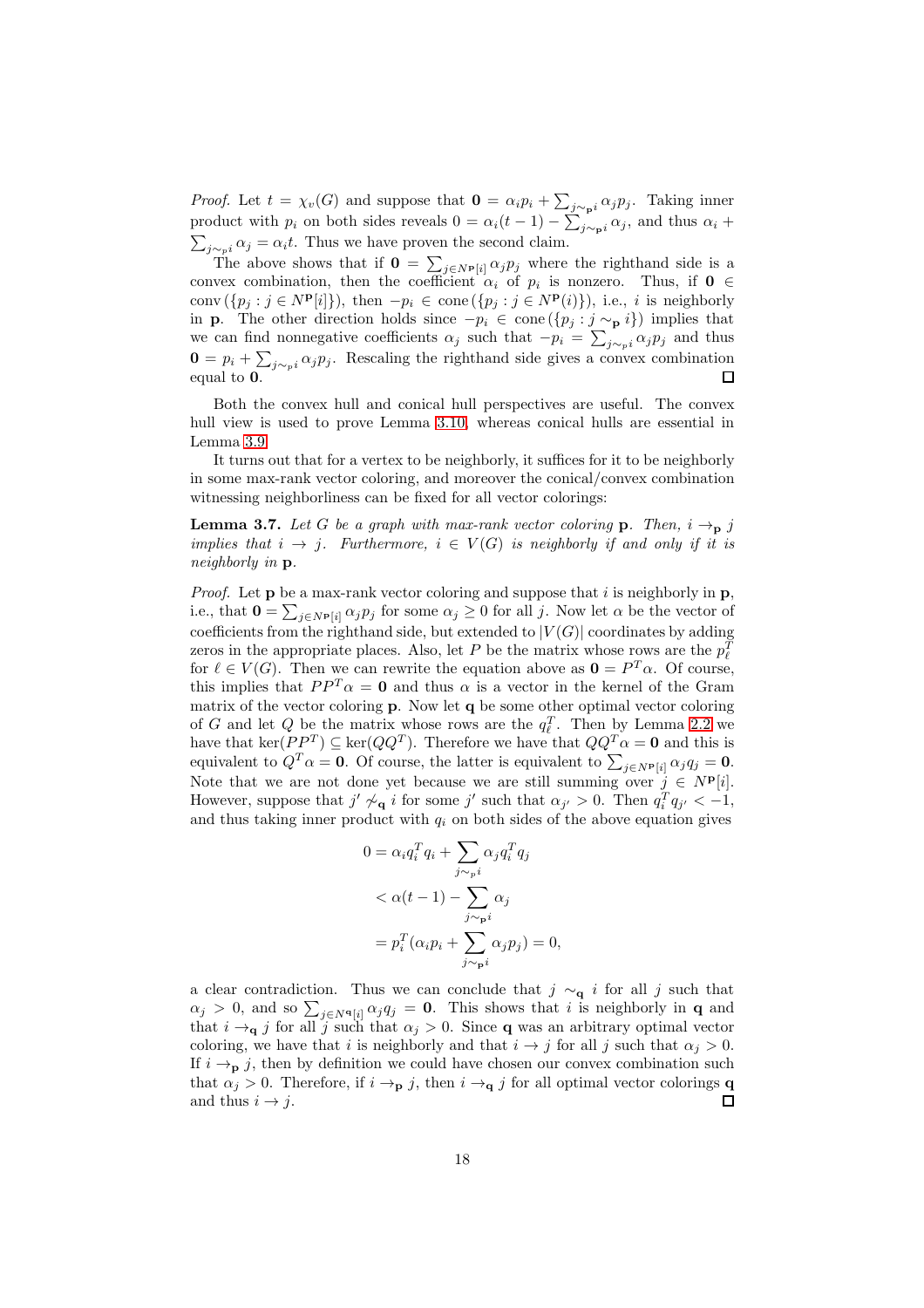<span id="page-19-1"></span>Remark 3.8. The coefficients in these convex combinations are playing the role of the rows/columns of an optimal dual solution. Indeed, if  $B$  is any optimal dual solution and P is a matrix whose rows are the vectors of an optimal vector coloring of G, then we have  $PP<sup>T</sup>B = 0$  by complementary slackness, and therefore  $P^T B = 0$ . This latter equation is equivalent to  $\sum_j B_{ji} p_j = \mathbf{0}$  for all  $i \in V(G)$ . Some of the rows/columns of B may be zero, but if the  $i<sup>th</sup>$  column is nonzero, then this equation shows that  $i$  is neighborly (since it must hold for all optimal vector colorings by complementary slackness). Note that since  $B$  is positive semidefinite, its  $i^{\text{th}}$  row/column being nonzero is equivalent to its  $i^{\text{th}}$  diagonal entry being nonzero. Thus an optimal dual solution B with  $B_{ii} > 0$  implies that vertex i is neighborly.

The above is one of the reasons why simply proving Results [4](#page-6-0) and [5](#page-6-1) directly would be easier: we could use properties of the type of dual solution which is assumed to exist in those results in order to obtain properties of the vector colorings of the graph(s) in question. This is quicker than building up theory about optimal vector colorings as we are doing here, but it would not allow us to prove the necessary and sufficient conditions of Results [2](#page-4-2) and [3.](#page-5-0) We note that we do not know how to go in the other direction: to use the convex combinations witnessing neighborliness to construct an optimal dual solution.

<span id="page-19-0"></span>Lemma 3.9. *Let* G *be a graph with optimal vector coloring* p*. If every vertex of* G *is neighborly in* p*, then*

cone  $({p_i - p_j : i, j \in V(G), i \to_{\mathbf{p}} j}) = \text{cone}({p_i : i \in V(G)}) = \text{span}(\mathbf{p}).$ 

*If every vertex of* G *is neighborly, then also*

cone 
$$
(\{p_i - p_j : i, j \in V(G), i \rightarrow j\})
$$
 = span(**p**).

*Proof.* We will show that

cone(
$$
\{p_i - p_j : i, j \in V(G), i \rightarrow_{\mathbf{p}} j\}
$$
)  $\supseteq$ cone( $\{p_i : i \in V(G)\}$ )  $\supseteq$ span(**p**)

which proves the first claim since it is obvious that both cones are contained in  $span(\mathbf{p})$ .

To show the first containment we only need to show that  $p_i \in \text{cone}(\{p_i - p_j :$  $i \to_{\mathbf{p}} j$  for all  $i \in V(G)$ . By the assumption of neighborliness we have that  $-p_i = \sum_{j \in D_P(i)} \alpha_j p_j$  where  $\alpha_j \ge 0$  for all j. We can rewrite this as  $p_i = \sum_{j \in D_P(i)} \alpha_j (-p_j)$ . This implies that

$$
\left(1 + \sum_{j \in D^{\mathbf{p}}(i)} \alpha_j\right) p_i = \sum_{j \in D^{\mathbf{p}}(i)} \alpha_j (p_i - p_j).
$$

Since the coefficient on the lefthand side is strictly positive, this shows that  $p_i \in$ cone( $\{p_i - p_j : i \rightarrow_p j\}$ ) as desired. Thus we have proven the first containment.

To show the second containment, note that by assumption of neighborliness we have that  $-p_i \in \text{cone}(\{p_j : j \sim_{\mathbf{p}} i\}) \subseteq \text{cone}(\{p_j : j \in V(G)\})$  for all  $i \in V(G)$ . This already implies that cone( $\{p_j : j \in V(G)\}\)$  = span(**p**) and so we are done with the first claim. The second claim follows exactly as the first. with the first claim. The second claim follows exactly as the first.

The next two results concern the skeleton of a graph. The first one relates this notion to that of neighborliness.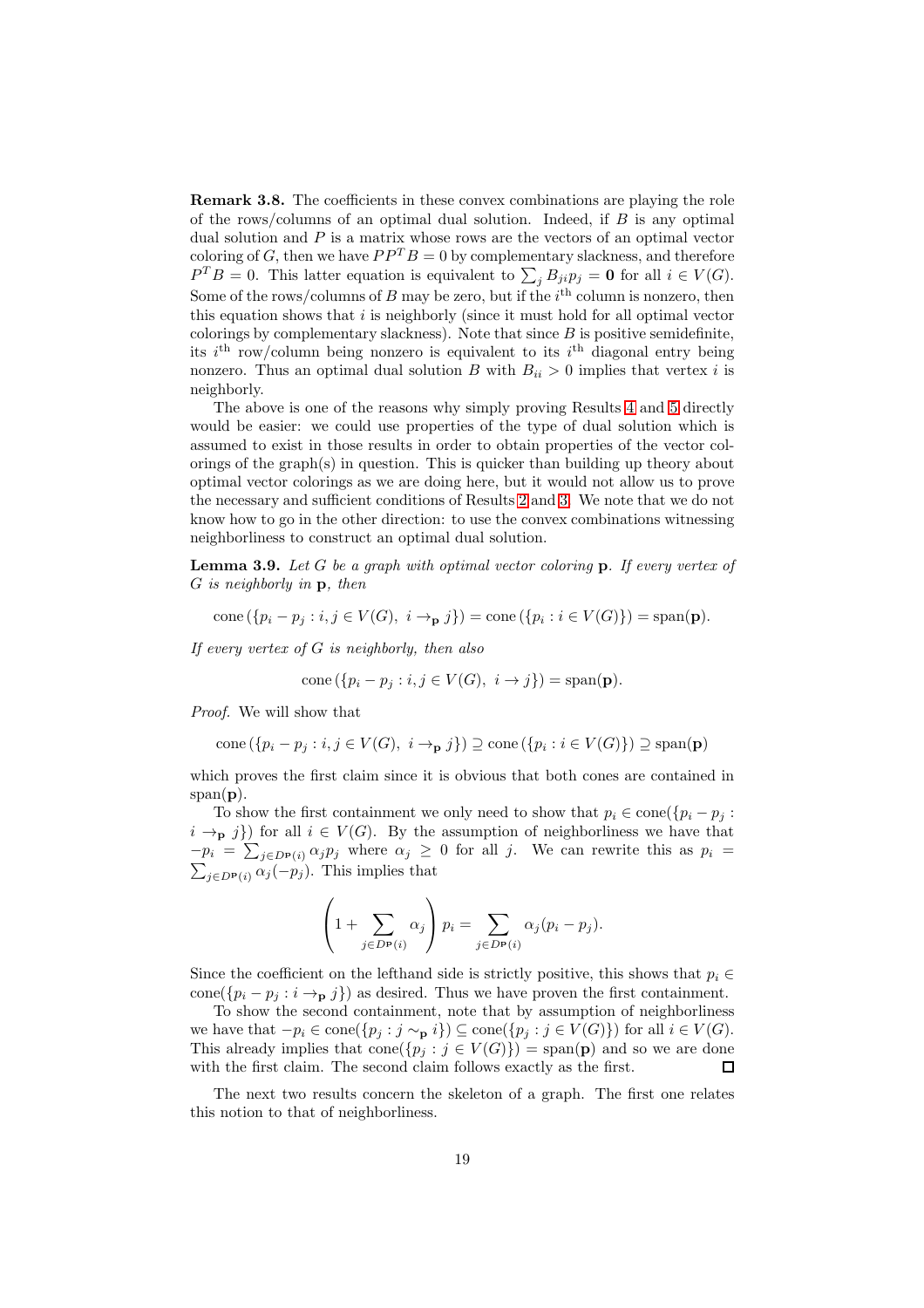<span id="page-20-0"></span>**Lemma 3.10.** Let G be a nonempty graph. Then  $i \in V(G)$  is neighborly if and *only if it is not isolated in* Gsk *.*

*Proof.* Let **q** be an optimal vector coloring of G such that  $G^{\mathbf{q}} = G^{\text{sk}}$ . If  $i \in V(G)$ is isolated in  $G^{sk}$ , then it is isolated in  $G^{q}$  and so obviously  $-q_i \notin \text{cone}(\{q_i : j \in$  $N^{\mathbf{q}}(i)$ }) = cone( $\emptyset$ ) and thus *i* is not neighborly.

Conversely, suppose that  $i$  is not neighborly. Then by definition  $i$  is not neighborly in some optimal vector coloring  $\bf{p}$  of  $G$ . Therefore, by Lemma [3.6,](#page-17-0) we have that  $\mathbf{0} \notin \text{conv}(\{p_j : j \in N^{\mathbf{p}}[i]\})$ . Since  $\text{conv}(\{p_j : j \in N^{\mathbf{p}}[i]\})$  is a compact convex set, by the Hyperplane Separation Theorem there exists a vector  $v$  such that  $v^T w < 0$  for all  $w \in \text{conv}(\{p_j : j \in N^{\mathbf{p}}[i]\})$  and  $v^T \mathbf{0} = 0$ . We can further choose v (by rescaling if necessary) so that  $v^T p_j < -1$  for all  $j \in N^p[i]$ . We will use v to show that we can replace  $p_i$  with some  $p'_i$  such that  $||p'_i||^2 = t - 1$  and  $p_j^T p'_i < -1$  for all  $j \sim i$ . This will show that i must be isolated in  $G<sup>sk</sup>$ .

Consider the convex combination  $p_{\varepsilon} = (1 - \varepsilon)p_i + \varepsilon v$  for  $0 < \varepsilon < 1$ . For  $j \sim_{\mathbf{p}} i$ , it is easy to see that

$$
p_{\varepsilon}^T p_j = (1 - \varepsilon) p_i^T p_j + \varepsilon v^T p_j < (1 - \varepsilon)(-1) + \varepsilon(-1) = -1.
$$

Since  $p_i^T p_j < -1$  for all  $j \sim i$  such that  $j \not\sim_{\mathbf{p}} i$ , we can pick  $\varepsilon$  close enough to 0 so that

$$
p_{\varepsilon}^T p_j = (1 - \varepsilon) p_i^T p_j + \varepsilon v^T p_j < -1
$$

for all such j. Thus for  $\varepsilon$  sufficiently small,  $p_{\varepsilon}$  satisfies  $p_{\varepsilon}^T p_j < -1$  for all  $j \sim i$ . To finish, we must show that for sufficiently small  $\varepsilon$ , the vector  $p_{\varepsilon}$  has norm at most that of  $p_i$ . If this is true, then we can rescale  $p_\varepsilon$  so that it has norm squared equal to  $t - 1$  while still maintaining these strict inequalities. Since  $v^T p_i < 0$ , the vectors  $v$  and  $p_i$  form an obtuse angle at the origin, and so it is "geometrically obvious" that for small enough  $\varepsilon$  the vector  $p_{\varepsilon}$  has strictly smaller norm than  $p_i$ . However, we will give a rigorous proof.

Let  $s = ||v||^2$ . We have that

$$
||p_{\varepsilon}||^{2} = (1 - \varepsilon)^{2}(t - 1) + 2\varepsilon(1 - \varepsilon)v^{T}p_{i} + \varepsilon^{2}s < (t - 1) + \varepsilon(2v^{T}p_{i} + \varepsilon(s - 2v^{T}p_{i})).
$$

Since  $v^T p_i < 0$ , for sufficiently small  $\varepsilon$  the  $2v^T p_i + \varepsilon (s - 2v^T p_i)$  term is strictly negative, and so we are done.

So if we replace  $p_i$  with a rescaled version of  $p_{\varepsilon}$  for sufficiently small  $\varepsilon$ , we will obtain an optimal vector coloring of  $G$  in which every edge incident to i is slack. This implies that i must be isolated in  $G<sup>sk</sup>$  as desired.  $\mathsf \Pi$ 

The next lemma relates properties of a graph to those of its skeleton, specifically their vector chromatic number and rank.

<span id="page-20-1"></span>**Lemma 3.11.** Let G be a graph and let  $G_\ell$  for  $\ell = 1, \ldots, m$  be the connected *components of* Gsk *that are not isolated vertices, and let* S *be the set of isolated vertices of*  $G^{sk}$ *. Then*  $\chi_v(G_\ell) = \chi_v(G)$  *for all*  $\ell \in [m]$ *. Furthermore,*  $rk(G) =$  $|S| + \sum_{\ell=1}^{m} \text{rk}(G_{\ell}) = \text{rk}(G^{\text{sk}})$  *and*  $(G^{\text{sk}})^{\text{sk}} = G^{\text{sk}}$ *.* 

*Proof.* Let  $t = \chi_v(G)$ . First note that  $\chi_v(G_\ell) \leq t$  since  $G_\ell$  is a subgraph of G. Now let **p** be an optimal vector coloring of G such that  $G<sup>p</sup> = G<sup>sk</sup>$ . If  $M<sup>p</sup>$  is the Gram matrix of **p**, then we have that  $M_{ij}^{\mathbf{p}} < -1$  for all  $i, j \in V(G)$  such that  $i \sim j$  and  $i \not\sim_{sk} j$ . Now suppose that  $k \in [m]$  is such that  $\chi_v(G_k) < t$ . For each  $\ell \neq k$ , let  $\mathbf{q}^{\ell}$  be a vector t-coloring of  $G_{\ell}$ . Let  $\mathbf{q}^{k}$  be an optimal vector coloring of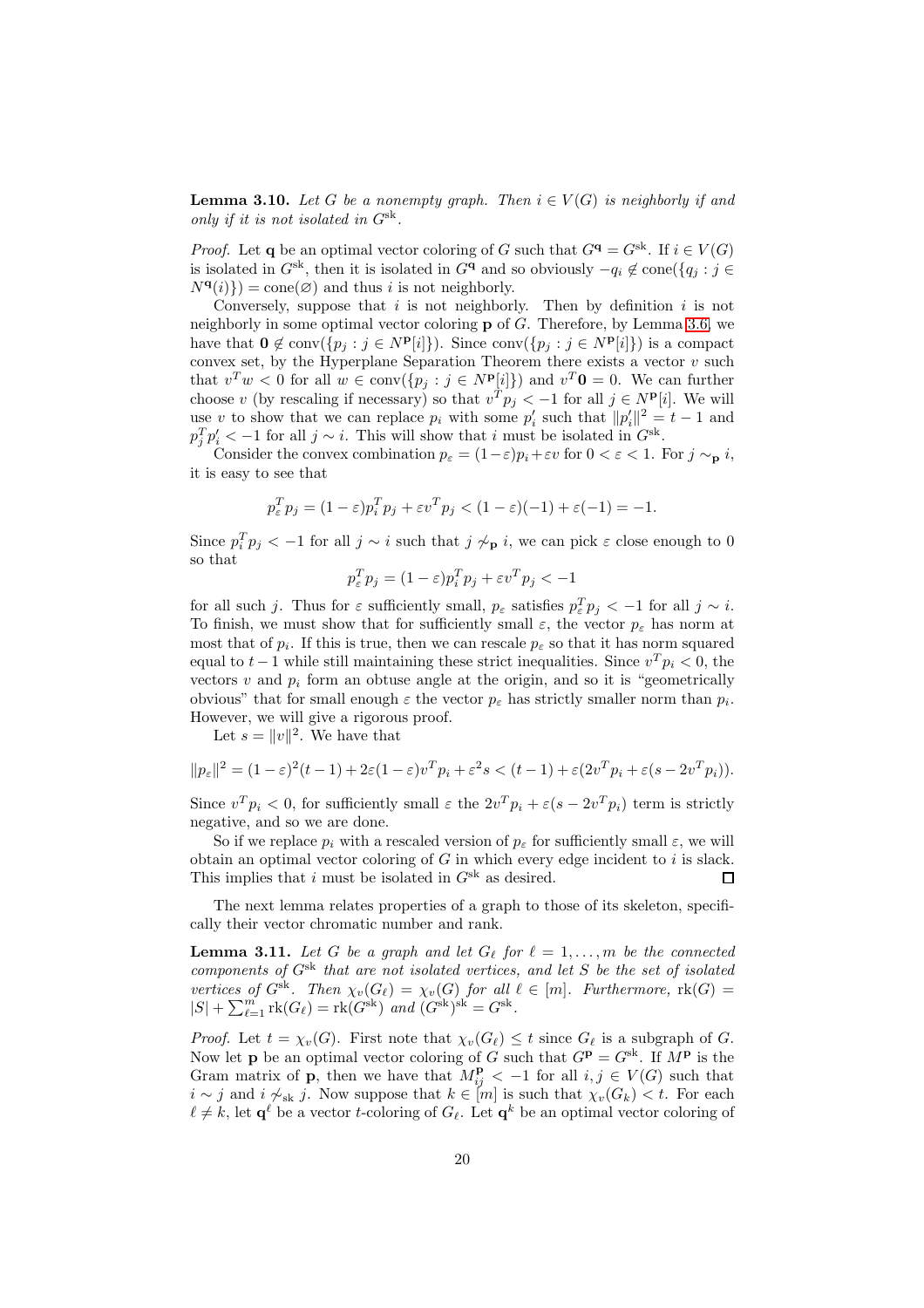$G_k$  that has been globally rescaled so that  $||q_i^k||^2 = t - 1$  for all  $i \in V(G_k)$ . Note that this implies that  $(q_i^k)^T q_j^k < -1$  for all  $i \sim j$  in  $G_k$ . Let  $M^{\ell}$  be the Gram matrix of the vectors in  $\mathbf{q}^{\ell}$  for each  $\ell \in [m]$ . Define M to be the block diagonal matrix with blocks given by the  $M^{\ell}$  for  $\ell \in [m]$ , and additionally  $M_{ii} = t - 1$  for all  $i \in S$ . Note that  $M_{ii} = t - 1$  for all  $i \in V(G)$  and  $M_{ij} \leq -1$  for  $i \sim j$  unless *i*  $\mathcal{A}_{sk}$  *j*, in which case  $M_{ij}^{\mathbf{p}} < -1$ . Thus it is easy to see that for sufficiently small  $\varepsilon > 0$ , the convex combination  $(1 - \varepsilon)M^{\mathbf{p}} + \varepsilon M$  is the Gram matrix of an optimal vector coloring of G such that every edge in  $G_k$  is slack. This is a contradiction since all of the edges in  $G_k$  are contained in  $G^{sk}$ . This proves the first claim.

To show that  $rk(G) = |S| + \sum_{\ell=1}^m rk(G_{\ell}),$  note that the first claim implies that dim span $({q_i : i \in V(G_\ell)} ) \leq$  rk $(G_\ell)$  for all  $\ell \in [m]$ . Moreover, dim span $({q_i : i \in$  $S$ })  $\leq$  |S| trivially holds. Thus we have that for any optimal vector coloring **q** of G,

$$
\dim \mathrm{span}(\mathbf{q}) \leq |S| + \sum_{\ell=1}^{m} \dim \mathrm{span}(\{q_i : i \in V(G_{\ell})\}) \leq |S| + \sum_{\ell=1}^{m} \mathrm{rk}(G_{\ell}).
$$

This proves that  $rk(G) \leq |S| + \sum_{\ell=1}^m rk(G_{\ell})$ . The proof of the other inequality is similar to the proof of the first claim above. For each  $\ell \in [m]$ , we let  $M^{\ell}$  be the Gram matrix of a *max-rank* vector coloring of  $G_{\ell}$ . Thus  $\text{rk}(M^{\ell}) = \text{rk}(G_{\ell})$  for all  $\ell \in [m]$ . Now let M be defined as above, as the block diagonal matrix with blocks given by the  $M^{\ell}$ 's, and with  $1 \times 1$  blocks consisting of a single  $t-1$  entry for each  $i \in S$ . Then we have  $\text{rk}(M) = |S| + \sum_{\ell} \text{rk}(M^{\ell}) = |S| + \sum_{\ell} \text{rk}(G_{\ell})$ . As above, for sufficiently small  $\varepsilon > 0$ , the convex combination  $(1 - \varepsilon)M^{\mathbf{p}} + \varepsilon M$  is the Gram matrix of an optimal vector coloring of G. Furthermore, this convex combination has rank at least that of M, and so we have shown  $\text{rk}(G) = \sum_{\ell=1}^{m} \text{rk}(G_{\ell})$ . The next equality in the lemma follows from  $(G<sup>sk</sup>)<sup>sk</sup> = G<sup>sk</sup>$  whose proof should be clear at this point.  $\Box$ 

Note that the above lemma implies that  $rk(G\cup H) = rk(G) + rk(H)$  whenever  $\chi_v(G) = \chi_v(H)$ .

#### <span id="page-21-0"></span>3.2 Examples of skeletons

In the previous section we investigated several properties of the skeleton of a graph. However, we have not yet seen any actual examples of these objects. Perhaps the skeleton of a graph is always just the graph itself? Here we will determine the skeletons of some basic graphs, as well as some more complicated examples.

It is not hard to see that the skeleton of a complete graph is itself: indeed a complete graph has a unique vector coloring and in this vector coloring all of the edges are tight (see the discussion following Corollary [4.4](#page-24-0) for a quick proof of this). This is a special case of edge-transitive graphs, graphs such that for any two edges there is an automorphism mapping the first edge to the second. Since all of the edges of such a graph are "the same", they are either all in the skeleton or none are. By Lemma [3.11,](#page-20-1) the latter is impossible (unless the graph is empty). Another example of graphs that are equal to their skeletons are bipartite graphs. These graphs have vector chromatic number equal to 2, and it is not difficult to see that in any vector 2-coloring the vectors assigned to the ends of any edge must have the form  $v, -v$  for some *unit* vector v, and thus their inner product is  $-1$ , i.e., the edge is tight.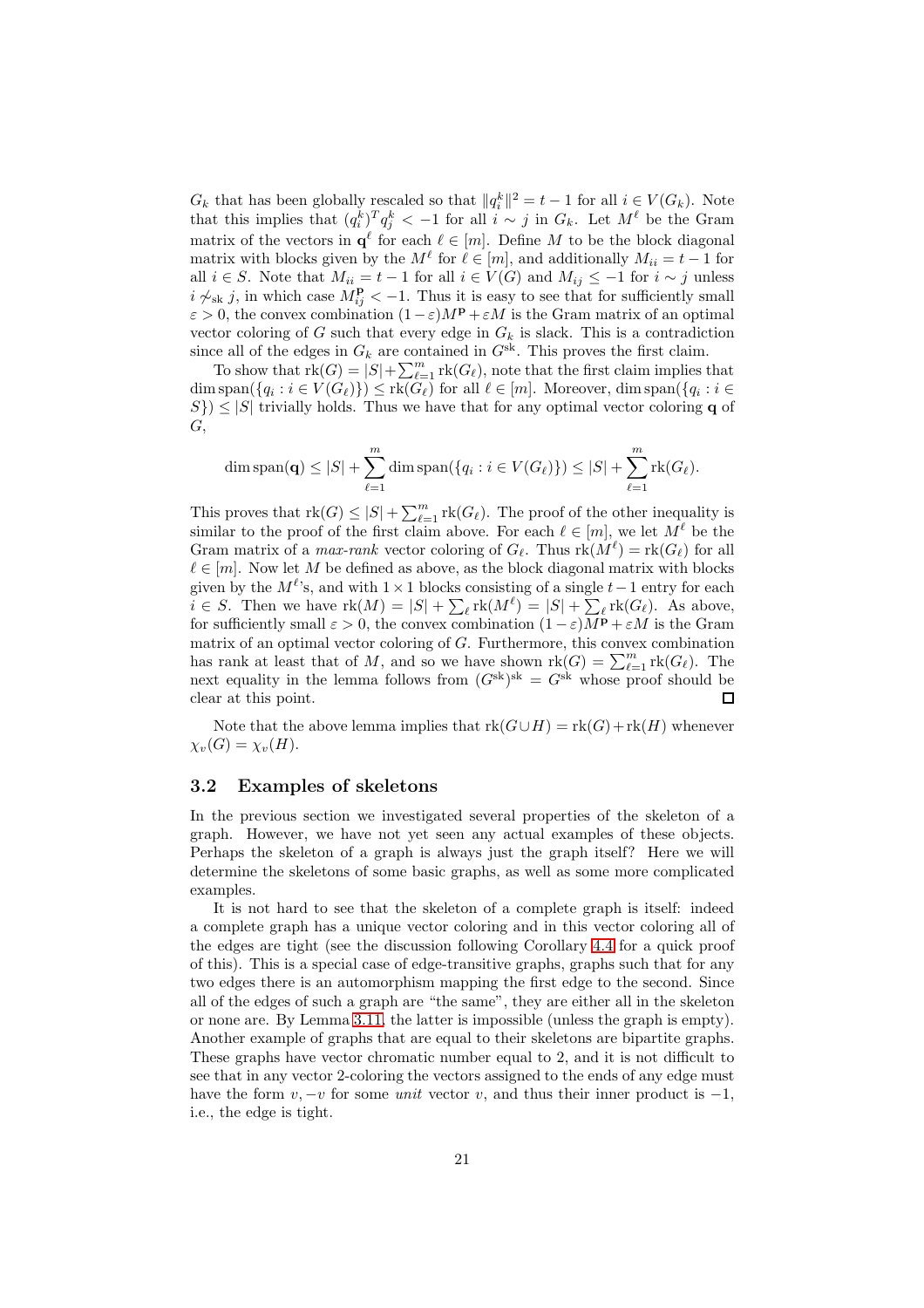The smallest example of a graph which is not equal to its skeleton is  $K_3$  plus a vertex adjacent to one of the vertices of the  $K_3$ . It is easy to see that this graph has an optimal vector coloring in which the edge incident to the degree one vertex is not tight, thus the skeleton of this graph is  $K_3$  plus an isolated vertex. We can change  $K_3$  to  $K_n$  for  $n \geq 3$ , and change the single edge to a longer path to construct similar examples where the skeleton is now  $K_n$  plus some number of isolated vertices. We can put another  $K_n$  at the other end of the path to obtain an example of a connected graph whose skeleton has more than one nontrivial connected component. Shortening the path back to a single edge, we obtain connected graph whose skeleton is two  $K_n$ 's. We can play around with this and similar constructions to obtain examples of graphs and skeletons which allow us to build up some intuition about this notion. In fact, already the first example was significant to our intuition during the development of this work.

A slightly more advanced example comes from the graph  $H_{n,k}$  investigated in  $[6]$ . This graph has the even weight binary strings of length n as its vertices, two being adjacent if they are at Hamming distance exactly  $k$  (where  $k$  is restricted to being even). We showed in [\[6\]](#page-38-6) that these graphs are uniquely vector colorable whenever  $n \leq 2k-2$ , and moreover they remain so (with the same unique vector coloring) if any number of edges are added between vertices at Hamming distance greater than  $k$ . Finally, these added edges will always be slack in the unique vector coloring of this graph. This gives a large family of graphs whose skeleton is  $H_{n,k}$ .

## <span id="page-22-1"></span>4 Vector Colorings of the Categorical Product

In this section we will prove Results [2](#page-4-2)[–5](#page-6-1) showing when the optimal vector colorings of a product are determined by the vector colorings of the factors. We will begin with the case where one factor has strictly smaller vector chromatic number, i.e., Results [2](#page-4-2) and [4.](#page-6-0) These will be relatively straightforward, but Results [3](#page-5-0) and [5,](#page-6-1) presented in Section [4.2,](#page-26-0) will require more substantial proofs. In Section [4.3](#page-33-0) we will consider 1-walk-regular graphs, showing that they always satisfy strict complementarity. Finally, in Section [4.4](#page-34-0) we prove a vector coloring analog of the Duffus, Sands, and Woodrow result that  $(A_n) \Rightarrow (B_n)$  for all  $n \in \mathbb{N}$ .

### <span id="page-22-0"></span>4.1 Factors with different vector chromatic numbers

In the case where  $\chi_v(G) < \chi_v(H)$ , only the vector colorings induced by G are optimal, not those induced by  $H$ . The maximum rank of an optimal vector coloring induced by G is  $rk(G)$ , and so  $rk(G \times H) = rk(G)$  is obviously necessary for all of the optimal vector colorings of  $G \times H$  to be induced by G. Below we show that this is also sufficient.

<span id="page-22-2"></span>**Theorem 4.1.** Let G and H be graphs such that  $\chi_v(G) < \chi_v(H)$ . Then  $\text{rk}(G \times$  $H$ )  $\geq$  rk(G) and equality holds if and only if every optimal vector coloring of  $G \times H$  *is induced by G.* 

*Proof.* By Theorem [2.12,](#page-15-1) the vector colorings of  $G \times H$  induced by the optimal vector colorings of G are in fact optimal for  $G \times H$ . Moreover, any such induced vector coloring of  $G \times H$  spans the same dimension as the corresponding vector coloring of G, since it uses exactly the same set of vectors. Therefore  $rk(G\times H)$  $rk(G)$  and  $rk(G \times H) > rk(G)$  is only possible if there is some optimal vector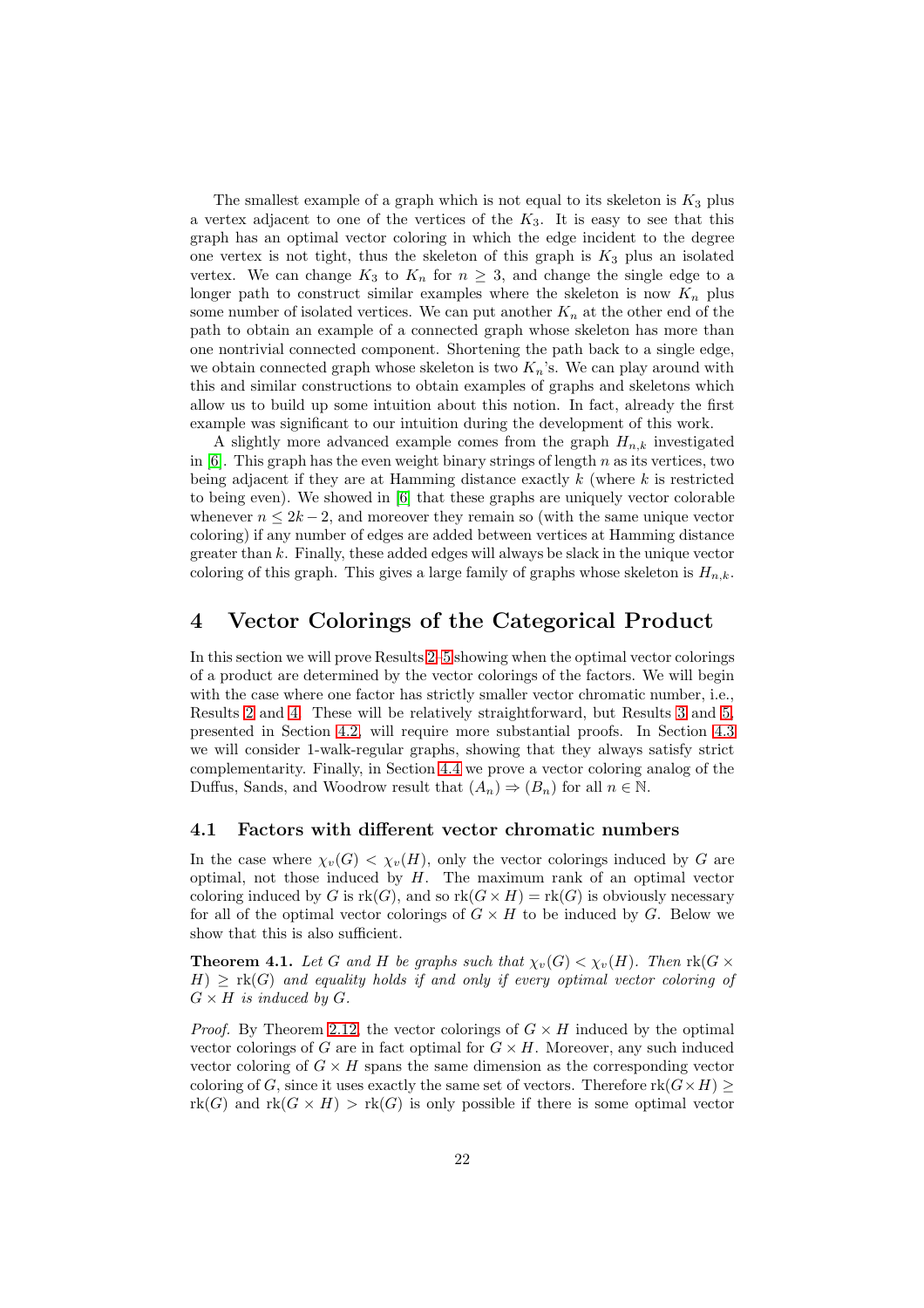coloring of  $G \times H$  that is not induced by G. Thus we have proven one direction of the claim.

Now suppose that  $rk(G\times H)=rk(G)$ , and let **p** be an optimal vector coloring of G that spans  $\mathbb{R}^d$  for  $d = \text{rk}(G)$ . Let **q** be the vector coloring of  $G \times H$  induced by **p**, i.e.,  $q_{i\ell} = p_i$  for all  $i \in V(G)$ ,  $\ell \in V(H)$ . Let P be the matrix whose rows are the  $p_i$  and note that the matrix whose rows are the  $q_{i\ell}$  is  $Q = P \otimes \mathbf{1}$ . Also, let  $I_1$  denote the  $1 \times 1$  identity. Since **q** is a max-rank vector coloring of  $G \times H$ by assumption, from Theorem [2.3](#page-10-1) we have that the Gram matrix of any optimal vector coloring of  $G \times H$  is equal to

$$
Q(I + R)Q^{T} = (P \otimes \mathbf{1})((I + R) \otimes I_{1})(P \otimes \mathbf{1})^{T} = P(I + R)P^{T} \otimes J,
$$

where  $R$  is a symmetric matrix satisfying

$$
q_{i\ell}^T R q_{i\ell} = 0 \text{ for all } i, \ell;
$$
  
\n
$$
q_{i\ell}^T R q_{jk} \le -1 - q_{i\ell}^T q_{jk} \text{ for } (i, \ell) \sim (j, k);
$$
  
\n
$$
I + R \succeq 0.
$$

But now we see that we are already done. Indeed, the  $(i, \ell)(j, k)$ -entry of the matrix  $P(I+R)P^T \otimes J$  is merely the *ij*-entry of  $P(I+R)P^T$ , which clearly only depends on  $i$  and  $j$ . Therefore, any such vector coloring is induced by  $G$ .  $\Box$ 

As a corollary we have the following:

<span id="page-23-0"></span>**Corollary 4.2.** Let G and H be graphs such that  $\chi_v(G) < \chi_v(H)$  and H is con*nected. If* G *admits a strictly complementary dual solution with strictly positive diagonal, then every optimal vector coloring of*  $G \times H$  *is induced by*  $G$ *.* 

*Proof.* Note that the claim holds trivially if G is empty. Thus we may assume that G is nonempty, and H must then be nonempty as  $\chi_v(H) > \chi_v(G)$ . We now show that under the hypotheses of the corollary we have that  $rk(G\times H)=rk(G)$ and then we can apply Theorem [4.1.](#page-22-2) As the inequality  $rk(G \times H) \geq rk(G)$  is always true, it remains to show the reverse inequality, i.e.,  $\text{rk}(G \times H) \leq \text{rk}(G)$ . For this, it suffices to find an optimal dual solution  $B'$  for  $\chi_v(G \times H)$  which has corank equal to  $rk(G)$ . Indeed, in this case we have that

<span id="page-23-1"></span>
$$
rk(G \times H) \le \operatorname{corank}(B') = \operatorname{rk}(G) \le \operatorname{rk}(G \times H),\tag{4}
$$

and thus we have equality throughout in [\(4\)](#page-23-1). To show the existence of a matrix  $B'$  with these properties, by Lemma [2.9](#page-14-1) it suffices to find an optimal solution A to [\(D](#page-13-1)') for  $G \times H$  which has  $-1$  as an eigenvalue with multiplicity  $\text{rk}(G)$  and an entrywise positive maximum eigenvector.

Let B be a strictly complementary dual solution for  $\chi_v(G)$  with strictly positive diagonal. Then  $corank(B) = \text{rk}(G)$ . By Lemma [2.9,](#page-14-1) there exists an optimal solution  $A_G$  to  $(D')$  for G which has a strictly positive maximum eigenvector. Moreover, the multiplicity of  $-1$  as an eigenvalue of  $A_G$  is equal to  $corank(B) = \text{rk}(G).$ 

Let  $A_H$  be a solution to  $(D')$  for H of value strictly greater than  $\chi_v(G)$  with the additional properties guaranteed by Lemma [2.11.](#page-14-0) Also, let  $\lambda$  and  $\mu$  be the maximum eigenvalues of  $A_G$  and  $A_H$  respectively. By optimality, both  $A_G$  and  $A_H$  have least eigenvalue -1, and as  $\chi_v(G) < \chi_v(H)$  we have that  $\lambda < \mu$ . By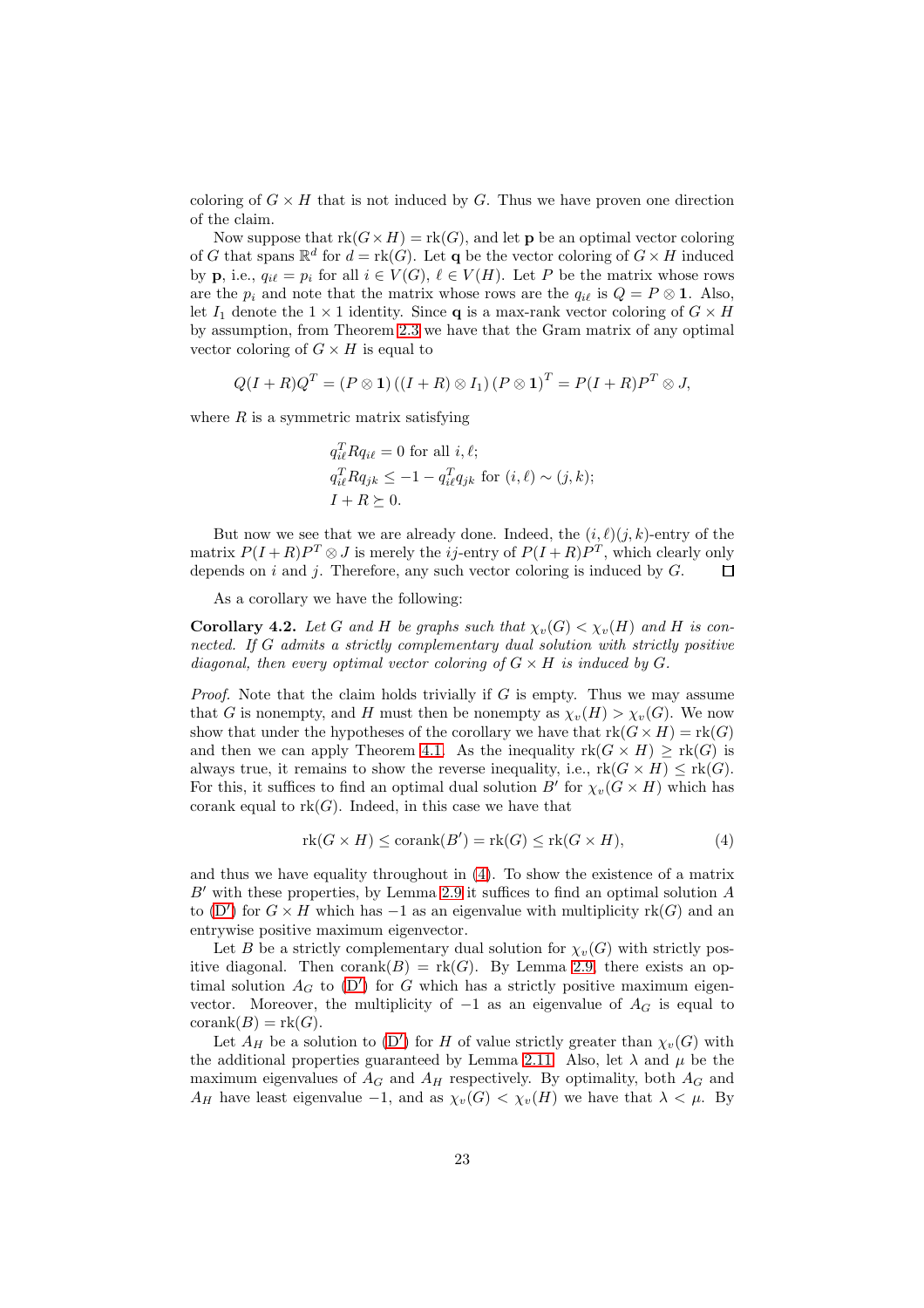the proof of Theorem [2.12](#page-15-1) (recall Remark [2.13\)](#page-15-2), the matrix  $A = \frac{1}{\mu} A_G \otimes A_H$  is an optimal solution to  $(D')$  for  $G \times H$ .

Next, we show that  $\mathrm{corank}(I + A) = \mathrm{rk}(G)$ . As G is nonempty, we have that  $\chi_v(H) > \chi_v(G) \geq 2$ , and so  $\mu > \lambda \geq 1$ . Thus, the minimum eigenvalue of  $A_G \otimes A_H$  is equal to  $-\mu$ . Furthermore, as  $\mu$  is a simple eigenvalue of  $A_H$ (Lemma [2.11\)](#page-14-0) and the multiplicity of  $-1$  as an eigenvalue of  $A_G$  is rk(G) (Lemma [2.9\)](#page-14-1), the multiplicity of  $-1$  as an eigenvalue of A is  $rk(G)$ .

Lastly, we show that A has a positive maximum eigenvector. Note that the maximum eigenvalue of A is equal to  $\lambda$ . By Lemma [2.11,](#page-14-0)  $A_H$  has a strictly positive maximum eigenvector. Additionally, by Lemma [2.9,](#page-14-1)  $A_G$  also has a strictly positive maximum eigenvector. Taking the Kronecker product of these two eigenvectors we obtain a strictly positive maximum eigenvector of A. П

**Remark 4.3.** We do not really lose anything by assuming that  $H$  is connected in the above corollary. Indeed,  $H$  must be connected for every optimal vector coloring of  $G \times H$  to be induced by G. To see this, suppose that H has connected components  $H_1, \ldots, H_k$  for  $k \geq 2$ . Consider any optimal vector coloring of  $G \times$ H and note that we can obtain a new optimal vector coloring by applying an arbitrary orthogonal transformation to all of the vectors assigned to vertices in  $V(G) \times V(H_1)$ , and fixing the other vectors. It is easy to see that the vector assigned to  $(i, \ell)$  for  $\ell \in V(H_1)$  in this new coloring will be different than that assigned to  $(i, \ell')$  for  $\ell' \notin V(H_1)$ . But this is not possible for a vector coloring induced by G.

We immediately obtain the following corollary when  $G$  is uniquely vector colorable:

<span id="page-24-0"></span>Corollary 4.4. *Let* G *be a uniquely vector colorable graph for which there exists a strictly complementary dual solution with strictly positive diagonal. If* H *is connected and*  $\chi_v(G) < \chi_v(H)$ *, then*  $G \times H$  *is uniquely vector colorable.*  $\Box$ 

Corollary [4.4](#page-24-0) above generalizes a result of Pak and Vilenchik [\[11\]](#page-38-5). They show that if an r-regular graph H with eigenvalues  $\lambda_1 \geq \lambda_2 \geq \ldots \geq \lambda_n$  satisfies  $\lambda(H) < r/(m-1)$ , where  $\lambda(H) = \max_{i \geq 2} |\lambda_i|$ , then the product  $K_m \times H$  is uniquely vector  $m$ -colorable. It was in fact this result that originally inspired our Theorem [4.1.](#page-22-2) It is not immediately obvious why this result is implied by Corollary [4.4,](#page-24-0) so we give a brief explanation.

Suppose H is as described above. First note that  $K_m$  has a unique optimal vector coloring with Gram matrix equal to  $mI - J$ , and has  $\frac{1}{m}J$  as a strictly complementary dual solution. To see that this vector coloring is unique, note that the Gram matrix M of any other vector m-coloring of  $K_m$  would necessarily have sum $(M) < \text{sum}(mI - J) = 0$ , and thus  $\mathbf{1}^T M \mathbf{1} < 0$ , a contradiction. Next,  $\lambda(H) < r/(m-1)$  implies that  $\lambda_2 \neq \lambda_1 = r$  and so r is a simple eigenvalue. Since  $H$  is regular, this implies that  $H$  is connected. Also,

$$
-\lambda_n = |\lambda_n| \le \lambda(H) < \frac{r}{m-1} \implies 1 - \frac{r}{\lambda_n} > m.
$$

However,  $1-r/\lambda_n$  is actually a lower bound on the vector chromatic number of H. In fact, the vector chromatic number of any graph  $G$  is equal to the maximum of  $1 - \lambda_{\max}(A)/\lambda_{\min}(A)$  where A ranges over nonnegative symmetric matrices such that  $A_{ij} = 0$  if  $i \nsim j$ . This formulation for  $\chi_v$  can be easily derived from [\(D](#page-13-1)').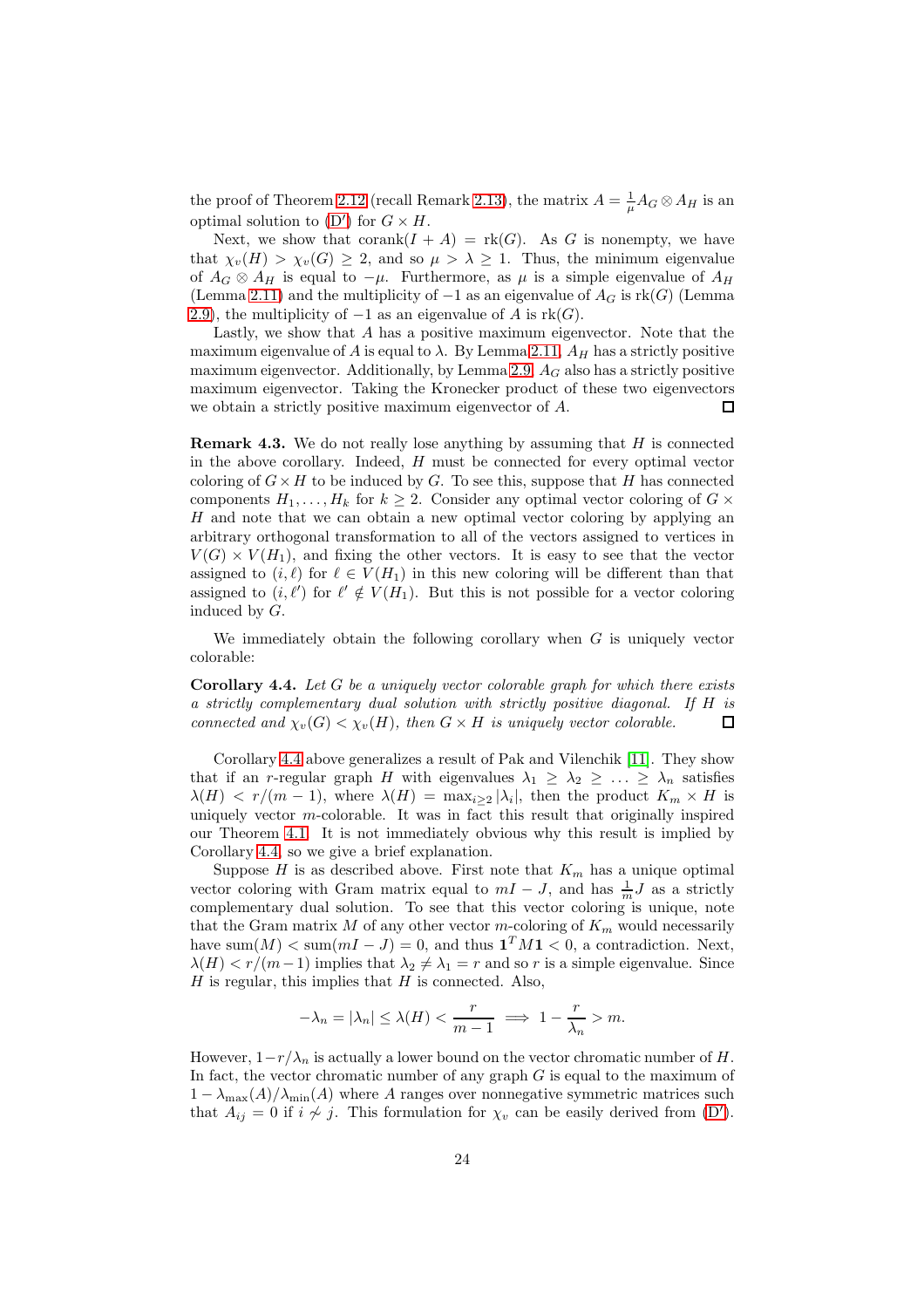Therefore, if  $H$  satisfies the hypotheses of the Pak and Vilenchik result, then  $H$ is connected and  $\chi_v(H) > m$ , which means that it satisfies the hypotheses of Corollary [4.4](#page-24-0) above.

Pak and Vilenchik also note that their result implies that  $K_m \times H$  is uniquely m-colorable as well. However, it is known [\[8\]](#page-38-7) that if H is connected and  $\chi(H)$ m, then  $K_m \times H$  is uniquely m-colorable. Since their hypotheses imply that  $\chi_v(H) > m$ , they also imply that  $\chi(H) > m$ , and so the classical result is already more general in this regard.

Corollary [4.4](#page-24-0) allows one to build many examples of uniquely vector colorable graphs. One could take  $G$  to be any of the Kneser or  $q$ -Kneser graphs, which were proven to be uniquely vector colorable in  $[5]$ . One could also let G be one of the Hamming graphs proven to be uniquely vector colorable in  $[6]$ . As long as H is connected and has strictly larger vector chromatic number than  $G$ , then  $G \times H$ is uniquely vector colorable.

Note that the assumption that B had strictly positive diagonal was essential to our proof of Corollary [4.2.](#page-23-0) This is because if  $B$  did not have this property, and we performed the same steps to obtain  $B'$ , then corank $(B')$  would be greater than  $rk(G)$ . This does not prove that it is necessary for G to have a strictly complementary dual solution with strictly positive diagonal in order for the con-clusion of Corollary [4.2](#page-23-0) to hold; in fact we do not even know if  $G$  necessarily must have a strictly complementary dual solution at all. However, we can show that the analogous condition for neighborliness (that every vertex is neighborly, recall Remark [3.8\)](#page-19-1) is necessary:

**Lemma 4.5.** *Suppose that* G *and* H *are graphs such that*  $\chi_v(G) < \chi_v(H)$  *and* H *is connected. If every optimal vector coloring of*  $G \times H$  *is induced by*  $G$ *, then every vertex of* G *is neighborly, i.e.,* Gsk *has no isolated vertices.*

*Proof.* Suppose vertex  $i^* \in V(G)$  is not neighborly. Since  $i^*$  is not neighborly, it is an isolated vertex in  $G<sup>sk</sup>$  by Lemma [3.10.](#page-20-0) Thus there exists an optimal vector coloring **p** of G such that  $i^*$  is isolated in  $G^{\mathbf{p}}$ , i.e., such that  $p_{i^*}^T p_j < -1$  for all  $j \sim i^*$ . Let q be the vector coloring of  $G \times H$  induced by p, so  $q_{i\ell} = p_i$  for all  $i \in V(G)$ ,  $\ell \in V(H)$ . Now fix some  $\ell^* \in V(H)$  and note that  $q_{i^* \ell^*}^T q_{jk} < -1$  for all  $j \sim i^*, k \sim \ell^*$ . It is easy to see that applying some small rotation to  $q_{i^*\ell^*}$  and fixing all other vectors in q will not break any of the properties required of an optimal vector coloring of  $G \times H$ , but the new vector coloring will not be induced by G, since the vector assigned to  $(i^*, \ell^*)$  will not be the same as that assigned to  $(i^*, k)$  for  $k \neq \ell^*$ . This is a contradiction to our assumption that every optimal vector coloring of  $G \times H$  is induced by  $G$ , and so every vertex of  $G$  must be neighborly. neighborly.

Putting all of the above together we obtain the following:

<span id="page-25-0"></span>Theorem 4.6. *Let* G *be a nonempty graph. Then the following statements satisfy*  $(1) \Rightarrow (2) \Rightarrow (3) \Rightarrow (4)$ :

- *1.* G *admits a strictly complementary dual solution with strictly positive diagonal.*
- 2. For any connected graph H with  $\chi_v(H) > \chi_v(G)$ , every optimal vector *coloring of*  $G \times H$  *is induced by*  $G$ *.*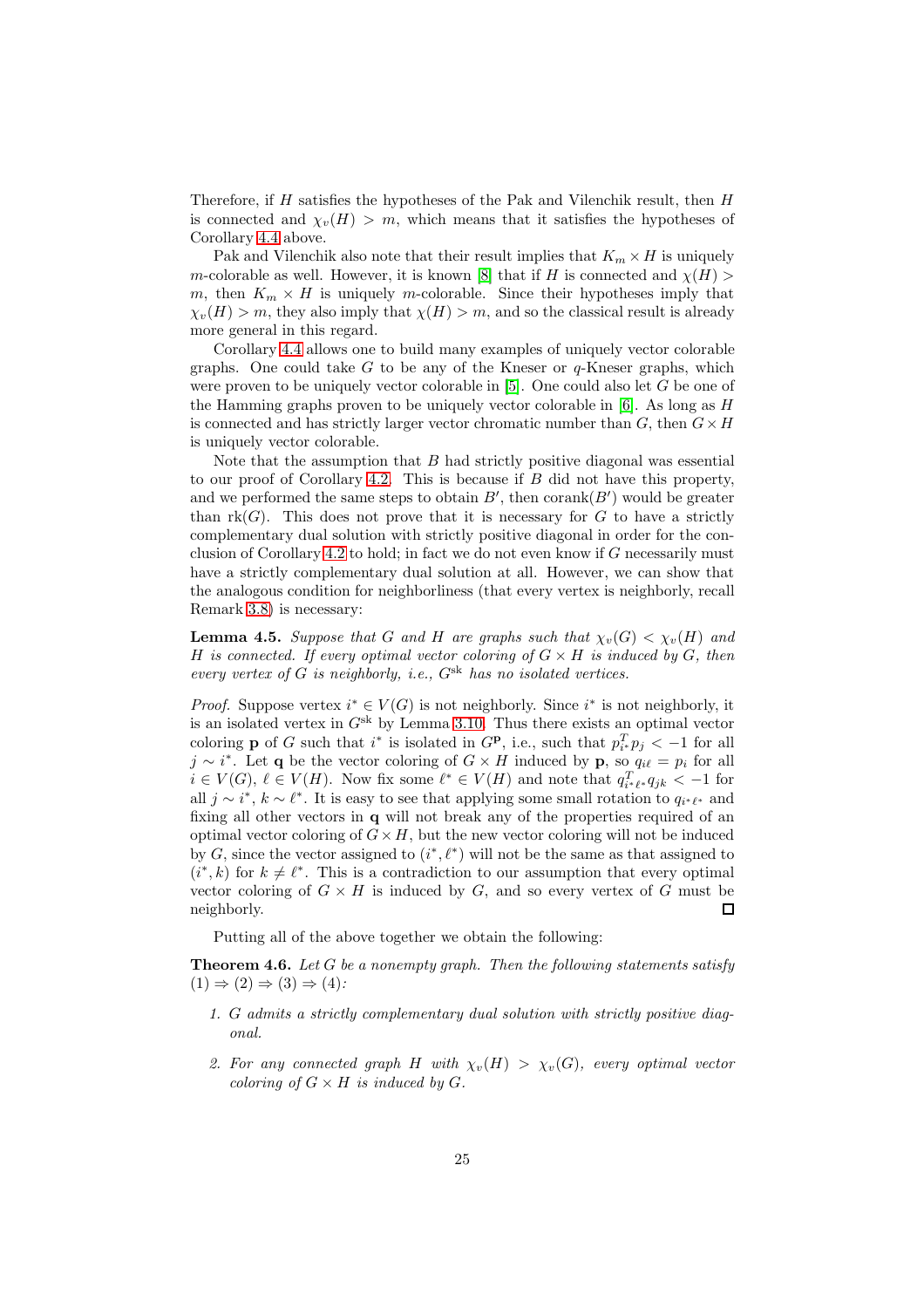- *3. There exists a connected graph* H with  $\chi_v(H) > \chi_v(G)$  such that every *optimal vector coloring of*  $G \times H$  *is induced by*  $G$ *.*
- *4. Every vertex of* G *is neighborly.*

It is an interesting question whether any of these implications can be reversed. Or, even better, if one can show that (4) implies (1). This is related to whether the dependencies arising from neighborly vertices can be used to construct optimal dual solutions for vector chromatic number.

#### <span id="page-26-0"></span>4.2 Factors with the same vector chromatic number

In the case where both factors have the same vector chromatic number, each factor can induce optimal vector colorings of the product. The Gram matrix of such an induced vector coloring has the form  $M \otimes J$  or  $J \otimes N$  where M and N are the Gram matrices of some optimal vector colorings of the first and second factor respectively. Such vector colorings are easy to recognize: they are induced by G if the  $(i, \ell)(j, k)$ -entry of the Gram matrix depends only on i and j, and they are induced by H if it only depends on  $\ell$  and k. However, one can also take convex combinations of vector colorings induced by each of the factors. This results in a vector coloring whose Gram matrix has the form  $\alpha M \otimes J + \beta J \otimes N$  where  $0 \leq \alpha = 1 - \beta \leq 1$ . Such a mixing of vector colorings induced by the factors is more difficult to recognize, and indeed we do not know a simple necessary and sufficient condition for when a vector coloring has this form. However, we are able to prove the following:

<span id="page-26-1"></span>**Lemma 4.7.** *Let* G and H *be graphs with*  $\chi_v(G) = \chi_v(H)$ *. Suppose that*  $M \otimes$  $J + J \otimes N$  *is an optimal primal solution for*  $\chi_v(G \times H)$  where  $M, N \succeq 0$  are *matrices indexed by*  $V(G)$  *and*  $V(H)$  *respectively. Then*  $M \otimes J + J \otimes N$  *is a convex combination of optimal vector colorings of*  $G \times H$  *induced by*  $G$  *and*  $H$ .

*Proof.* If either factor is empty then both must be and the product will be as well. In this case we must have that  $M$  and  $N$  are both zero matrices and we are done. So we may suppose that  $G$  and  $H$  are not empty.

Let  $t = \chi_v(G) = \chi_v(H) = \chi_v(G \times H)$ . Considering the diagonal, we see that for any  $i \in V(G)$  and  $\ell \in V(H)$ ,

$$
t-1=(M\otimes J+J\otimes N)_{i\ell,i\ell}=M_{ii}+N_{\ell\ell}.
$$

Fixing i and varying  $\ell$ , and vice versa, shows that there exists some  $\gamma \in \mathbb{R}$  such that

$$
M_{ii} = \gamma \quad \text{and} \quad N_{\ell\ell} = t - 1 - \gamma
$$

for all  $i \in V(G)$ ,  $\ell \in V(H)$ . Since  $M, N \succeq 0$ , we see that  $\gamma \geq 0$  and  $t-1-\gamma \geq 0$ . Furthermore, if either constant is equal to zero, then one of M and N must be zero and then we are in the case where the vector coloring is induced by a single factor. So we may assume that  $0 < \gamma < t-1$ . Let  $\alpha = \gamma/(t-1)$  and  $\beta = (t-1-\gamma)/(t-1)$ , and note that  $\alpha, \beta > 0$  and  $\alpha + \beta = 1$ . We will show that  $\alpha^{-1}M$  and  $\beta^{-1}N$  are Gram matrices of optimal vector colorings of  $G$  and  $H$  respectively. Note that they are both positive semidefinite and have constant diagonal equal to  $t - 1$  by construction. So we only need to check that their entries corresponding to edges are at most  $-1$ .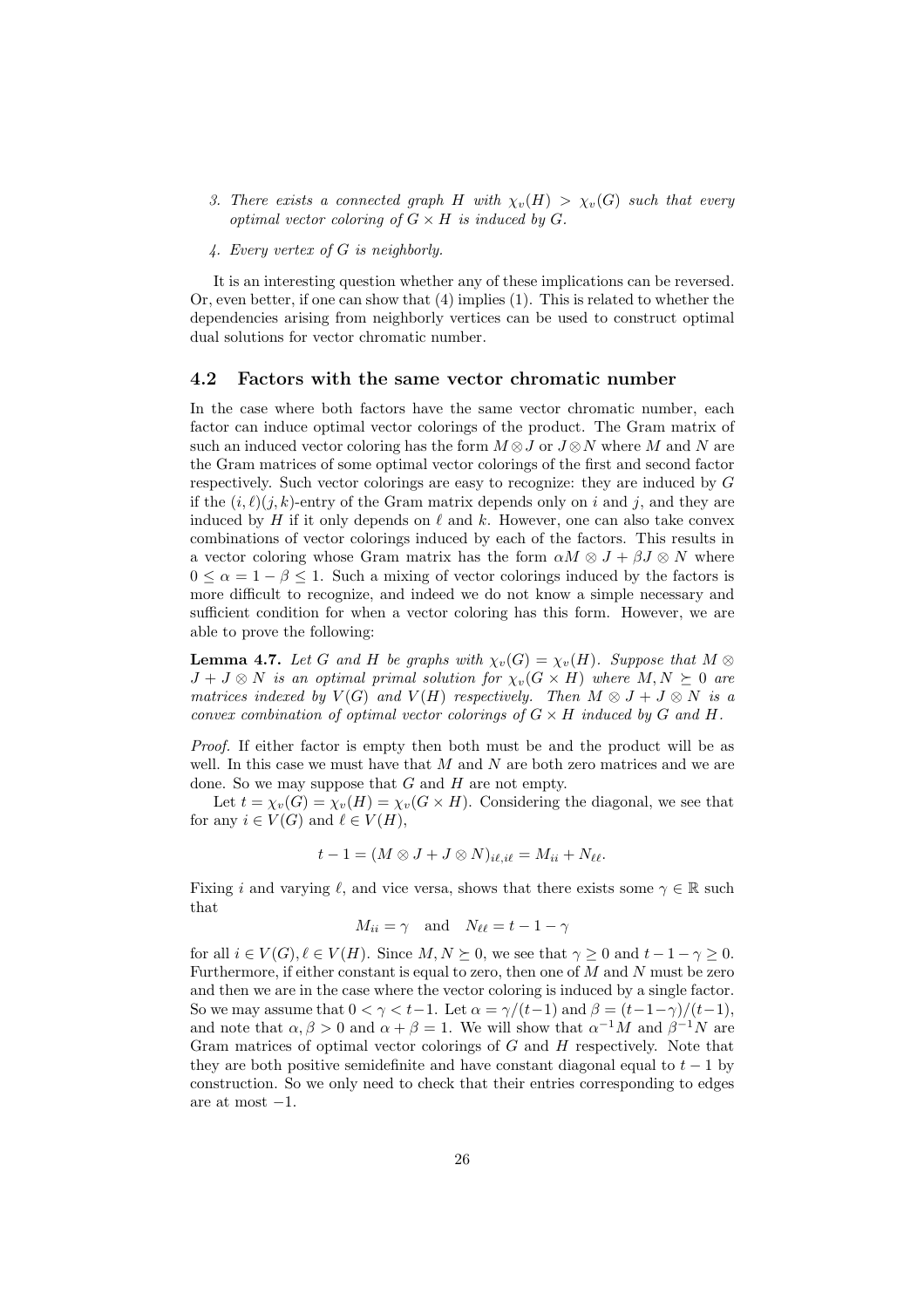Suppose for contradiction that  $\alpha^{-1}M_{ij} > -1$ , for some  $i \sim j$ . Then for any  $\ell \sim k$  in H, we have that  $(i, \ell) \sim (j, k)$  in  $G \times H$ , and so

$$
-1 \ge (M \otimes J + J \otimes N)_{i\ell,jk} = \alpha(\alpha^{-1}M_{ij}) + \beta(\beta^{-1}N_{\ell k})
$$

As the righthand side is a convex combination of  $\alpha^{-1} M_{ij}$  and  $\beta^{-1} N_{\ell k}$ , our assumption that  $\alpha^{-1} M_{ij} > -1$  implies that  $\beta^{-1} N_{\ell k} < -1$ , and this holds for all  $\ell \sim k$ . However, this implies that  $\beta^{-1}N$  is the Gram matrix of a vector t-coloring in which every edge is slack. This implies that  $\chi_v(H) < t$ , a contradiction. Therefore, we must have that  $\alpha^{-1}M_{ij} \leq -1$  for all  $i \sim j$ , and thus  $\alpha^{-1}M$  is the Gram matrix of a vector t-coloring of G. Symmetrically,  $\beta^{-1}N$  is the Gram matrix of a vector t-coloring of H. Finally, we have that  $M \otimes J + J \otimes N$  is a convex combination of  $\alpha^{-1}M\otimes J$  and  $J\otimes\beta^{-1}N$  with coefficients  $\alpha$  and  $\beta$  respectively.

The above lemma and those following will be used to prove Result [3,](#page-5-0) which is Theorem [4.11](#page-29-0) below. First we prove the lower bound on  $rk(G \times H)$  in the  $\chi_v(G) = \chi_v(H)$  case.

<span id="page-27-0"></span>**Lemma 4.8.** Let G and H be graphs with  $\chi_v(G) = \chi_v(H)$ . Then any convex *combination of optimal vector colorings induced by* G *and* H *has rank at most*  $rk(G) + rk(H)$ *, and equality can be attained. Thus,*  $rk(G \times H) \geq rk(G) + rk(H)$ *.* 

*Proof.* If either factor is empty then all of the ranks are zero and the lemma holds trivially. So we may assume that  $G$  and  $H$  are non-empty.

Consider an arbitrary convex combination of Gram matrices of optimal vector colorings induced by  $G$  and  $H$ . This has the form

$$
\sum_{i=1}^{m} \alpha_i M_i \otimes J + \sum_{j=1}^{n} \beta_j J \otimes N_j,
$$

where  $M_1, \ldots, M_m$  and  $N_1, \ldots, N_n$  are Gram matrices of optimal vector colorings of G and H respectively, and  $\alpha_i, \beta_j \ge 0$  for all  $i, j$ , and  $\sum_i \alpha_i + \sum_j \beta_j = 1$ . We can rewrite the convex combination above as  $\alpha M \otimes J + \beta J \otimes N$  where

$$
M = \frac{1}{\sum_i \alpha_i} \left( \sum_i \alpha_i M_i \right), \quad N = \frac{1}{\sum_j \beta_j} \left( \sum_j \beta_j N_j \right),
$$

and  $\alpha = \sum_i \alpha_i$  and  $\beta = \sum_j \beta_j$ . In other words, we can always reduce to the case of a convex combination of a single vector coloring induced by  $G$  and a single vector coloring induced by H.

In this case, since  $rk(J) = 1$ , it is easy to see that

$$
rk(\alpha M \otimes J + \beta J \otimes N) \leq rk(M) + rk(N) \leq rk(G) + rk(H).
$$

Thus we have proven the first inequality, and it only remains to show that equality can be attained.

Let  $\bf{p}$  and  $\bf{q}$  be max-rank vector colorings of  $G$  and  $H$  respectively. Consider the optimal vector coloring w of  $G \times H$  which is given by  $w_{i\ell} = (1/\sqrt{2})(p_i \oplus q_\ell)$ , i.e., w is a direct sum of vector colorings of  $G \times H$  induced by G and H.

Since G and H are nonempty, we have that  $\chi_v(G) = \chi_v(H) \geq 2$ , and then by Lemma [3.11](#page-20-1) both  $G^{sk}$  and  $H^{sk}$  are nonempty. Thus both  $G$  and  $H$  contain some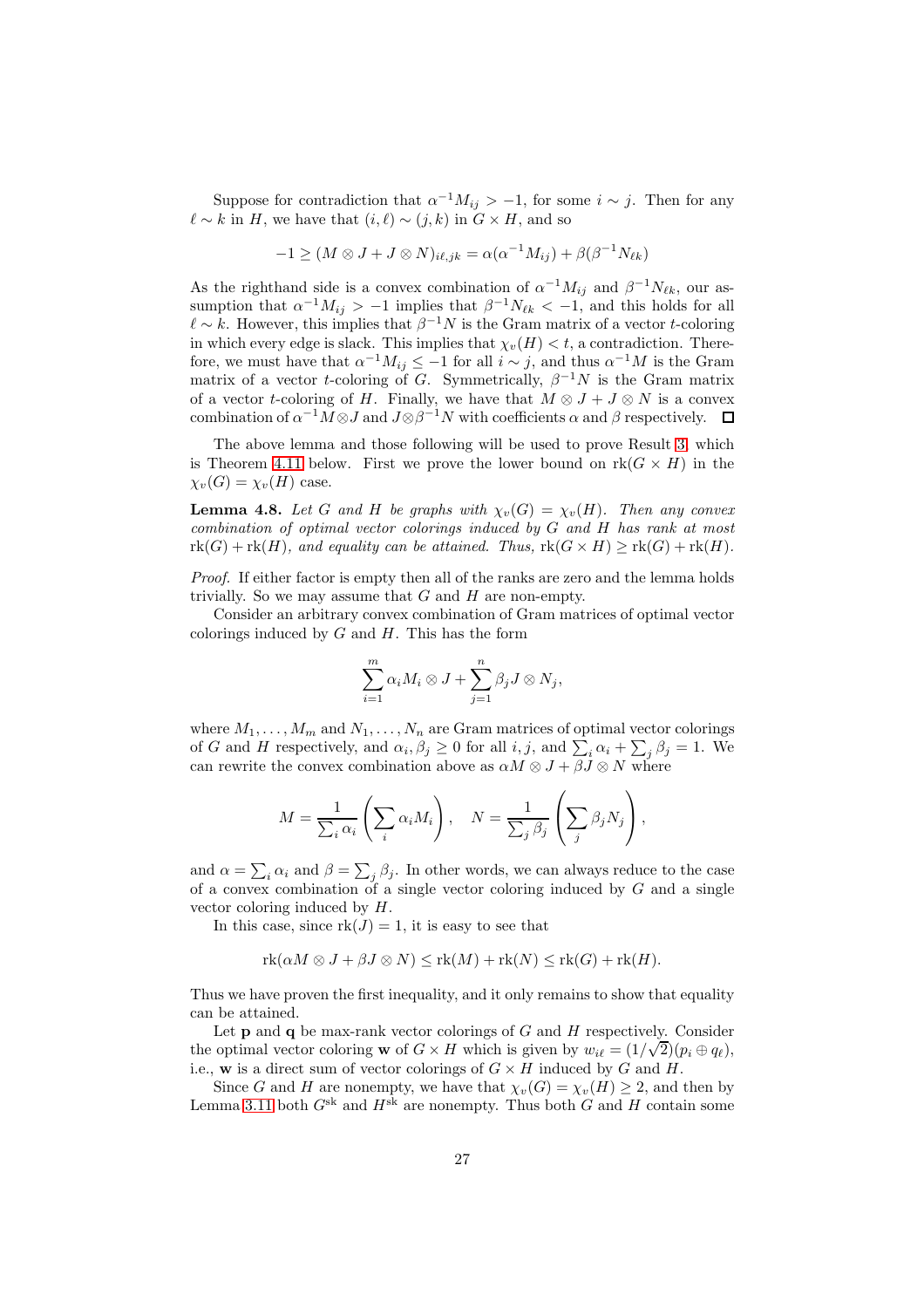neighborly vertices. Therefore, by Lemma [3.6](#page-17-0) there exist nonnegative coefficients  $\delta_i$  for  $i \in V(G)$  such that

$$
\sum_i \delta_i p_i = \mathbf{0} \quad \& \quad \sum_i \delta_i = 1.
$$

Thus we have that

$$
\sum_i \delta_i(p_i \oplus q_\ell) = \mathbf{0} \oplus q_\ell.
$$

This gives us  $\mathbf{0} \oplus q_{\ell} \in \text{span}(\mathbf{w})$  for all  $\ell \in V(H)$ . Similarly,  $p_i \oplus \mathbf{0} \in \text{span}(\mathbf{w})$  for all  $i \in V(G)$ . Using these vectors we can obtain any vector in span(p) ⊕ span(q) and therefore  $rk(G \times H)$  > dim span(w) =  $rk(G) + rk(H)$ . and therefore  $rk(G \times H) \geq \dim span(\mathbf{w}) = rk(G) + rk(H)$ .

In the proof of Theorem [4.11,](#page-29-0) we will need to make use of Lemma [3.9.](#page-19-0) In order to be able to do this, we will need the following:

<span id="page-28-1"></span>**Lemma 4.9.** *Let* G and H be non-empty graphs with  $\chi_v(G) = \chi_v(H)$ . If  $\text{rk}(G \times$  $H$ ) =  $rk(G)$  +  $rk(H)$ *, then all vertices of* G *and* H *are neighborly.* 

*Proof.* First, we will show that  $(G \times H)^{sk}$  is a (spanning) subgraph of  $G^{sk} \times$  $H<sup>sk</sup>$ . By Lemma [3.3](#page-17-1) there exist optimal vector colorings **p** and **q** of G and H respectively such that  $G^{\mathbf{p}} = G^{\text{sk}}$  and  $H^{\mathbf{q}} = H^{\text{sk}}$ . Letting **w** be the optimal vector coloring of  $G \times H$  defined as  $w_{i\ell} = (1/\sqrt{2})(p_i \oplus q_\ell)$ , it is easy to see that  $(G \times H)^{\mathbf{w}} = G^{\mathbf{p}} \times H^{\mathbf{q}} = G^{\rm sk} \times H^{\rm sk}$ , and thus  $(G \times H)^{\rm sk}$  is a subgraph of  $G^{\rm sk} \times H^{\rm sk}$ (this actually does not depend on  $rk(G \times H) = rk(G) + rk(H)$ ).

Next we will show that  $\text{rk}(G \times H) \geq \text{rk}(G^{\text{sk}} \times H^{\text{sk}})$ . First, let  $t = \chi_v(G)$  $\chi_v(H)$  and note that  $\chi_v(G^{sk} \times H^{sk}) = t = \chi_v((G \times H)^{sk})$  by Lemma [3.11](#page-20-1) and Theorem [2.12.](#page-15-1) Now, since  $(G \times H)$ <sup>sk</sup> is a spanning subgraph of  $G<sup>sk</sup> \times H<sup>sk</sup>$ , every optimal vector coloring of the latter is an optimal vector coloring of the former. Therefore  $\text{rk}((G \times H)^{\text{sk}}) \geq \text{rk}(G^{\text{sk}} \times H^{\text{sk}})$ , and so  $\text{rk}(G \times H) \geq \text{rk}(G^{\text{sk}} \times H^{\text{sk}})$  by Lemma [3.11.](#page-20-1)

Now suppose that some vertex  $i^*$  of G is not neighborly and therefore is isolated in  $G^{sk}$ . Let  $G'$  be the graph obtained from  $G^{sk}$  by removing  $i^*$ . Thus  $G^{sk} \cong G' \cup K_1$  and  $rk(G^{sk}) = rk(G') + 1$ . Using this we can rewrite  $G^{sk} \times H^{sk}$ as  $(G' \times H^{\rm sk}) \cup (K_1 \times H^{\rm sk})$ . Note that  $K_1 \times H^{\rm sk}$  is simply  $|V(H)|$  isolated vertices. Every isolated vertex adds exactly one to the rank of a graph and so  $rk(G^{sk} \times H^{sk}) = rk(G' \times H^{sk}) + |V(H)| \geq rk(G' \times H^{sk}) + 2$  since H is nonempty. However,  $rk(G') = rk(G) - 1$  and so  $rk(G' \times H^{sk}) \geq rk(G) - 1 + rk(H)$  by Lemma [4.8.](#page-27-0) Combining all of this we have that

$$
\text{rk}(G \times H) \ge \text{rk}(G^{\text{sk}} \times H^{\text{sk}}) \ge \text{rk}(G' \times H^{\text{sk}}) + 2 \ge \text{rk}(G) + \text{rk}(H) + 1,
$$

a contradiction. Therefore every vertex of G, and similarly of H, is neighborly.  $\Box$ 

We remark that it is not much more difficult to show that  $G<sup>sk</sup>$  and  $H<sup>sk</sup>$  must be connected, but we do not need this here and so we save it for Corollary [4.14.](#page-32-0) The last lemma we will need shows that we can use dependencies among the vectors in vector colorings of  $G$  and  $H$  to construct dependencies among the vectors in a vector coloring of  $G \times H$ .

<span id="page-28-0"></span>**Lemma 4.10.** *Let* G and H *be graphs with*  $\chi_v(G) = \chi_v(H)$ *, and let* **p** *and* **q** *be optimal vector colorings of* G *and* H *respectively. Let* w *be the optimal vector coloring of*  $G \times H$  *given by*  $w_{i\ell} = (1/\sqrt{2})(p_i \oplus q_\ell)$  *for*  $i \in V(G)$ *,*  $\ell \in V(H)$ *. If*  $i \rightarrow_{\mathbf{p}} j$  and  $\ell \rightarrow_{\mathbf{q}} k$ , then  $(i, \ell) \rightarrow_{\mathbf{w}} (j, k)$ .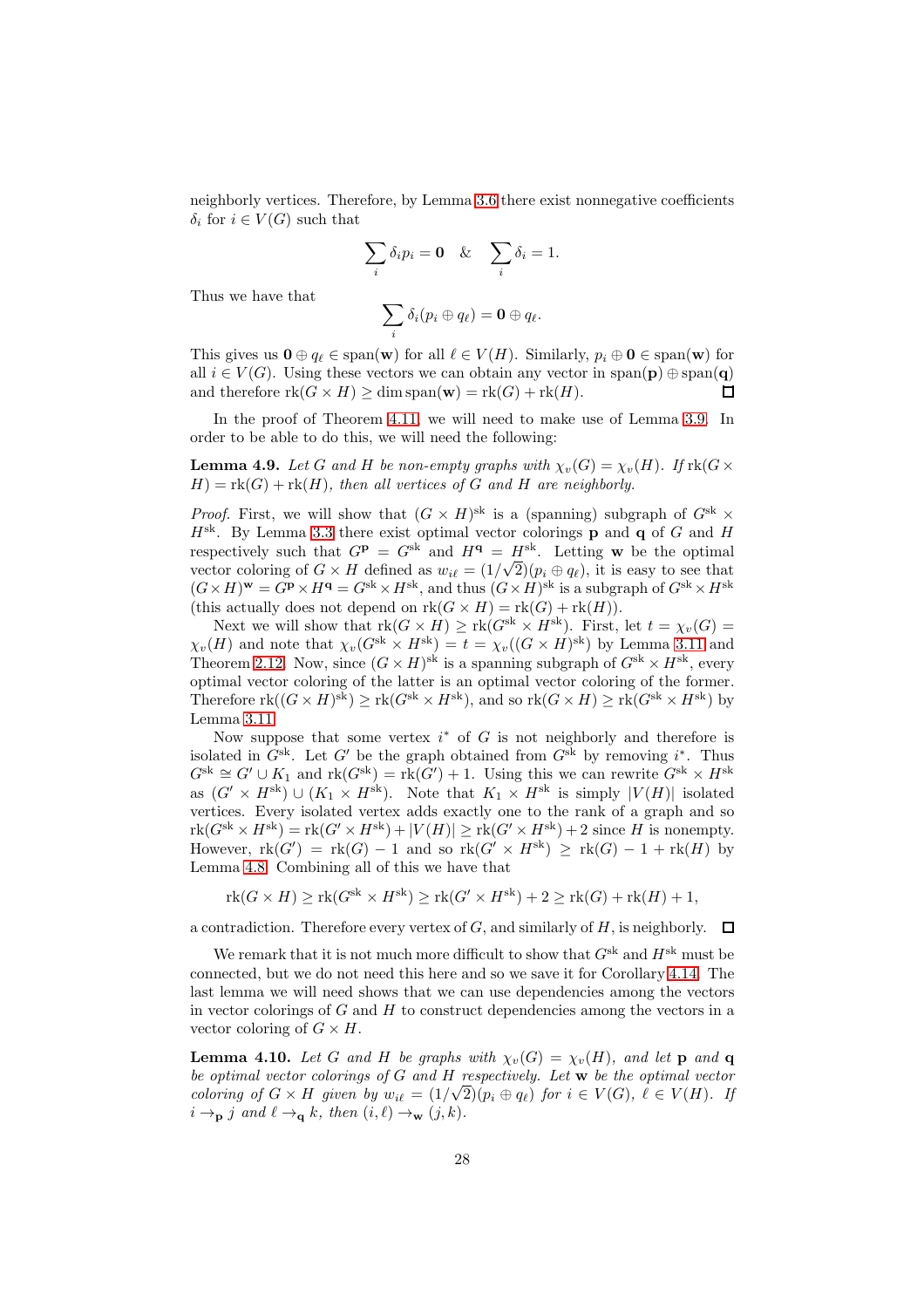*Proof.* Let  $t = \chi_v(G) = \chi_v(H)$ . If  $i \to_{\mathbf{p}} j$  and  $\ell \to_{\mathbf{q}} k$ , then there are nonnegative coefficients  $\alpha_{j'}$  for  $j' \in N^{\mathbf{p}}(i)$  and  $\beta_{k'}$  for  $k' \in N^{\mathbf{q}}(\ell)$  such that

$$
p_i + \sum_{j' \in N^{\mathbf{p}}(i)} \alpha_{j'} p_{j'} = \mathbf{0} \text{ and } q_{\ell} + \sum_{k' \in N^{\mathbf{q}}(\ell)} \beta_{k'} q_{k'} = \mathbf{0},
$$

and  $\alpha_i, \beta_k > 0$ . Moreover, by Lemma [3.6](#page-17-0) we have that

$$
\sum_{j' \in N^{\mathbf{p}}(i)} \alpha_{j'} = t - 1 = \sum_{k' \in N^{\mathbf{q}}(\ell)} \beta_{k'}.
$$

Now, we have that

$$
0 = \left(p_i \oplus 0 + \sum_{j' \in N^{\mathbf{p}}(i)} (\alpha_{j'} p_{j'}) \oplus 0\right) + \left(0 \oplus q_{\ell} + \sum_{k' \in N^{\mathbf{q}}(\ell)} 0 \oplus (\beta_{k'} q_{k'})\right)
$$
  
\n
$$
= p_i \oplus q_{\ell} + \left(\sum_{j' \in N^{\mathbf{p}}(i)} \frac{1}{t-1} \sum_{k' \in N^{\mathbf{q}}(\ell)} (\beta_{k'} \alpha_{j'} p_{j'}) \oplus 0\right)
$$
  
\n
$$
+ \left(\sum_{k' \in N^{\mathbf{q}}(\ell)} \frac{1}{t-1} \sum_{j' \in N^{\mathbf{p}}(i)} 0 \oplus (\alpha_{j'} \beta_{k'} q_{k'})\right)
$$
  
\n
$$
= p_i \oplus q_{\ell} + \frac{1}{t-1} \left(\sum_{j' \in N^{\mathbf{p}}(i), k' \in N^{\mathbf{q}}(\ell)} (\beta_{k'} \alpha_{j'} p_{j'}) \oplus (\alpha_{j'} \beta_{k'} q_{k'})\right)
$$
  
\n
$$
= p_i \oplus q_{\ell} + \frac{1}{t-1} \sum_{j' \in N^{\mathbf{p}}(i), k' \in N^{\mathbf{q}}(\ell)} \alpha_{j'} \beta_{k'} (p_{j'} \oplus q_{k'}).
$$

Since  $w_{i\ell} = (1/\sqrt{2})(p_i \oplus q_\ell)$  and  $N^{\mathbf{w}}(i,\ell) = N^{\mathbf{p}}(i) \times N^{\mathbf{q}}(\ell)$ , this implies that

$$
w_{i\ell} + \frac{1}{t-1} \sum_{(j',k') \in N^{\mathbf{w}}(i,\ell)} \alpha_{j'} \beta_{k'} w_{j'k'} = 0.
$$

Moreover, we have that the coefficient of  $w_{jk}$  is  $\alpha_j \beta_k/(t-1) > 0$ . Therefore,  $(i, \ell) \rightarrow_w (i, k)$  as desired.  $(i, \ell) \rightarrow_{\mathbf{w}} (j, k)$  as desired.

Finally, we can prove Result [3:](#page-5-0)

<span id="page-29-0"></span>**Theorem 4.11.** Let G and H be graphs such that  $\chi_v(G) = \chi_v(H)$ . Then  $\text{rk}(G \times$  $H$ ) =  $rk(G)$  +  $rk(H)$  *if and only if every optimal vector coloring of*  $G \times H$  *is a convex combination of vector colorings induced by* G *and* H*.*

*Proof.* By Lemma [4.8,](#page-27-0) the maximum rank attained by any optimal vector of  $G \times H$  that is a convex combination of vector colorings induced by G and H is  $rk(G) + rk(H)$ . Therefore, if  $rk(G \times H) > rk(G) + rk(H)$ , then some optimal vector coloring of  $G \times H$  does not have this form. So we have proven one direction of the claim.

Conversely, suppose that  $rk(G \times H) = rk(G) + rk(H)$ . Note that if either factor is empty then both factors and the product are empty and the claim follows trivially. Thus we may assume that both  $G$  and  $H$  are non-empty.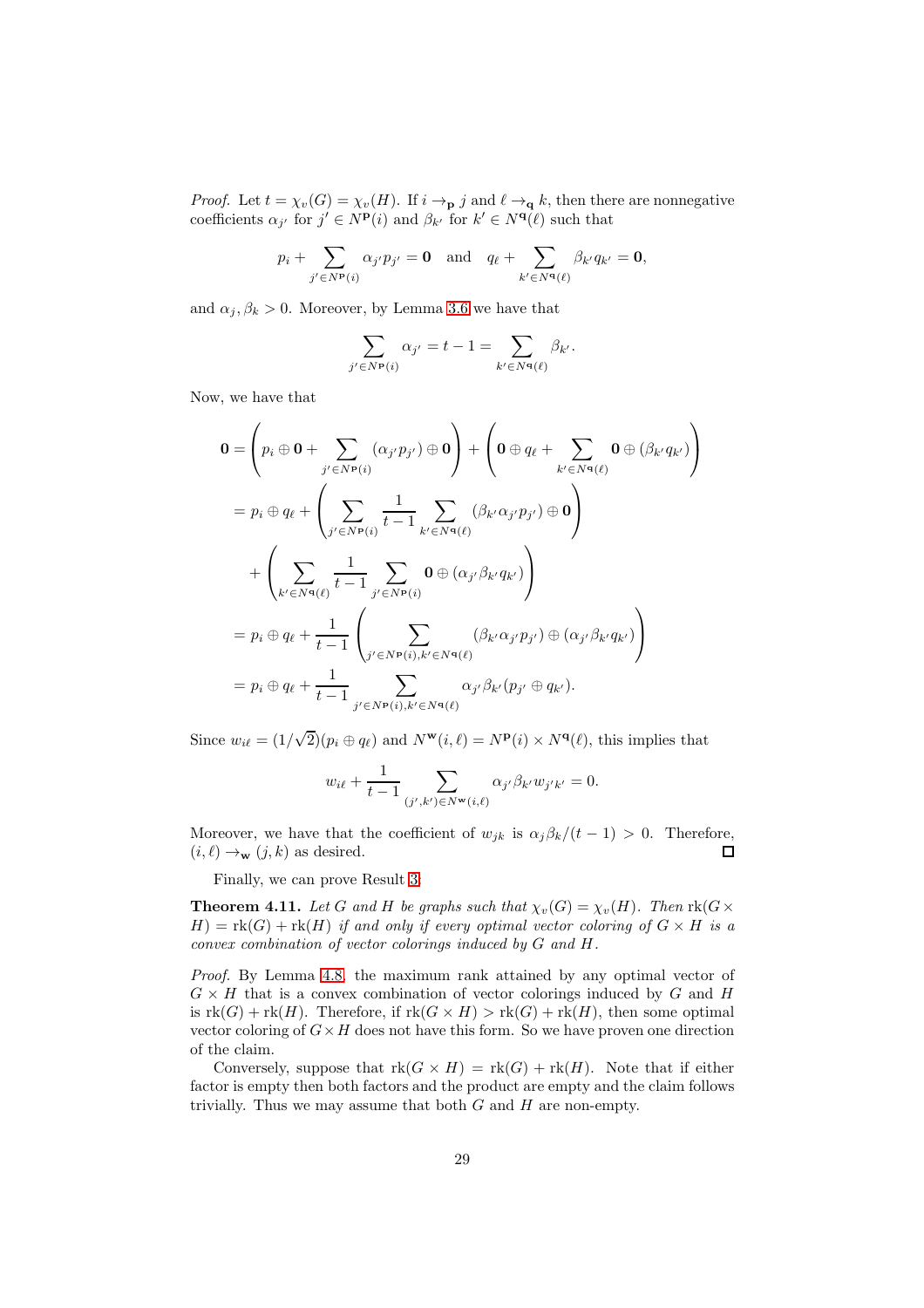Let **p** and **q** be optimal vector colorings of G and H that span  $\mathbb{R}^{\text{rk}(G)}$  and  $\mathbb{R}^{\text{rk}(H)}$  respectively. Define w to be the optimal vector coloring of  $G \times H$  given by  $w_{i\ell} = (1/\sqrt{2})(p_i \oplus q_\ell)$ , and let W be the matrix whose rows are the vectors in w. Note that, as in the proof of Lemma [4.8,](#page-27-0) the vector coloring w has rank  $rk(G) + rk(H)$ , i.e., it spans the space  $\mathbb{R}^{rk(G)+rk(H)}$  which it is contained in. Therefore, w is a max-rank vector coloring of  $G \times H$ . Thus, by Theorem [2.3](#page-10-1) we have that the Gram matrix of any optimal vector coloring of  $G \times H$  is equal to  $W(I + R)W<sup>T</sup>$  for some symmetric matrix R satisfying

<span id="page-30-0"></span>
$$
w_{i\ell}^T R w_{i\ell} = 0 \text{ for all } i, \ell;
$$
  
\n
$$
w_{i\ell}^T R w_{jk} \le -1 - w_{i\ell}^T w_{jk} \text{ for } (i, \ell) \sim (j, k);
$$
  
\n
$$
I + R \succeq 0,
$$
\n(5)

We will show that for any such R, the matrix  $W(I + R)W<sup>T</sup>$  is a convex combination of vector colorings induced by  $G$  and  $H$ , thus proving the theorem.

Suppose we have a symmetric matrix  $R$  satisfying  $(5)$ , and partition it into block form according to the partition of the w vectors with respect to p and q:

$$
R = \begin{pmatrix} R_1 & F \\ F^T & R_2 \end{pmatrix}.
$$

We will begin by showing that  $F = 0$ . The first step is to show that  $i \rightarrow p j$  and  $\ell \to_{\mathbf{q}} k$  implies that  $(p_i - p_j)^T F(q_\ell - q_k) \leq 0$ . Thus, suppose that  $i \to_{\mathbf{p}} j$  and  $\ell \rightarrow \infty$  k. In particular, we have that  $i \sim j$  and  $\ell \sim k$ . By Lemma [4.10,](#page-28-0) we have that  $(i, \ell) \rightarrow_w (j, k)$ . Since w is a max-rank vector coloring of  $G \times H$ , Lemma [3.7](#page-18-0) implies that  $(i, \ell) \rightarrow (j, k)$  and thus  $(i, \ell) \sim_{\text{sk}} (j, k)$  (recall Remark [3.5\)](#page-17-2). As noted in Remark [3.2,](#page-16-2) this implies that  $w_{i\ell}^T R w_{jk} = 0$ . Therefore,

<span id="page-30-1"></span>
$$
0 = 2w_{i\ell}^T R w_{jk} = (p_i^T R_1 p_j + q_\ell^T R_2 q_k) + (p_i^T F q_k + p_j^T F q_\ell).
$$
 (6)

Next we consider the vertices  $(i, k)$  and  $(j, \ell)$ . In this case we do not know that  $(i,k) \rightarrow (j,\ell)$  since we do not know whether  $\ell \rightarrow k$  implies  $k \rightarrow \ell$ . However, since  $(i, \ell) \rightarrow_w (j, k)$ , we have that  $(i, \ell) \sim_w (j, k)$ , and thus

$$
w_{ik}^T w_{j\ell} = \frac{1}{2} (p_i^T p_j + q_k^T q_\ell) = \frac{1}{2} (p_i^T p_j + q_\ell^T q_k) = w_{i\ell}^T w_{jk} = -1.
$$

Therefore, since  $(i, k) \sim (j, \ell)$ , we have

<span id="page-30-2"></span>
$$
0 \ge 2w_{ik}^T R w_{j\ell} = (p_i^T R_1 p_j + q_\ell^T R_2 q_k) + (p_i^T F q_\ell + p_j^T F q_k), \tag{7}
$$

where we have used the fact that  $R_2$  is symmetric. Subtracting [\(6\)](#page-30-1) from [\(7\)](#page-30-2), we obtain

$$
0 \ge p_i^T F q_\ell + p_j^T F q_k - p_i^T F q_k - p_j^T F q_\ell = (p_i - p_j)^T F (q_\ell - q_k).
$$

This holds for all  $i \to_{\mathbf{p}} j$  and  $\ell \to_{\mathbf{q}} k$ . Therefore we have that  $p^T F q \leq 0$  for all  $p \in \text{cone}(\{p_i - p_j : i \to_{\mathbf{p}} j\})$  and  $q \in \text{cone}(\{q_\ell - q_k : \ell \to_{\mathbf{q}} k\})$ . But since we assumed that  $rk(G \times H) = rk(G) + rk(H)$ , Lemma [4.9](#page-28-1) tells us that every vertex of  $G$  and  $H$  is neighborly. Therefore, by Lemma [3.9,](#page-19-0) we have that these two cones are equal to span(p) and span(q) respectively. This implies that  $F = 0$  as desired.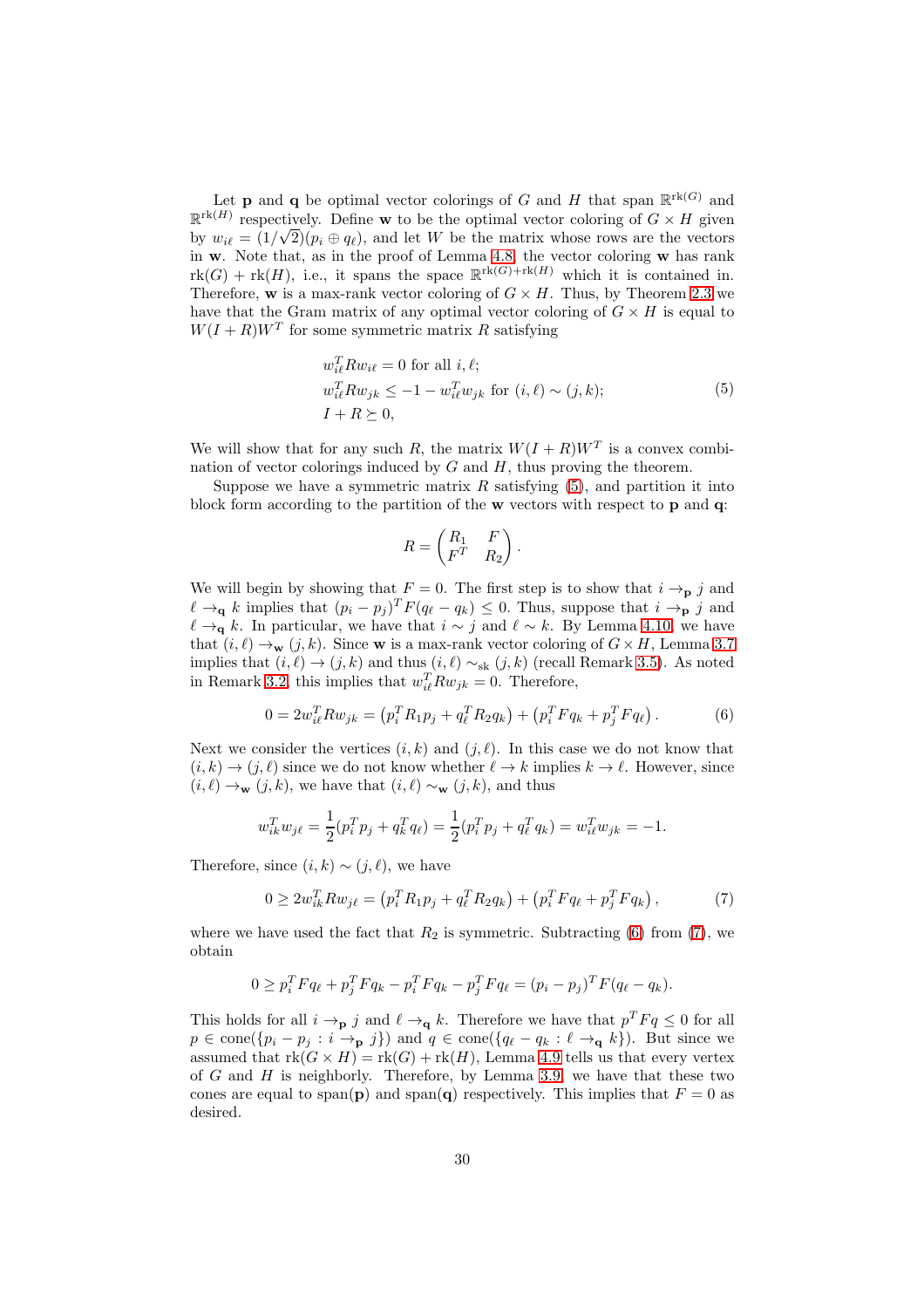Now, note that the matrix  $W<sup>T</sup>$  can be written as

$$
W^T = \frac{1}{\sqrt{2}} \begin{pmatrix} P^T \otimes \mathbf{1}^T \\ \mathbf{1}^T \otimes Q^T \end{pmatrix}
$$

where  $P$  and  $Q$  are the matrices whose rows are the vectors in  $p$  and  $q$  respectively. Using the fact that  $I + R_1 = (I + R_1) \otimes I_1$  and  $I + R_2 = I_1 \otimes (I + R_2)$  where  $I_1$ is the  $1 \times 1$  identity matrix, we see that

$$
W(I+R)W^{T} = \frac{1}{2} (P \otimes \mathbf{1} \mathbf{1} \otimes Q) \begin{pmatrix} I+R_{1} & 0 \\ 0 & I+R_{2} \end{pmatrix} \begin{pmatrix} P^{T} \otimes \mathbf{1}^{T} \\ \mathbf{1}^{T} \otimes Q^{T} \end{pmatrix}
$$
  
= 
$$
\frac{1}{2} \Big( [P(I+R_{1})P^{T} \otimes \mathbf{1}\mathbf{1}^{T}] + [\mathbf{1}\mathbf{1}^{T} \otimes Q(I+R_{2})Q^{T}] \Big)
$$
  
= 
$$
\frac{1}{2} \Big( [P(I+R_{1})P^{T} \otimes J] + [J \otimes Q(I+R_{2})Q^{T}] \Big).
$$

Since  $I + R \succeq 0$ , we have that  $I + R_i \succeq 0$  for  $i = 1, 2$ . Thus the matrices  $P(I +$  $R_1$ ) $P<sup>T</sup>$  and  $Q(I + R_2)Q<sup>T</sup>$  are positive semidefinite. Therefore, by Lemma [4.7,](#page-26-1) the matrix  $W(I + R)W<sup>T</sup>$  is the Gram matrix of a convex combination of vector colorings induced by  $G$  and  $H$ . П

Unfortunately, the hypothesis  $rk(G\times H)=rk(G)+rk(H)$  of Theorem [4.11](#page-29-0) depends on both the product and the factors. It would be preferable to obtain a similar characterization where the hypotheses depended only on the factors individually, but we were not able to prove such a result. In fact, it may not be possible. If there exist graphs  $G_1, G_2$  and  $H_1, H_2$  with all the same vector chromatic number and such that  $\text{rk}(G_1\times H_2) = \text{rk}(G_1)+\text{rk}(H_2)$  and  $\text{rk}(G_2\times H_1) = \text{rk}(G_2)+\text{rk}(H_1),$ but  $rk(G_1 \times H_1) > rk(G_1) + rk(H_1)$ , then any characterization must take into account some property of the pair of factors, and not just properties of the factors individually. However, we were not able to find such graphs. We are able to prove an analog of Corollary [4.2](#page-23-0) which provides a sufficient condition based only on the individual factors:

<span id="page-31-0"></span>**Corollary 4.12.** Let G and H be graphs such that  $\chi_v(G) = \chi_v(H)$ . If both G *and* H *admit connected strictly complementary dual solutions, then every optimal vector coloring of*  $G \times H$  *is a convex combination of vector colorings induced by the factors.*

*Proof.* Let  $t = \chi_v(G) = \chi_v(H)$ , and let  $B_G$  and  $B_H$  be connected strictly complementary dual solutions for  $G$  and  $H$  respectively. Recall that this means that corank $(B_G)$  = rk $(G)$  and corank $(B_H)$  = rk $(H)$ . Since  $B_G$  and  $B_H$  are connected and positive semidefinite, they have strictly positive diagonal and so we can apply Lemma [2.9](#page-14-1) to obtain optimal solutions  $A_G$  and  $A_H$  to  $(D')$  for G and H. These solutions have the property that  $G(A_G) = G(B_G)$  and the multiplicity of -1 as an eigenvalue of  $A_G$  is equal to corank $(B_G) = \text{rk}(G)$ , and similarly for  $A_H$ . This implies that both  $A_G$  and  $A_H$  are connected and therefore they have strictly positive maximum eigenvectors and their maximum eigenvalues have multiplicity one. Since they are optimal solutions to  $(D')$ , the maximum eigenvalue of both  $A_G$  and  $A_H$  is  $\lambda = t - 1 \geq 1$ . We will consider the matrix  $A = \frac{1}{\lambda} A_G \otimes A_H$ . Recall from the proof of Theorem [2.12](#page-15-1) that A is an optimal solution to  $(D')$  for  $G \times H$  and A has maximum eigenvalue  $\lambda$ . We can construct an eigenvector for this eigenvalue by taking the Kronecker product of the strictly positive maximum eigenvectors of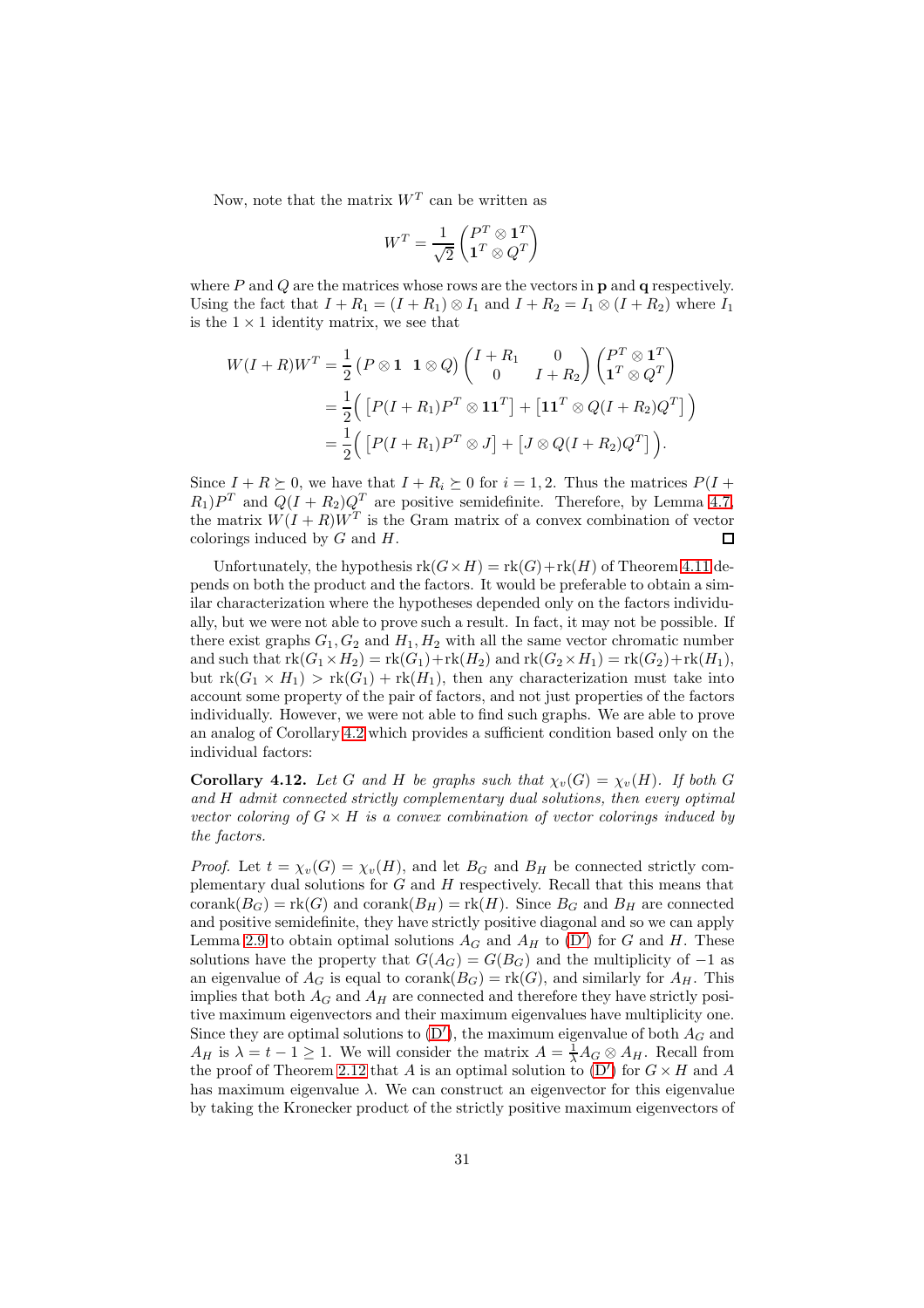$A_G$  and  $A_H$ . Thus A also has a strictly positive maximum eigenvector. Finally, since the maximum eigenvalues of both  $A_G$  and  $A_H$  are simple, the multiplicity of  $-1$  as an eigenvalue of A is equal to the sum of the multiplicities of  $-1$  as an eigenvalue of  $A_G$  and  $A_H$ , and this is  $rk(G) + rk(H)$ .

Now we can apply Lemma [2.9](#page-14-1) again to obtain an optimal dual solution B for  $\chi_v(G \times H)$  with corank  $rk(G) + rk(H)$ . This implies that  $rk(G \times H) \leq$  $rk(G) + rk(H)$ , but of course we already have the other inequality. Therefore, by Theorem [4.11,](#page-29-0) we have proven the corollary.  $\Box$ 

We immediately obtain to the following corollary for the case where  $G$  and  $H$ are uniquely vector colorable:

<span id="page-32-1"></span>**Corollary 4.13.** Let G and H be graphs such that  $\chi_v(G) = \chi_v(H)$ , and which *both admit connected strictly complementary dual solutions. Suppose that* G *and* H *have unique vector colorings* p *and* q *respectively. Then the only vector colorings of*  $G \times H$  *are, up to isometry, the direct sums of the vector colorings induced by* p *and* q*.*

Note that we needed to assume that the strictly complementary dual solutions for G and H in Corollary [4.12](#page-31-0) above were connected, not just that they had strictly positive diagonal as in Corollary [4.2.](#page-23-0) In fact it is not difficult to show that if one tries to construct the optimal dual solution  $B$  in the proof above starting from  $B_G$  and  $B_H$  that are not both connected, then the corank of B will be greater than  $rk(G) + rk(H)$ , and so this will not suffice to obtain the conclusion. Of course, this does not prove that  $G$  and  $H$  having connected strictly complementary dual solutions is necessary, but as in Section [4.1,](#page-22-0) we can show that an analog of this property in terms of skeletons is necessary:

<span id="page-32-0"></span>**Corollary 4.14.** Let G and H be nonempty graphs such that  $\chi_v(G) = \chi_v(H)$ . If *every optimal vector coloring of* G×H *is a convex combination of vector colorings induced by the factors, then* Gsk *and* Hsk *are connected.*

*Proof.* Let  $t = \chi_v(G) = \chi_v(H)$ . Since every optimal vector coloring of  $G \times H$ is a convex combination of vector colorings induced by the factors, we have that  $rk(G \times H) = rk(G) + rk(H)$ . Recall from Lemma [4.9](#page-28-1) that this implies that every vertex of  $G$  and  $H$  is neighborly. By Lemma [3.10](#page-20-0) this means that there are no isolated vertices in  $G^{sk}$  or  $H^{sk}$ . Let  $G_1, \ldots, G_r$  and  $H_1, \ldots, H_s$  be the connected components of  $G^{sk}$  and  $H^{sk}$  respectively. By the above we have that none of these components are empty and by Lemma [3.11](#page-20-1) we have that they all have vector chromatic number equal to t. Therefore, by Lemma [4.8,](#page-27-0) we have that  $rk(G_i \times H_j) \geq rk(G_i) + rk(H_j)$  for all  $i \in [r], j \in [s]$ . Recall also from the proof of Lemma [4.9](#page-28-1) that  $\text{rk}(G \times H) \geq \text{rk}(G^{\text{sk}} \times H^{\text{sk}})$  (in fact we have equality in this case since it is easy to see that  $(G \times H)^{sk} = G^{sk} \times H^{sk}$  if every optimal vector coloring of  $G \times H$  is a convex combination of vector colorings induced by the factors). Using the fact that  $rk(G) = \sum_i rk(G_i)$  and  $rk(H) = \sum_j rk(H_j)$  from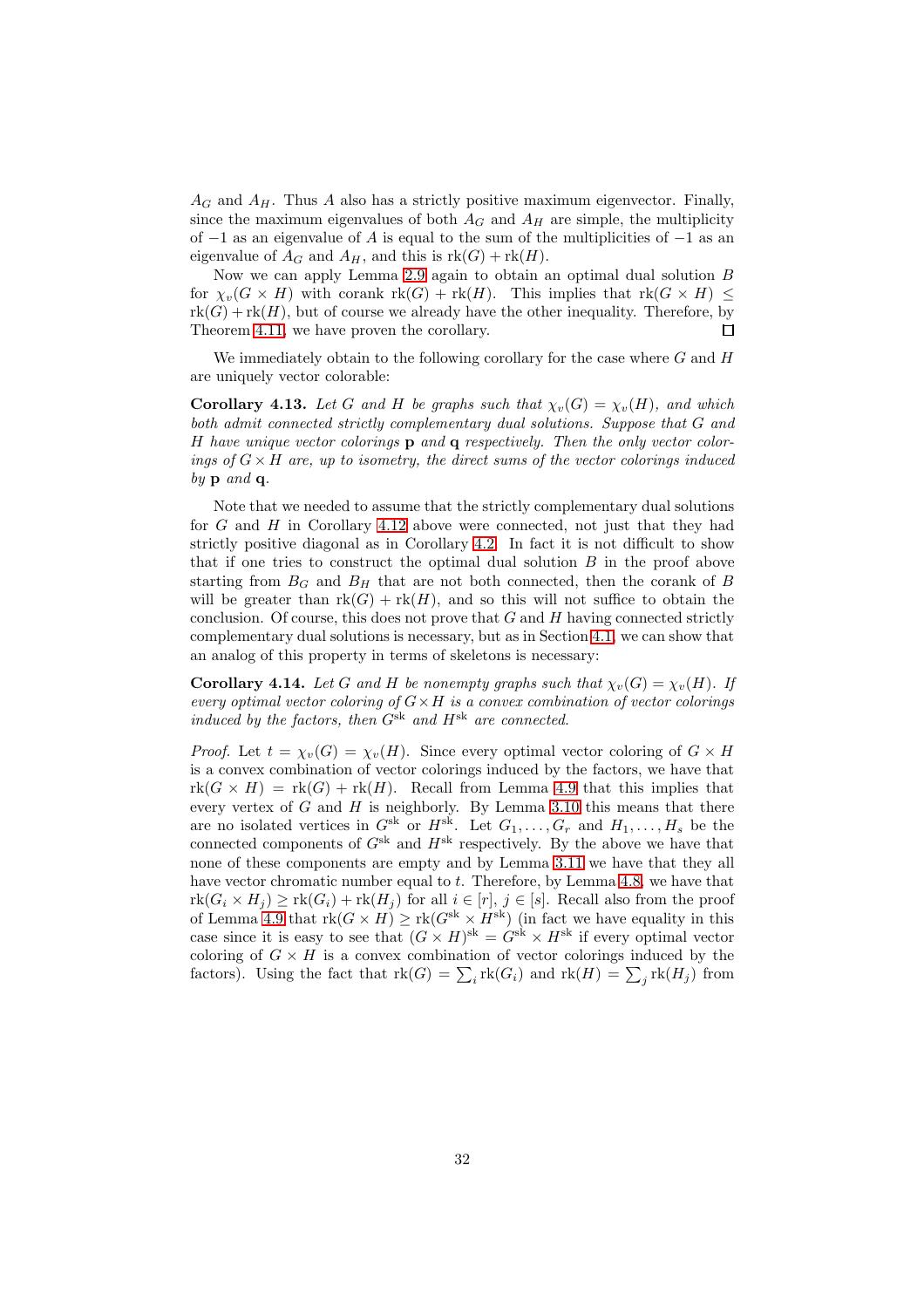Lemma [3.11,](#page-20-1) we see that

$$
rk(G \times H) \geq rk(G^{sk} \times H^{sk})
$$
  
= 
$$
\sum_{i=1}^{r} \sum_{j=1}^{s} rk(G_i \times H_j)
$$
  

$$
\geq \sum_{i=1}^{r} \sum_{j=1}^{s} (rk(G_i) + rk(H_j))
$$
  
= 
$$
s \sum_{i=1}^{r} rk(G_i) + r \sum_{j=1}^{s} rk(H_j)
$$
  
= 
$$
s rk(G) + r rk(H).
$$

Obviously, if either  $r$  or  $s$  is greater than 1, then the last expression is strictly greater than  $rk(G) + rk(H)$ . Thus,  $G^{sk}$  and  $H^{sk}$  must be connected. П

Combining Corollaries [4.12](#page-31-0) and [4.14,](#page-32-0) we obtain the following:

<span id="page-33-1"></span>**Theorem 4.15.** Let G and H be nonempty graphs with  $\chi_v(G) = \chi_v(H)$ . Then *the following statements satisfy*  $(1) \Rightarrow (2) \Rightarrow (3)$ *:* 

- *1. Both* G *and* H *admit connected strictly complementary dual solutions.*
- *2. Every optimal vector coloring of* G × H *is a convex combination of optimal vector colorings induced by the factors.*
- *3. Both* Gsk *and* Hsk *are connected.*

Whether or not any of the above implications can be reversed is an interesting open question.

### <span id="page-33-0"></span>4.3 1-Walk-Regular Graphs

A graph G is 1-walk-regular if for all  $k \in \mathbb{N}$ ,

- 1. the number of walks of length  $k$  starting and ending at a vertex of  $G$  is independent of the vertex;
- 2. the number of walks of length  $k$  starting at one end of an edge and ending at the other is independent of the edge.

This definition can be written algebraically as follows: A graph with adjacency matrix A is 1-walk-regular if there exist  $a_k, b_k \in \mathbb{N}$  for all  $k \in \mathbb{N}$  such that

- 1.  $A^k \circ I = a_k I;$
- 2.  $A^k \circ A = b_k A$ .

Note that any 1-walk-regular graph must be regular. Also, any graph which is vertex- and edge-transitive is easily seen to be 1-walk-regular. Other classes of 1-walk-regular graphs include distance regular graphs and, more generally, graphs which are a single class in an association scheme.

Suppose  $G$  is 1-walk-regular with adjacency matrix  $A$  which has least eigenvalue  $\tau$ . Let  $E_{\tau}$  be the projector onto the  $\tau$ -eigenspace of A. In [\[5\]](#page-37-1), we showed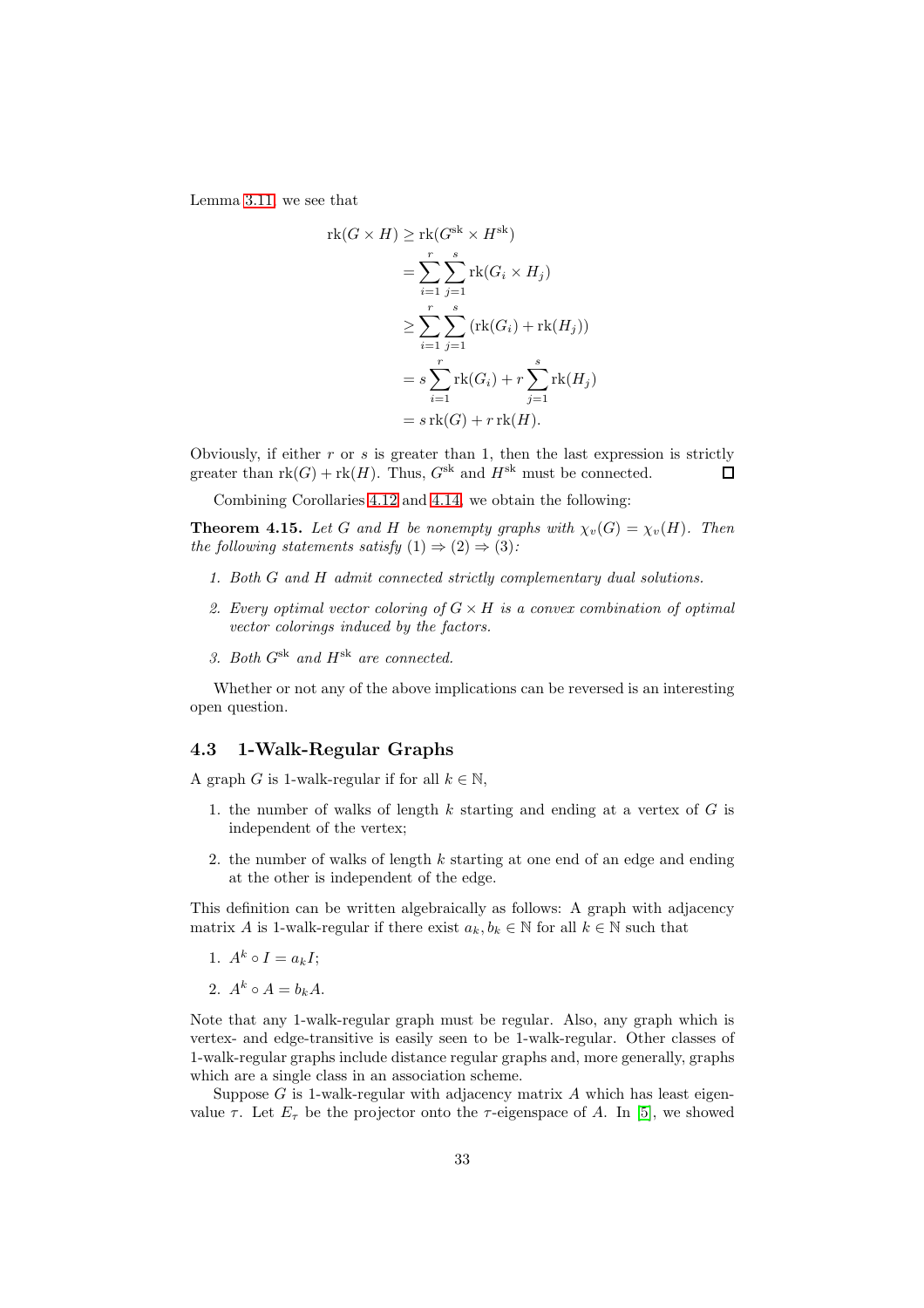that  $E_{\tau}$  and  $A-\tau I$  are, up to positive scalars, optimal primal and dual solutions for  $\chi_v(G)$  respectively. Since ker( $A - \tau I$ ) = Im( $E_{\tau}$ ), these form a strictly complementary pair for G. The matrix  $A - \tau I$  clearly has strictly positive diagonal, and is connected if and only if the graph  $G$  is connected. Because of this, the statements  $(A')$  and  $(B')$  can be proven for connected 1-walk-regular graphs, and in fact follow from Corollaries [4.13](#page-32-1) and [4.4.](#page-24-0) Specifically, we have the following:

Theorem 4.16. *If* G *is a 1-walk-regular graph, then the following hold:*

- *1. If* H is a connected graph and  $\chi_v(G) < \chi_v(H)$ , then every optimal vector *coloring of*  $G \times H$  *is induced by*  $G$ *.*
- *2. If, additionally,* G *is uniquely vector colorable, then* G×H *is uniquely vector colorable.*
- *If both* G *and* H *are connected 1-walk-regular graphs, then the following hold:*
	- *3. Every optimal vector coloring of* G × H *is a convex combination of vector colorings induced by* G *and* H*.*
	- *4. If, additionally,* G *and* H *have unique vector colorings* p *and* q *respectively, then the only optimal vector colorings of*  $G \times H$  *are the convex combinations of the vector colorings induced by* p *and* q*.*

Statements (1) and (3) in the theorem above follow from Corollaries [4.12](#page-31-0) and [4.2](#page-23-0) respectively, and they imply statements (2) and (4) respectively.

#### <span id="page-34-0"></span>4.4 Implications

As we mentioned in Section [1.3,](#page-6-2) Duffus et. al. showed that  $(A_n) \Rightarrow (B_n) \Rightarrow (C_{n+1})$ for all positive n. If we similarly parameterize the statements  $(A'), (B'),$  and  $(C'),$ do the same implications hold? Firstly, we cannot parameterize these statements using only integers, since  $\chi_v$  can take on non-integer, and even irrational, values. Since, other than for the empty graph, the vector chromatic number is always at least 2, we parameterize the statements using real numbers  $t \geq 2$ :

- $(A'_t)$ : For all uniquely vector *t*-colorable graphs G and H, each vector *t*coloring of  $G \times H$  is a convex combination of the vector *t*-colorings induced by  $G$  and  $H$ .
- $(B'_t)$ : For all uniquely vector *t*-colorable graphs G and connected graphs H with  $\chi_v(H) > t$ , the graph  $G \times H$  is uniquely vector t-colorable.
- $(C'_t)$ : For all graphs G and H with  $\min{\{\chi_v(G),\chi_v(H)\}} = t$ , we have  $\chi_v(G \times$  $H$ ) = t.

Note the difference between  $(C'_{t})$  and  $(C_{n})$ . In  $(C_{n})$  it was assumed that both graphs have chromatic number  $n$ , instead of just the minimum being  $n$ . However this is just as general since any graph with chromatic number at least  $n$  has a subgraph of chromatic number exactly  $n$ . But the same is not true of graphs with vector chromatic number at least  $t$ , so we need the more general statement here if we want  $(C')$  to be equivalent to  $(C'_{t})$  being true for all t.

Another problem that arises is that the relevant relationship between  $n$  and  $n+1$  for proving  $(B_n) \Rightarrow (C_{n+1})$  is that  $n+1$  is the smallest value achievable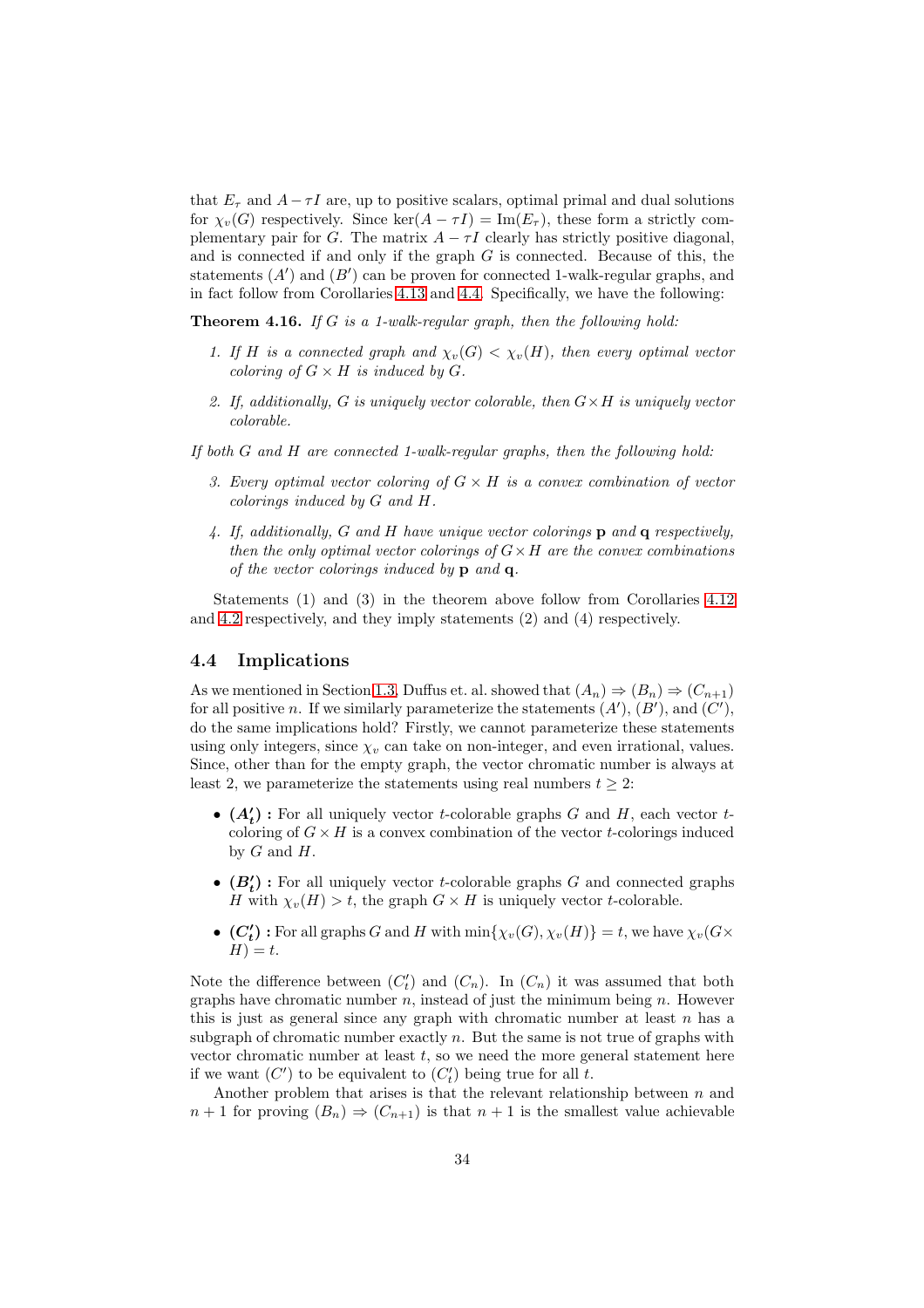by  $\chi$  that is greater than n. It is known that the vector chromatic number of the Kneser graph  $K_{n:r}$  is  $n/r$  [\[10\]](#page-38-1), so there are no two "consecutive" values for  $\chi_v$ . Of course, since we have already proven  $(C')$ , the implication  $(B'_t) \Rightarrow (C'_{t+1})$ technically does hold since  $(C'_{t+1})$  is always true. Since this implication is trivial, we will focus on the implication  $(A'_t) \Rightarrow (B'_t)$ .

A key ingredient in the proof of  $(A_n) \Rightarrow (B_n)$  is the result of Greenwell and Lovász [\[8\]](#page-38-7) which says that if a graph H is connected and  $\chi(H) > n$ , then  $H \times K_n$ is uniquely n-colorable. In order to adapt their proof, we would need an analog of this result, which would include an analog of  $K_n$  for every t which is the vector chromatic number of some graph. Since it is not even known what real numbers can be obtained as the vector chromatic number of a graph, this seems difficult to do. Therefore, we define the following statement for all  $t$  that is the vector chromatic number of some graph:

 $(D'_t)$ : There exists a graph  $G_t$  such that if H is connected and  $\chi_v(H) > t$ , then  $H \times G_t$  is uniquely vector *t*-colorable.

Note that for all rational  $t = n/r$ , letting  $G_t = K_{n:r}$  works for the above statement. Also, by Corollary [4.4,](#page-24-0) to prove  $(D'_t)$  it suffices to find a uniquely vector t-colorable graph for which there exists a strictly complementary dual solution with strictly positive diagonal. The following theorem shows that  $(A'_t) \Rightarrow$  $(B_t^{\prime})$  if we assume  $(D_t^{\prime}).$ 

**Theorem 4.17.** For all  $t \in \mathbb{R}$ , we have that  $(A'_t) \& (D'_t)$  implies  $(B'_t)$ .

*Proof.* We follow the proof of Duffus et. al. for chromatic number. Suppose that  $(A'_t)$  and  $(D'_t)$  hold, that G is uniquely vector t-colorable, and that H is connected with  $\chi_v(H) > t$ . Let  $G_t$  be the graph guaranteed by  $(D'_t)$ . If  $G \times H$  is uniquely vector t-colorable, then we are done. Otherwise  $G \times H$  has at least two vector tcolorings. One of these is the vector coloring induced by the unique vector coloring of G. This vector coloring is independent of H, meaning that the  $(i, \ell)(j, k)$ -entry of its Gram matrix is determined by  $i$  and  $j$  alone. The other vector coloring of  $G \times H$  cannot have this property, since this would give a distinct vector coloring of G.

Now consider the graph  $G \times H \times G_t$ . Written as  $G \times (H \times G_t)$ , the statements  $(A'_t)$  and  $(D'_t)$  imply that the only vector colorings this graph has are the convex combinations of the vector colorings induced by G and  $H \times G_t$ . Note that both of these induced colorings are independent of  $H$  in the above described manner, since the unique vector coloring of  $H \times G_t$  is the one induced by  $G_t$ . This means that their convex combinations are also independent of  $H$ . However, written as  $(G \times H) \times G_t$ , this graph also has a vector coloring induced by the vector coloring of  $G \times H$  that is not independent of H, a contradiction. of  $G \times H$  that is not independent of H, a contradiction.

### <span id="page-35-0"></span>5 Discussion

The main results of this paper were a vector coloring analog of Hedetniemi's Conjecture (Theorem [2.12\)](#page-15-1), and Theorems [4.1](#page-22-2) and [4.11](#page-29-0) showing that the optimal vector colorings of the categorical product of two graphs can be described in terms of the optimal vector colorings of the factor(s) with the minimum vector chromatic number if and only if certain conditions hold. Though the conditions in Theorems [4.1](#page-22-2) and [4.11](#page-29-0) are necessary and sufficient, the conditions concern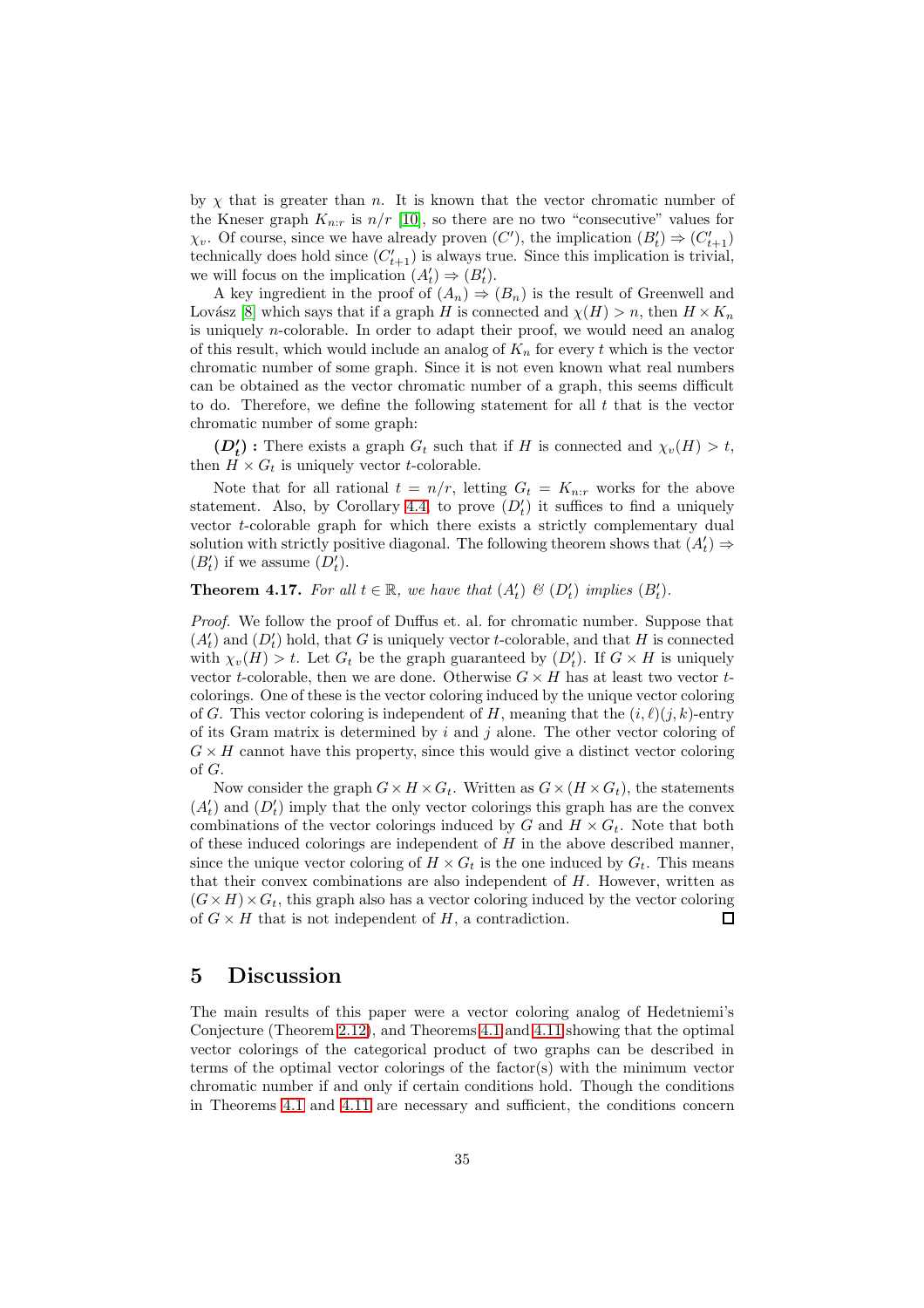both the product graph and the factors, rather than just the factors. It would be a significant improvement to obtain similar results but whose conditions depend only on the factors. Possible such conditions are given by the first and last items of Theorems [4.6](#page-25-0) and [4.15](#page-33-1) respectively.

Theorems [4.1](#page-22-2) and [4.11](#page-29-0) do not require unique vector colorability of the factor(s), but they also do not imply statements  $(B')$  and  $(A')$  respectively. Thus it is an open question as to whether either of these statements are true. In order to prove these it would be useful to find some necessary conditions for a graph to be uniquely vector colorable. Following ideas along the lines of those in Section [3.1,](#page-16-3) it is not hard to see that a nonempty uniquely vector colorable graph must have a connected skeleton. This is good since Corollary [4.14](#page-32-0) tells us that this is necessary for the conclusion of statement  $(A')$  to hold. Can we show that any uniquely vector colorable graph must admit a strictly complementary dual solution? We know of no counterexample. In fact we do not know a single graph which we know does not admit a strictly complementary dual solution. Even proving this would not be quite enough, since we need the strictly complementary dual to have strictly positive diagonal (in the case of statement  $(B')$ ) or be connected (in the case of statement  $(A')$  in order to apply Corollary [4.2](#page-23-0) or [4.12.](#page-31-0)

There are many questions one could ask regarding skeletons. Lemma [3.3](#page-17-1) points out that if B is an optimal dual solution for a graph  $G$ , then  $G(B)$  is a subgraph of  $G^{sk}$ . Is it possible that there always exists an optimal dual solution B such that  $G(B) = G^{sk}$ ? Perhaps the notion of neighborliness can help here. Using ideas similar to those in the proof of Lemma [3.7,](#page-18-0) it is not difficult to show that for any neighborly vertex  $i$ , there exists a fixed convex combination with support  $D[i]$  that witnesses the neighborliness of i in every optimal vector coloring. Can these convex combinations be used to construct an optimal dual solution  $B$  such that  $B_{ij} > 0$  if  $j \in D[i]$ ? This would not quite be enough, since we do not know that one of  $j \in D(i)$  or  $i \in D(j)$  holds for every edge ij in  $G<sup>sk</sup>$ , but it would be a big step in the right direction.

In the proof of Lemma [4.9,](#page-28-1) we showed that  $(G \times H)^{sk}$  is a subgraph of  $G^{sk} \times H^{sk}$ whenever  $\chi_v(G) = \chi_v(H)$ . If every optimal vector coloring of  $\widetilde{G} \times H$  is a convex combination of vector colorings induced by  $G$  and  $H$ , then it is easy to see that  $(G \times H)$ <sup>sk</sup> =  $G^{sk} \times H^{sk}$ . This feels analogous to the situation with the inequality  $rk(G \times H) \geq rk(G) + rk(H)$ . This begs the question of whether an analog of Theorem [4.11](#page-29-0) holds for skeletons, i.e., whether  $(G \times H)$ <sup>sk</sup> =  $G^{sk} \times H^{sk}$  if and only if every optimal vector coloring of  $G \times H$  is a convex combination of vector colorings induced by G and H. Similarly, in the  $\chi_v(G) < \chi_v(H)$  case, does  $(G \times H)$ <sup>sk</sup> =  $G^{sk} \times H$  if and only if every optimal vector coloring of  $G \times H$  is induced by G?

As mentioned above, we do not know a single graph which we know has no strictly complementary dual solution. Thus the existence of such a graph is an important open question. One approach to this would be to consider graphs that lie in (symmetric) association schemes. In this case, the primal and dual semidefinite programs in  $(P)$  and  $(D)$  always have optimal solutions that lie in the association scheme, and thus they can be replaced by linear programs. Moreover, given any optimal solution to the primal or dual, one can project this solution down into the association scheme while preserving its optimality and without decreasing its rank (this is nontrivial). Therefore, such a graph has a strictly complementary pair of primal and dual solutions if and only if it has such a pair lying in the association scheme. Any element of the association scheme is a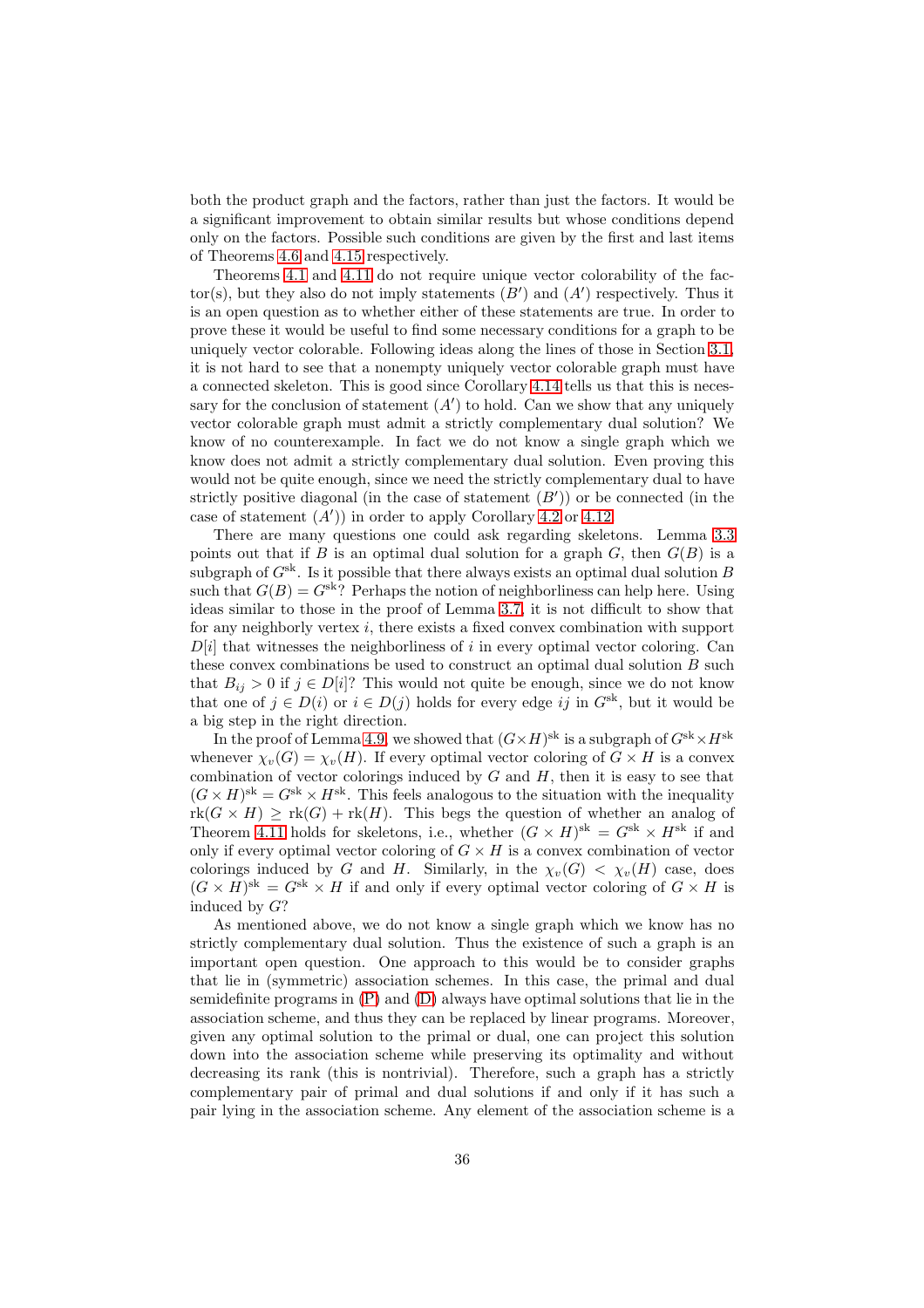linear combination of the idempotents of the scheme. Therefore, in order to show that such a graph does not satisfy strict complementarity, it suffices to find an idempotent which must have a coefficient of zero in any linear combination giving an optimal primal or dual solution. For a fixed idempotent this can be checked by solving a linear program which maximizes the coefficient of the idempotent in any such a linear combination for the primal/dual (the vector chromatic number must be computed first in order to construct this LP). If the max value is zero for both the primal and the dual for a given idempotent, then the graph does not satisfy strict complementarity. Note that we can restrict to graphs that are not a single class in an association scheme for this approach since otherwise the graph will be 1-walk-regular which implies it will satisfy strict complementarity.

Though we have not written down detailed proofs, we believe that the *strict* vector coloring analogs of Results [2](#page-4-2) and [3](#page-5-0) hold. In fact, we believe that the proofs of these results should be much simpler than the results here, because for strict vector colorings there is an equality constraint on edges instead of an inequality. This leads to there being no need for the development of skeletons and neighborliness in the strict vector coloring case. However, we do not see how to prove strict vector coloring analogs of Results [4](#page-6-0) and [5.](#page-6-1) This is because we crucially made use of the Perron-Frobenius Theorem for these results, and we cannot apply this to the dual solutions in the strict vector coloring case since we no longer have the nonnegativity requirement. This was one reason why we focused on vector colorings instead of strict vector colorings, since Results [4](#page-6-0) and [5](#page-6-1) are likely to be the useful results in practice.

Acknowledgements: C. Godsil is supported by Natural Sciences and Engineering Council of Canada, Grant No. RGPIN-9439. D. E. Roberson is supported by ERC Advanced Grant GRACOL, project no. 320812. R. Šámal is supported by grant 16-19910S of the Czech Science Foundation. A. Varvitsiotis is supported in part by the Singapore National Research Foundation under NRF RF Award No. NRF-NRFF2013-13.

### <span id="page-37-3"></span>References

- [1] Etienne de Klerk. *Aspects of semidefinite programming: interior point algorithms and selected applications*, volume 65. Springer Science & Business Media, 2006. [doi:10.1007/b105286](http://dx.doi.org/10.1007/b105286).
- <span id="page-37-2"></span>[2] Dwight Duffus, Bill Sands, and Robert E. Woodrow. On the chromatic number of the product of graphs. *Journal of Graph Theory*, 9(4):487–495, 1985. [doi:10.1002/jgt.3190090409](http://dx.doi.org/10.1002/jgt.3190090409).
- <span id="page-37-0"></span>[3] Mohamed El-Zahar and Norbert Sauer. The chromatic number of the product of two 4-chromatic graphs is 4. *Combinatorica*, 5(2):121–126, 1985. [doi:10.1007/BF02579374](http://dx.doi.org/10.1007/BF02579374).
- <span id="page-37-4"></span>[4] A. Galtman. Spectral characterizations of the Lovász number and the Delsarte number of a graph. *Journal of Algebraic Combinatorics*, 12(2):131–143, 2000. [doi:10.1023/A:1026587926110](http://dx.doi.org/10.1023/A:1026587926110).
- <span id="page-37-1"></span>[5] Chris Godsil, David E. Roberson, Brendan Rooney, Robert Šámal, and Antonios Varvitsiotis. Universal completability, least eigenvalue frameworks,